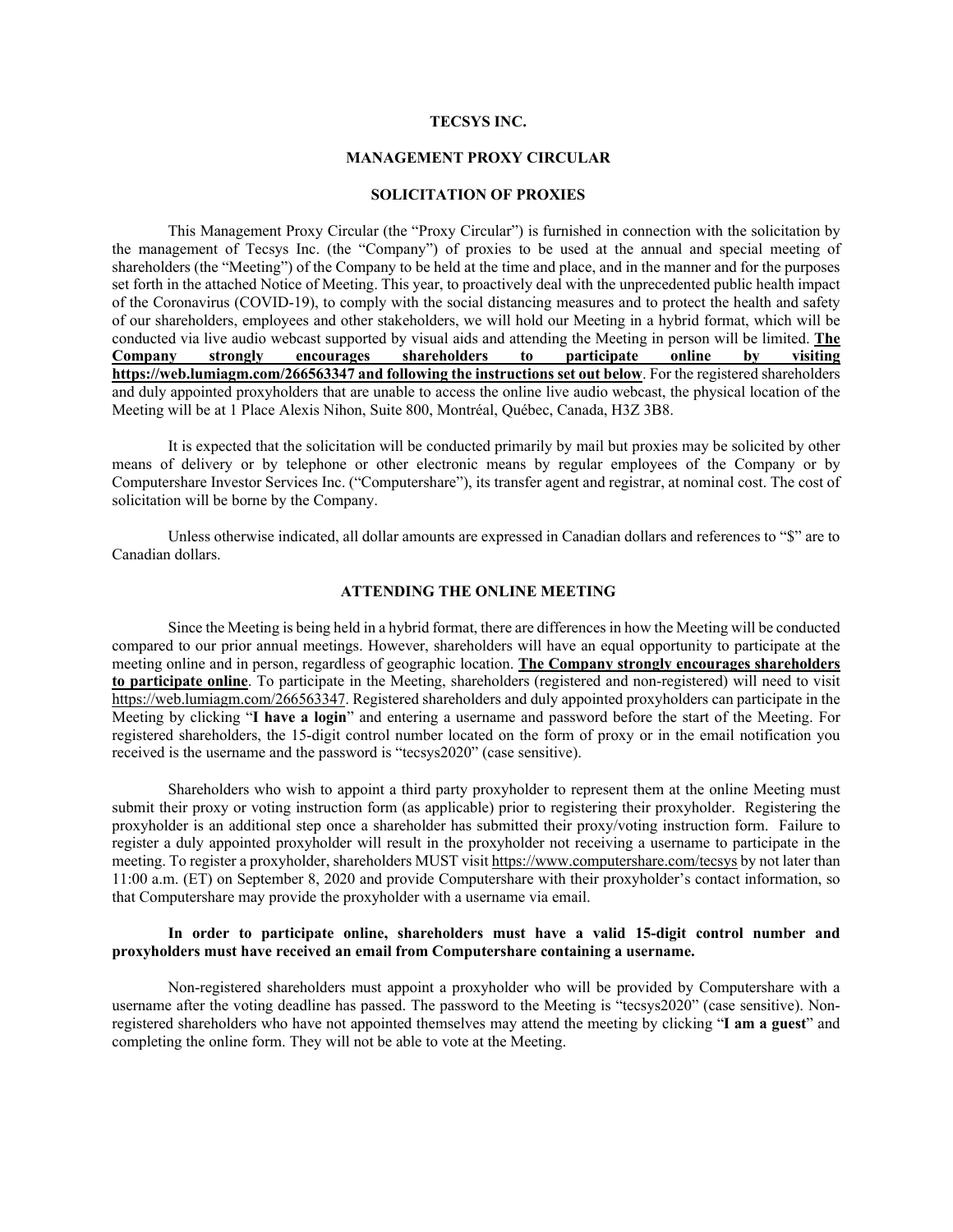#### United States Beneficial holders:

To attend and vote at the virtual Meeting, you must first obtain a valid legal proxy from your broker, bank or other agent and then register in advance to attend the Meeting. Follow the instructions from your broker or bank included with these proxy materials, or contact your broker or bank to request a legal proxy form. After first obtaining a valid legal proxy from your broker, bank or other agent, to then register to attend the Meeting, you must submit a copy of your legal proxy to Computershare. Requests for registration should be directed to:

Computershare 100 University Avenue 8th Floor Toronto, Ontario M5J 2Y1 OR Email at uslegalproxy@computershare.com

Requests for registration must be labeled as "Legal Proxy" and be received no later than 11:00 a.m. (ET) on September 8, 2020. You will receive a confirmation of your registration by email after Computershare receives your registration materials. You may attend the Meeting and vote your shares at https://web.lumiagm.com/266563347 during the Meeting. Please note that you are required to register your appointment at www.computershare.com/tecsys.

The Meeting platform is fully supported across browsers and devices running the most updated version of applicable software plugins. As shareholders, you should ensure you have a strong, preferably high-speed, internet connection wherever you intend to participate in the Meeting. It is important that you are connected to the internet at all times during the Meeting in order to vote when balloting commences. The Meeting will begin promptly at 11:00 a.m. (ET) on September 10, 2020. Shareholders should allow ample time for online check-in procedures. If you encounter any difficulties accessing the virtual meeting during the check-in or meeting time, please call the technical support number that will be posted on the Meeting log in page. The virtual Meeting allows you to attend the Meeting live, submit questions and your vote while the Meeting is being held if you have not done so in advance of the Meeting.

Guests will be able to attend the Meeting and submit questions through the live webcast only, by joining the webcast as a guest and clicking "**I am a guest**" at https://web.lumiagm.com/266563347. They will not be able to vote.

## **Submitting Questions**

At the end of the Meeting, we will hold a live Q&A session, during which we intend to answer all written questions submitted before or during the Meeting. All participants, shareholders, duly appointed proxyholders and guests, may submit questions during the Meeting. To ask a question during the Meeting you may do so in writing through the live webcast at https://web.lumiagm.com/266563347.

The Chairman of the Meeting reserves the right to edit or reject questions he deems profane or otherwise inappropriate. Any questions pertinent to the Meeting that cannot be answered during the Meeting due to time constraints will be posted online and answered at https://infohub.tecsys.com/tecsys-annual-general-meeting-qa. The questions and answers will be available as soon as practical after the Meeting and will remain available until one week after posting. The chairman of the Meeting has broad authority to conduct the Meeting in an orderly manner. To ensure the Meeting is conducted in a manner that is fair to all shareholders, the chairman of the Meeting may exercise broad discretion in the order in which questions are asked and the amount of time devoted to any one question.

## **APPOINTMENT AND REVOCATION OF PROXIES**

The persons named in the enclosed form of proxy ("Proxy") are officers of the Company. **A shareholder desiring to appoint a person to represent him or her at the Meeting other than the persons whose names are printed as proxy may do so either by striking out the printed names and inserting the name of his or her chosen proxy in the blank space provided in that Proxy or by completing another proper form of proxy** and, in either case, depositing the completed Proxy with the Company's transfer agent and registrar, Computershare Investor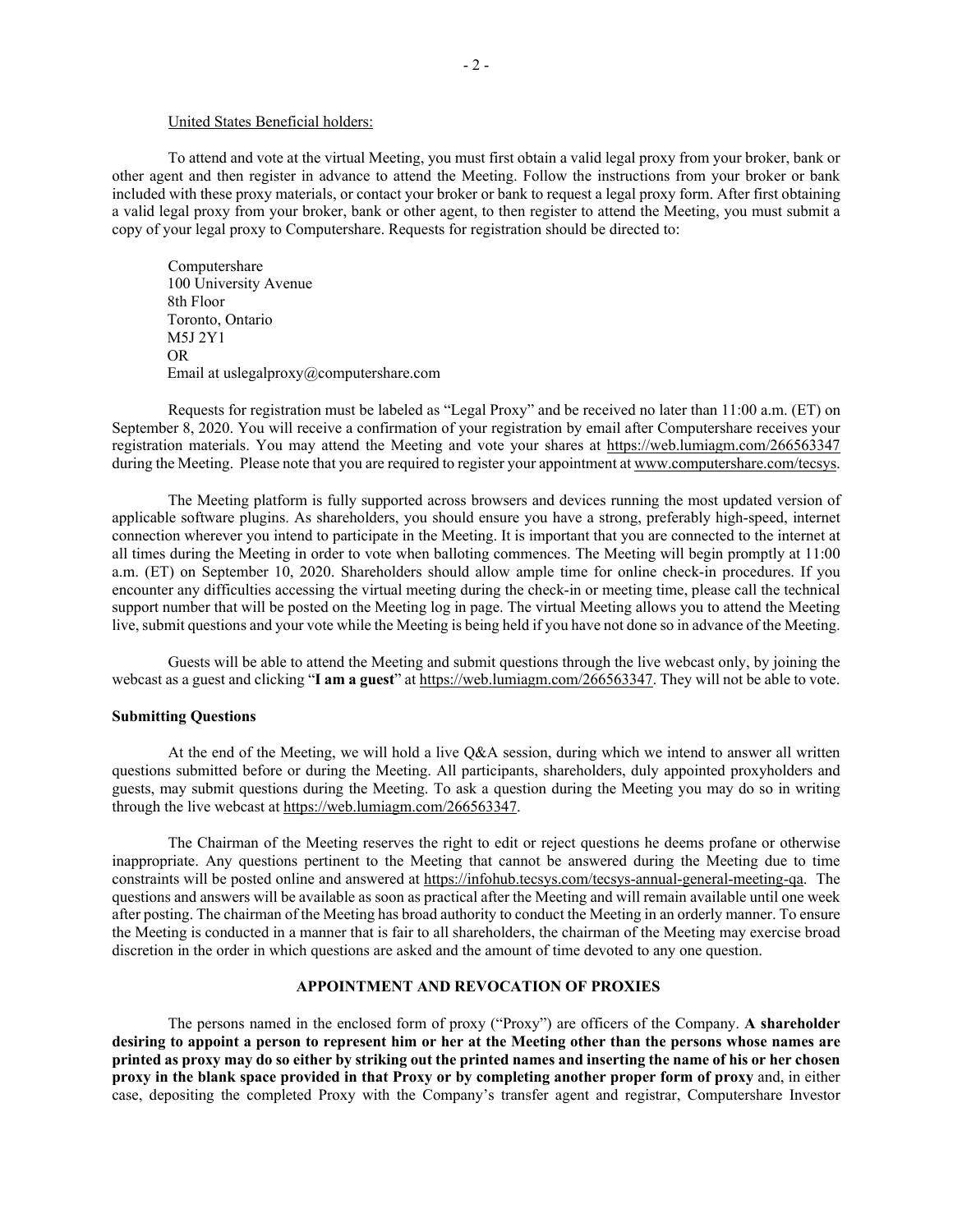Services Inc., 1500 Robert-Bourassa Boulevard, Suite 700, Montréal, Québec, H3A 3S8, Attention: Corporate Services, submitting the Proxy by phone at 1-866-734-VOTE (8683) or by email at www.investorvote.com, not later than 11:00 a.m. on the date that is two business days preceding the date of the Meeting or delivering the Proxy to the Chairman at the Meeting or any adjournment thereof (if you attend in person). To be valid, a Proxy must be executed legally by a registered shareholder, as registered. A Proxy executed by a registered shareholder which is a corporation must be properly executed and evidence of authority to sign, satisfactory to the Company, may be filed with such Proxy or may be requested by the Company prior to accepting such Proxy for use at the meeting.

A shareholder may revoke a Proxy given pursuant to this solicitation with respect to any matter brought before the Meeting on which a vote has not already been cast, by depositing an instrument in writing executed by him or her or by his or her attorney authorized in writing, with the Company's transfer agent and registrar, Computershare Investor Services Inc., 1500 Robert-Bourassa Boulevard, Suite 700, Montréal, Québec, H3A 3S8, Attention: Corporate Services, at any time up to and including the last business day immediately preceding the day of the Meeting or any adjournment thereof, or with the Chairman of the Meeting at the Meeting or any adjournment thereof. A shareholder may also revoke a Proxy in any other manner permitted by law. If a shareholder who has given a proxy personally attends the virtual Meeting, at which such proxy is to be voted, such shareholder may revoke the proxy and vote via the virtual Meeting platform.

Non-registered shareholders or shareholders that hold their shares in the name of a "nominee", such as a bank, trust company, securities broker or other financial institution, must seek instructions as to how to complete their proxy and vote their shares from their nominee. Non-registered shareholders will have received this Proxy Circular in a mailing from their nominee, together with the proxy or a voting instruction form. It is important that non-registered shareholders adhere to the voting instructions provided to them by their nominee. Since the Company's transfer agent and registrar, Computershare, does not have a record of the names of the Company's non-registered shareholders, it will have no knowledge of a non-registered shareholder's right to vote, unless the nominee has appointed the nonregistered shareholder as a proxyholder. Non-registered shareholders that wish to vote at the Meeting must insert their name in the space provided on the proxy or a voting instruction form, and adhere to the signing and return instructions provided by their nominee. By doing so, non-registered shareholders are instructing their nominee to appoint them as proxyholder. Registering your proxyholder is an additional step once you have submitted your proxy or voting instruction form. Failure to register the proxyholder will result in the proxyholder not receiving a username to participate in the online Meeting. If you have not appointed yourself as a proxyholder in accordance with the instructions on your voting instruction form, you can participate in the Meeting as a guest. Guests will be able to listen to the Meeting proceedings and ask questions, but will not be able to vote.

To register a proxyholder, shareholders MUST visit https://www.computershare.com/tecsys by 11:00 a.m. (ET) on September 8, 2020 and provide Computershare with their proxyholder's contact information, so that Computershare may provide the proxyholder with a username via email. **Without a username, proxyholders will not be able to vote at the online Meeting.**

The Company intends to reimburse a dealer or other nominee or intermediary for its costs and expenses to send the Proxy Circular and proxy to non-registered holders which are objecting beneficial owners. These nonregistered shareholders will obtain these documents only if their dealer or other nominee or intermediary assumes postage costs.

#### **VOTING THE SHARES**

Shareholders wishing to vote at the Meeting do not need to complete or return a proxy form or voting instruction form, as applicable. The day of the Meeting, all registered shareholders and duly appointed proxyholders, will be able to vote via the live webcast by completing a ballot online during the Meeting. Shareholders will need to visit https://web.lumiagm.com/266563347 and check-in by clicking "**I have a login**" and entering a username and password before the start of the Meeting, as further described under "Attending the Online Meeting". Non-registered shareholders who appoint themselves as a proxyholder MUST register with Computershare at https://www.computershare.com/tecsys after submitting their voting instruction form in order to receive a username (please see the information under the section entitled "Appointment and Revocation of Proxies" above for details).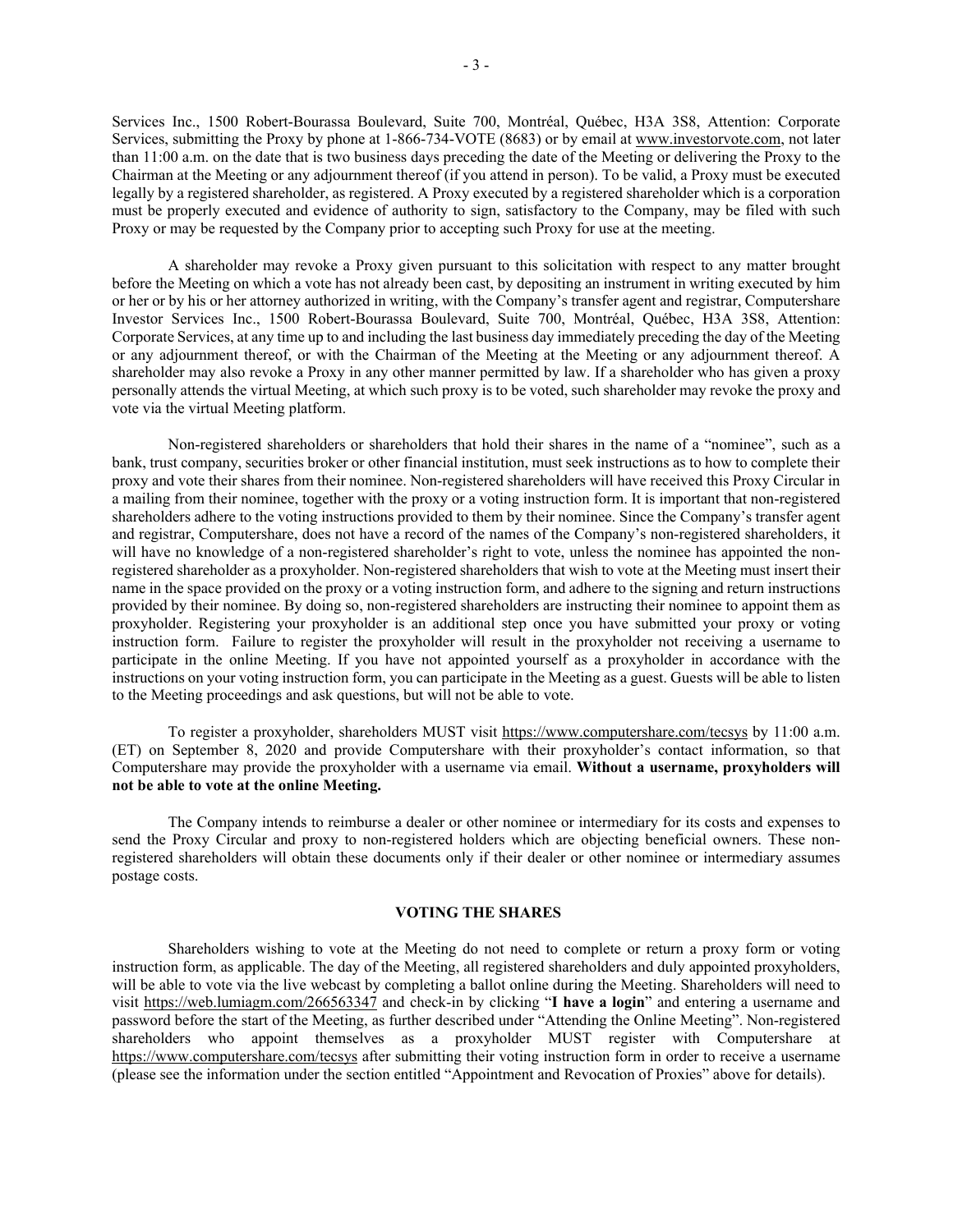## **In order to participate online, shareholders must have a valid 15-digit control number and proxyholders must have received an email from Computershare containing a username.**

If you wish to vote at the Meeting, you will need to enter your 15-digit control number to login to the online Meeting and accept the terms and conditions. When an online ballot is put forth, you will be able to cast your votes. Any and all previously submitted proxies will be revoked. If you have already voted by proxy, but still login into the Meeting with your 15-digit control number, your previously submitted proxy will remain if you do not cast any votes on the ballot on the matter put forth at the Meeting.

The Chairman of the Meeting may conduct the vote on any matter by a show of hands of shareholders and proxyholders present at the Meeting and entitled to vote thereat unless a ballot is demanded by a shareholder present at the Meeting or by a proxyholder entitled to vote at the Meeting or unless the Chairman declares that proxies representing not less than 5% of the shares entitled to be voted at the Meeting would be voted against what would otherwise be the decision of the Meeting on such matter. Due to the holding of a hybrid meeting, vote will be conduct by ballot only.

#### **VOTING OF PROXIES**

The persons named in the enclosed proxy will vote the shares in respect of which they are appointed by proxy in accordance with the instructions given by the shareholder thereon. **In the absence of such instructions, shares will be voted for matters identified in the Notice of Meeting.** The enclosed proxy confers discretionary authority upon the person or persons named therein with respect to amendments or variations to matters identified in the Notice of Meeting, or other matters which may properly come before the Meeting. At the time of printing of this Proxy Circular, the management of the Company knows of no such amendments, variations or other matters to come before the Meeting.

To register a proxyholder, shareholders MUST visit https://www.computershare.com/tecsys by not later than 11:00 a.m. (ET) on September 8, 2020 and provide Computershare with their proxyholder's contact information, so that Computershare may provide the proxyholder with a username via email. **Without a username, proxyholders will not be able to vote at the online Meeting.** Please refer to the section entitled "Appointment and Revocation of Proxies".

#### **SHARES ENTITLED TO BE VOTED**

The share capital of the Company presently consists of an unlimited number of common shares ("Common Shares") and an unlimited number of Class A Preferred Shares ("Class A Preferred Shares") issuable in series. The Company has fixed July 27, 2020 as the record date (the "Record Date") for the purpose of determining the shareholders entitled to receive notice of and to vote at the Meeting. As of July 8, 2020 there were 14,416,543 Common Shares and no Class A Preferred Shares outstanding. Each Common Share entitles its holder or any proxy named by him or her to one vote at the Meeting or at any adjournment thereof. Any Common Share that is registered at the close of business on the Record Date will entitle its holder or any proxy named by him or her to receive notice of and to vote at the Meeting and at any adjournment thereof. Shares may be voted for or be withheld from voting with respect to the election of directors and the appointment of auditors and the authorization of the directors to fix their remuneration. On all other matters, including the ratification of the amendment to the Company's by-laws, the shareholders may vote for or against the proposal.

The Company shall prepare, no later than ten days after the Record Date, an alphabetical list of shareholders entitled to vote at the Meeting that indicates the number of shares held by each shareholder**.** The list of shareholders entitled to vote at the Meeting is available for inspection during usual business hours at the office of the Company's transfer agent and registrar, Computershare Investor Services Inc., located at 1500 Robert-Bourassa Boulevard, Suite 700, Montréal, Québec, H3A 3S8, as well as at the Meeting.

Unless otherwise indicated, the matters submitted to a vote at the Meeting must be approved by a majority of the votes cast by the holders of Common Shares attending the Meeting in person or by proxy.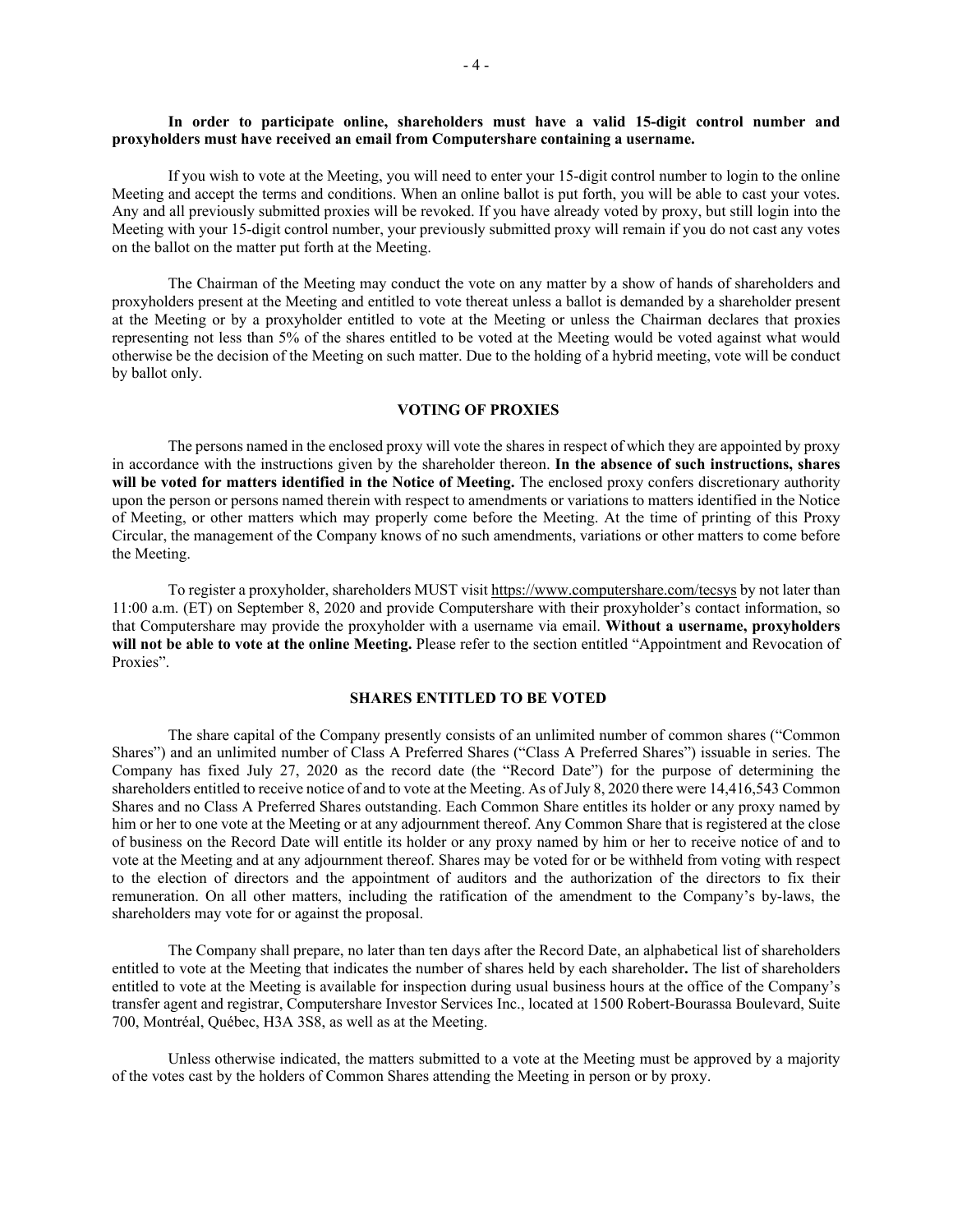## **2021 SHAREHOLDER PROPOSALS**

Shareholder proposals must be submitted no later than April 26, 2021 to be considered for inclusion in the management proxy circular to be prepared for the 2021 annual meeting of shareholders of the Company.

### **PRESENTATION OF FINANCIAL STATEMENTS**

The financial statements of the Company for the financial year ended April 30, 2020 ("Fiscal 2020") and the report of the auditors thereon will be placed before the Meeting.

## **ELECTION OF DIRECTORS**

The board of directors (the "Board") has set the number of directors to be elected at the Meeting at ten. Each director elected at the Meeting will hold office until the next annual meeting of the shareholders or until the election of his or her successor unless he or she resigns or his or her office becomes vacant by death, removal or other cause.

**The persons whose names are printed in the Proxy intend to vote FOR the election of the ten persons whose names are set out below unless specifically instructed on the Proxy to withhold such vote.** Management of the Company does not contemplate that any such person will be unable or for any reason will become unwilling to serve as a director, but if that should occur for any reason prior to the election, the persons named in the Proxy reserve the right to vote for another properly qualified nominee in their discretion.

### **Majority Voting**

In 2013, the Company instituted a majority voting policy. At the Meeting, shareholders will be able to vote, or abstain from voting, for the nominees for the director positions individually, as has been done in the past. However, a nominee for a director position will be considered by the Board not to have received the support of shareholders, even if he is elected, if the number of votes withheld exceeds the number of votes cast in favour of his election. A director elected under such circumstances will be required to immediately tender his resignation to the other members of the Board who, except in exceptional circumstances, will accept the resignation. Where applicable, within 90 days of the Meeting, the Board will issue a press release announcing the resignation of the director in question or explaining the reasons justifying its decision not to accept such resignation. Majority voting would not, however, apply in the event a director's election is contested.

### **Nominees**

The following table and notes thereto set out the name of each of the nominees for election as directors, his or her province or state and country of residence, all positions and offices with the Company held by such nominee, if any, his or her principal occupation, his or her directorships with other reporting issuers, the period of service as a director of the Company and the number of Common Shares beneficially owned by him or her or over which he or she exercises control or direction as at July 8, 2020:

| Name                                   | Office held                                           | Principal<br>occupation/Directorships with<br>other reporting issuers | Director since | Number of<br>Common<br><b>Shares</b> |
|----------------------------------------|-------------------------------------------------------|-----------------------------------------------------------------------|----------------|--------------------------------------|
| Frank J. Bergandi<br>California, USA   | Director                                              | Business Consultant                                                   | June 29, 1998  | 2,200                                |
| David Brereton $(1)$<br>Québec, Canada | Executive<br>Chairman of the<br>Board and<br>Director | Executive Chairman of the Board,<br>Tecsys Inc.                       | Sept. 17, 1997 | 3,043,740                            |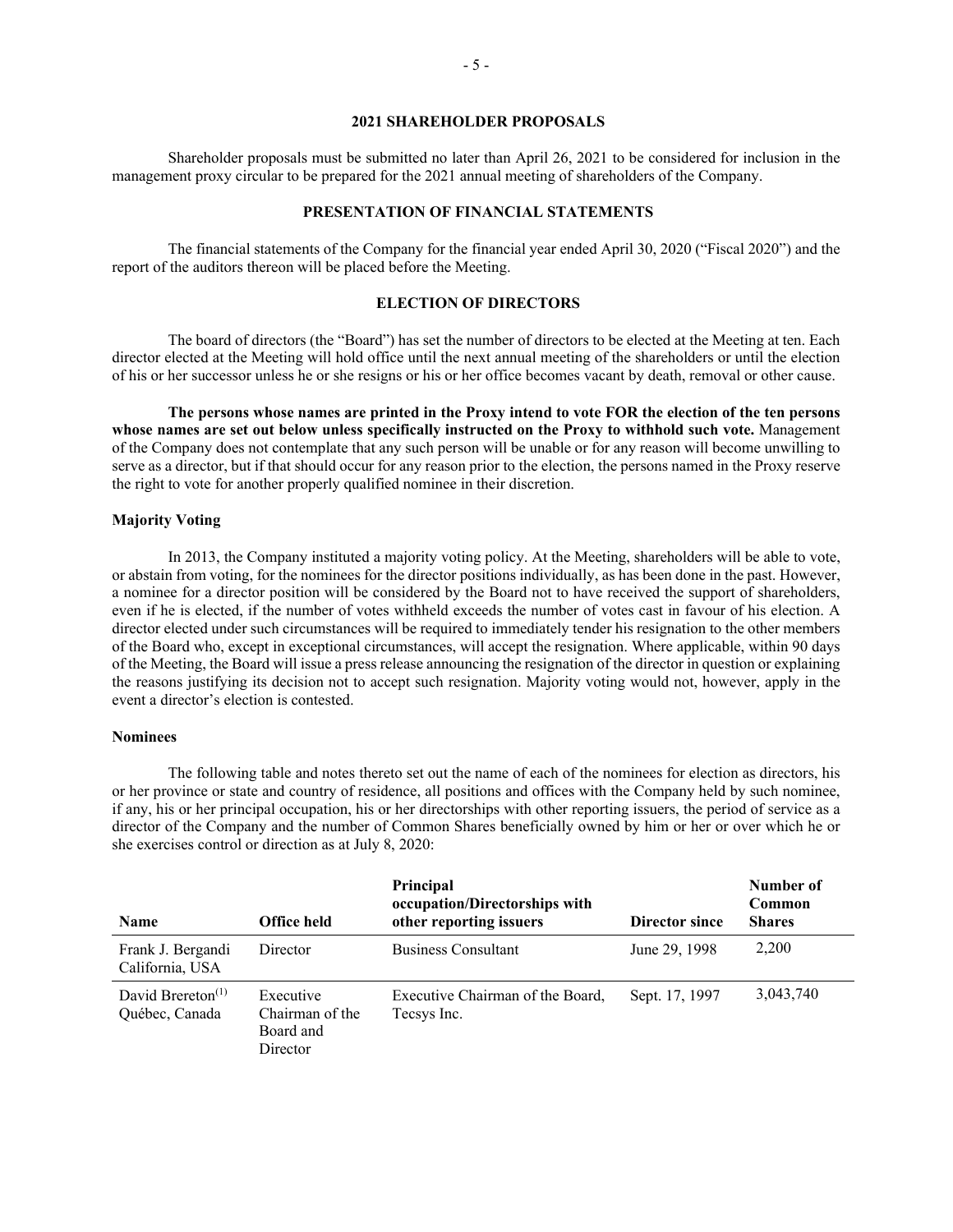| Name                                                         | <b>Office held</b>                                           | Principal<br>occupation/Directorships with<br>other reporting issuers                                                                                            | Director since       | Number of<br>Common<br><b>Shares</b> |
|--------------------------------------------------------------|--------------------------------------------------------------|------------------------------------------------------------------------------------------------------------------------------------------------------------------|----------------------|--------------------------------------|
| Peter Brereton <sup><math>(2)</math></sup><br>Québec, Canada | President, Chief<br><b>Executive Officer</b><br>and Director | President and Chief Executive<br>Officer.<br>Tecsys Inc.                                                                                                         | Sept. 17, 1997       | 450,080                              |
| David Booth <sup>(4)(5)(7)</sup><br>Virginia, USA            | Director                                                     | Consultant,<br><b>BackOffice Associates LLC</b>                                                                                                                  | September 8,<br>2016 | 9,500                                |
| Rani Hublou <sup>(8)</sup><br>California, USA                | Director                                                     | Principal,<br>Incline Strategies                                                                                                                                 | New Nominee          | Nil                                  |
| John Ensign $(3)(5)$<br>Ohio, USA                            | Director                                                     | President and Chief Legal Officer,<br><b>MRI</b> Software LLC                                                                                                    | September 8,<br>2016 | 2,475                                |
| Vernon Lobo <sup>(3)(5)(6)</sup><br>Ontario, Canada          | Director                                                     | Managing Director, Mosaic<br>Venture Partners Inc.<br>(private venture capital firm)<br>Other Directorships:<br>AirIQ Inc., EQ Works Inc.,<br>Flow Capital Corp. | October 17, 2006     | 143,700                              |
| Kathleen Miller <sup>(9)</sup><br>Georgia, USA               | Director                                                     | Chief Financial Officer, Nitro<br>Software Inc.<br>Other Directorships:<br><b>Telco Business Solutions</b>                                                       | New Nominee          | 1,000                                |
| Steve Sasser <sup>(3)(4)(10)</sup><br>Texas, USA             | Director                                                     | Co-Founder and Managing<br>Principal, Swordstone Partners<br>(consulting and software company)                                                                   | April 29, 2009       | 42,000                               |
| David Wayland <sup>(4)</sup><br>Québec, Canada               | Director                                                     | Corporate Director                                                                                                                                               | Sept. 17, 1997       | 16,000                               |

Notes:

- (4) Member of the Audit Committee. David Wayland is the Chair of the Audit Committee.
- (5) Member of the Nominating Committee. John Ensign is the Chair of the Nominating Committee.
- (6) Vernon Lobo and his spouse, Ingrid Lobo, hold respectively 59,400 and 84,300 common shares. Vernon Lobo disclaims beneficial ownership and control or direction over the common shares held by Ingrid Lobo.

To the knowledge of the Company, no proposed director of the Company is, as at the date hereof, or has been within ten years before the date hereof, a director, chief executive officer or chief financial officer of any company that was subject to a cease trade order, an order similar to a cease trade order or an order that denied the relevant company access to any exemption under securities legislation that was in effect for a period of more than 30 consecutive days (a) that was issued while the proposed director was acting in the capacity as director, chief executive

<sup>(1)</sup> David Brereton, directly and through his holding company, Dabre Inc., and his spouse, Kathryn Ensign-Brereton, hold respectively 2,014,638 and 1,029,102 common shares, which represent respectively 13.97% and 7.14% of the outstanding common shares. David Brereton disclaims beneficial ownership and control or direction over the common shares held by Kathryn Ensign-Brereton.

<sup>(2)</sup> Peter Brereton and his spouse, Sharon House, hold respectively 349,921 and 100,159 common shares. Peter Brereton disclaims beneficial ownership and control or direction over the common shares held by Sharon House.

<sup>(3)</sup> Member of the Compensation Committee. Vernon Lobo is the Chair of the Compensation Committee.

<sup>(7)</sup> David Booth is a consultant at BackOffice Associates LLC since January 2018. Previously, Mr. Booth was the President, Chairman and Chief Executive Officer of BackOffice Associate LLC from August 2011 to January 2018.

<sup>(8)</sup> Rani Hublou is a new board nominee. She is currently Principal at Incline Strategies. From May 2017 to April 2019, she was chief marketing officer at 8X8 Inc. Ms. Hublou was previously Chief Product and Marketing Officer at Comprehend Systems (now Saama Technologies) from 2015 to 2017.

<sup>(9)</sup> Kathleen Miller is a new board nominee. Since 2019, she is Chief Financial Officer at Nitro Software Inc. Ms. Miller was previously Chief Financial Officer and Chief Operating Officer at NCourt LLC from 2014 to 2018.

<sup>(10)</sup> Steve Sasser co-founded Swordstone Partners in April 2016 and is currently a Managing Principal. Previously, Mr. Sasser was the Chief Executive Officer of Merlin Technologies Corporation from February 2007 to August 2015.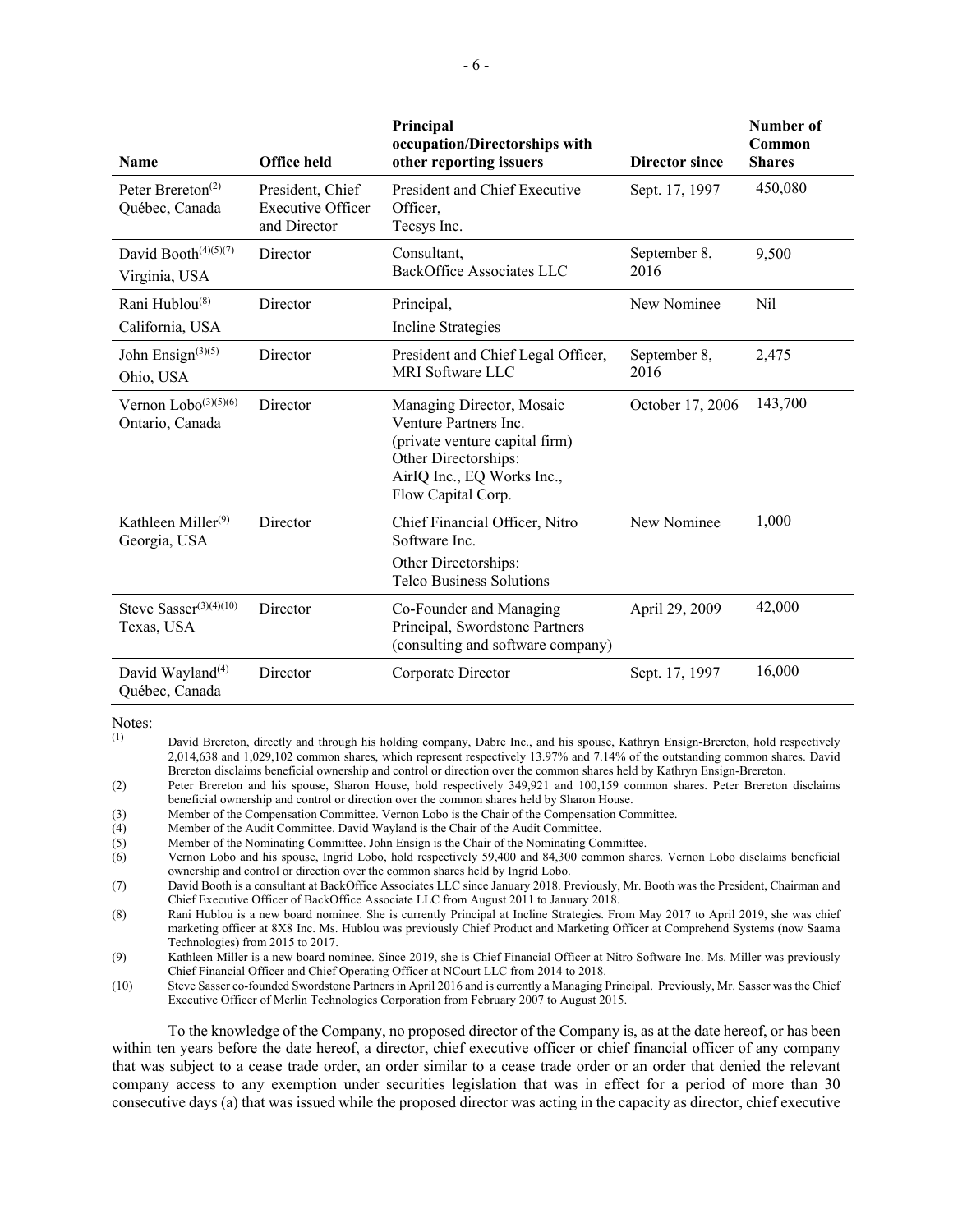officer or chief financial officer, or (b) that was issued after the proposed director ceased to be a director, chief executive officer or chief financial officer and which resulted from an event that occurred while that person was acting in the capacity as director, chief executive officer or chief financial officer.

To the knowledge of the Company, no proposed director of the Company (a) is, as at the date hereof, or has been within ten years before the date hereof, a director or executive officer of any company that, while that person was acting in that capacity, or within a year of that person ceasing to act in that capacity, became bankrupt, made a proposal under any legislation relating to bankruptcy or insolvency or was subject to or instituted any proceedings, arrangement or compromise with creditors or had a receiver, receiver manager or trustee appointed to hold its assets, or (b) has, within the ten years before the date hereof, become bankrupt, made a proposal under any legislation relating to bankruptcy or insolvency, or become subject to or instituted any proceedings, arrangement or compromise with creditors, or had a receiver, receiver manager or trustee appointed to hold its assets.

## **Directors' Attendance Record**

The overall attendance rate for the Board for Fiscal 2020, including special meetings, was 100% for the Board, 100% for the compensation committee of the Board (the "Compensation Committee"), 100% for the audit committee of the Board (the "Audit Committee") and 100% for the corporate governance and nominating committee of the Board (the "Nominating Committee"). Detailed meeting and attendance information is provided in the following table.

|                     | <b>Attendance</b>                   |                                  |                           |                             |  |  |
|---------------------|-------------------------------------|----------------------------------|---------------------------|-----------------------------|--|--|
| <b>Name</b>         | <b>Board of</b><br><b>Directors</b> | Compensation<br><b>Committee</b> | Audit<br><b>Committee</b> | <b>Nominating Committee</b> |  |  |
| Frank J. Bergandi   | 5 of 5                              | N/A                              | N/A                       | N/A                         |  |  |
| David Booth         | 5 of 5                              | N/A                              | 4 of 4                    | 5 of 5                      |  |  |
| David Brereton      | 5 of 5                              | $1$ of $1$                       | 4 of 4                    | N/A                         |  |  |
| Peter Brereton      | 5 of 5                              | $1$ of $1$                       | 4 of 4                    | N/A                         |  |  |
| John Ensign         | 5 of 5                              | $1$ of $1$                       | N/A                       | 5 of 5                      |  |  |
| Vernon Lobo         | 5 of 5                              | $1$ of $1$                       | N/A                       | 5 of 5                      |  |  |
| <b>Steve Sasser</b> | 5 of 5                              | $1$ of $1$                       | $4$ of $4$                | N/A                         |  |  |
| David Wayland       | 5 of 5                              | N/A                              | 4 of 4                    | N/A                         |  |  |

## **APPOINTMENT OF AUDITORS**

At the Meeting, management of the Company will propose that KPMG LLP, Chartered Professional Accountants be appointed as auditors of the Company for the ensuing year at a remuneration to be fixed by the directors of the Company. KPMG LLP has been the auditors of the Company since October 17, 2006. To be effective, the resolution appointing auditors must be passed by a majority of the votes cast by the shareholders who vote in respect of that resolution.

**Unless otherwise instructed, the persons named in the Proxy intend to vote FOR the appointment of KPMG LLP, Chartered Accountants, as auditors of the Company, to hold office until the termination of the next annual meeting of the Company, at a remuneration to be fixed by the directors of the Company.** 

## **RATIFICATION OF AMENDMENTS TO BY-LAWS**

The Board has adopted amendments ("Amendments") to the Company's By-Laws to permit the holding of virtual-only shareholder meetings, to increase the quorum for an annual meeting and a special general meeting from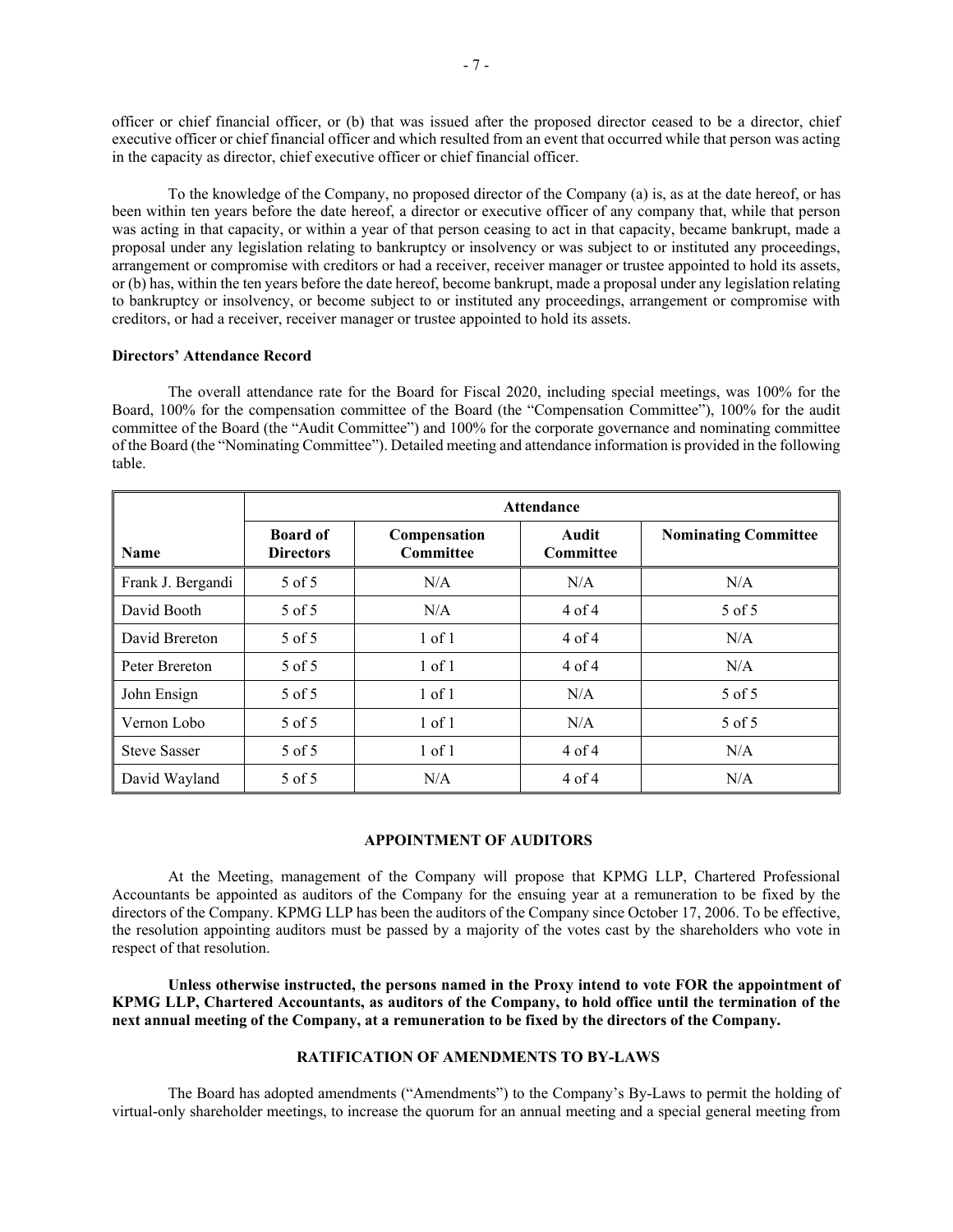20% to 25% of the outstanding shares of the Company carrying voting rights at the meeting and to update the notice and board of directors meetings provisions to allow the use of electronic means.

The *Canada Business Corporations Act* ("CBCA") provides that a shareholders' meeting may be held solely by means of a telephonic, electronic or other communication facility that permits all participants to communicate adequately with each other during the meeting (i.e. a virtual-only meeting), if the by-laws of a Company so provide. The Board believes that it would be beneficial to add such flexibility to the Company's By-Laws for future meetings. The Board is of the opinion that the amendment to the quorum for shareholder meetings from 20% to 25% of the outstanding Common Shares is in line with good governance practices. Finally, the Board is of the view that the updates to the notice and board of directors meeting participation provisions are more in line with current practices and will permit the Board members to work together more effectively.

The foregoing is only a summary of the Amendments. The full text of the Amendments, as integrated into an amended and restated By-Laws of the Company, is set out in Schedule A, showing the changes made (additions are underlined, text removed is struck out). Shareholders are encouraged to review the Amendments in their entirety.

At the Meeting, shareholders will be asked to review and, if deemed appropriate, to adopt the resolution of the shareholders reproduced below to ratify the Amendments:

## "RESOLVED THAT:

1. the amendments to the By-Laws of the Company, in the form adopted by the Board on July 8, 2020 and reflected in the amended and restated By-Laws of the Company attached as Schedule A to the management information circular of the Company dated July 8, 2020, be and are hereby ratified and any irregularities caused by holding a hybrid format meeting are hereby waived; and

2. any director or officer of the Company be and is hereby authorized and directed, for and on behalf of the Company, to do all acts and things, as such director or officer may determine necessary or advisable to give effect to this resolution."

To be adopted, the resolution approving the Amendments must be approved by at least a majority of the shareholders of the Company, present or represented by proxy. The Amendments will come into effect upon its confirmation by shareholders at the Meeting.

**The persons whose names are printed in the Proxy intend to vote FOR the Amendments unless specifically instructed on the Proxy to vote against.** 

# **STATEMENT OF CORPORATE GOVERNANCE PRACTICES**

The Board and senior management consider good corporate governance to be central to the effective, efficient and prudent operation of the Company.

Pursuant to National Instrument 58-101 – *Disclosure of Corporate Governance Practices* ("NI 58-101") and the *Canada Business Corporations Act*, the Company is required to disclose information relating to its corporate governance practices. The Company's approach to corporate governance is set out in tabular form and is attached to this Proxy Circular as Schedule B. Management is available to shareholders at all times to respond to questions and concerns. Shareholder concerns are dealt with on an individual basis, usually by providing requested information.

#### **AUDIT COMMITTEE INFORMATION**

Reference is made to the Annual Information Form of the Company for Fiscal 2020 for disclosure of information relating to the Audit Committee required under Form 52-110F1 to Multilateral Instrument 52-110 – *Audit Committees*. A copy of this document can be found on SEDAR at www.sedar.com or by contacting the Secretary of the Company upon request at 1 Place Alexis Nihon, Suite 800, Montréal, Québec, H3Z 3B8, telephone: (514) 866- 0001.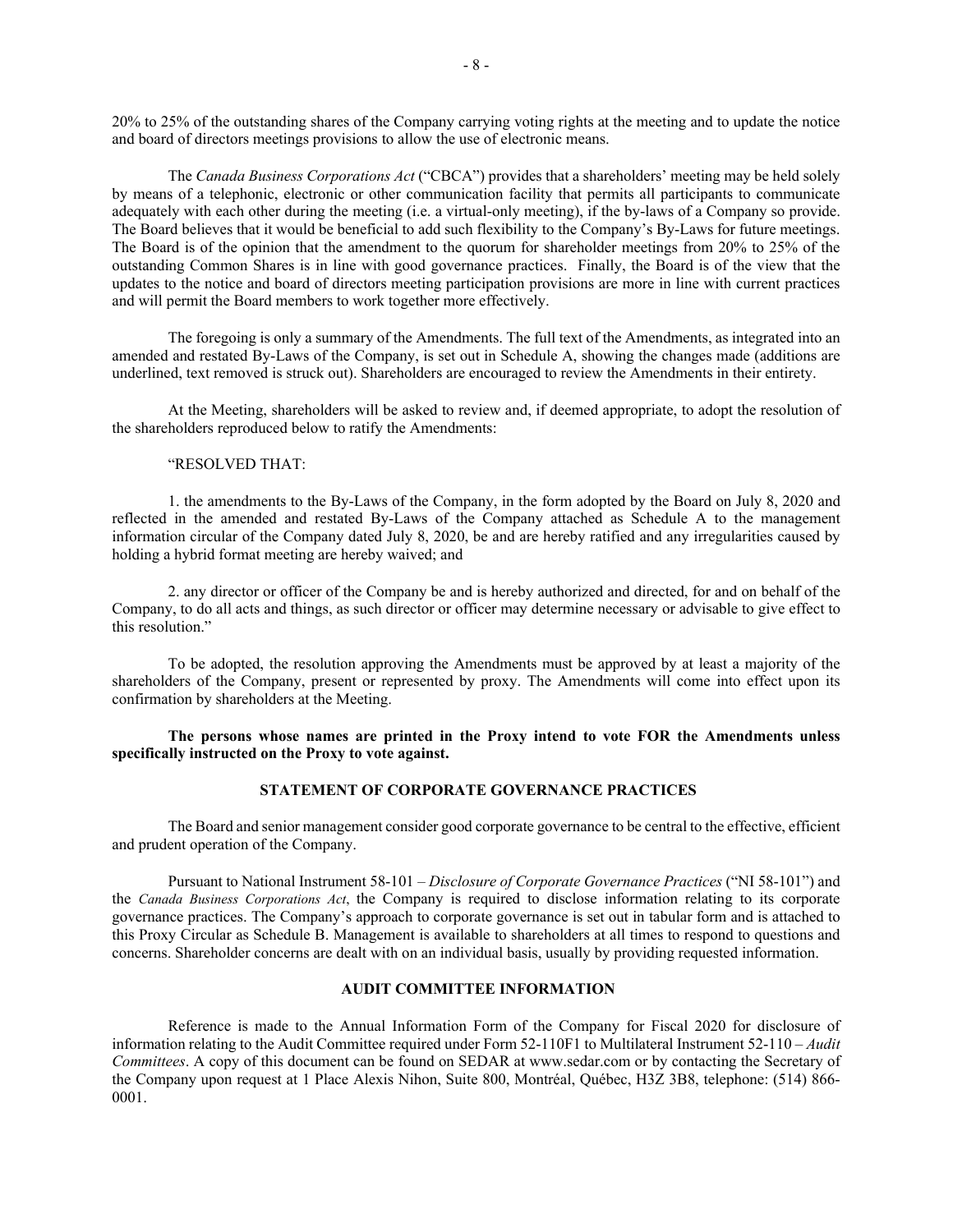## **EXECUTIVE COMPENSATION**

The Company's executive compensation policies and practices, including information about the compensation of the Chief Executive Officer (the "CEO"), the Chief Financial Officer (the "CFO") and the three other most highly compensated executive officers of the Company who were serving as executive officers of the Company on April 30, 2020 (collectively, the "Named Executive Officers" or "NEOs") are discussed in this section.

## **Compensation Committee**

In February 2007, the Board adopted a Charter (the "Compensation Committee Charter") for the Compensation Committee. The Compensation Committee Charter is reviewed by the Board annually, most recently by a Board written resolution of July 8, 2020. It is attached hereto as Schedule D. The Compensation Committee Charter states that the Compensation Committee is appointed by the Board to discharge the Board's duties and responsibilities relating to the compensation of the Company's Executive Chairman, CEO and senior management, as well as to review the human resource policies and practices that cover the Company's employees. The Compensation Committee reviews the Company's overall compensation philosophy and corporate succession and development plans at the executive officer level.

The Compensation Committee Charter provides that the Compensation Committee shall be composed of no less than three independent members meeting securities law or TSX requirements for compensation committee members. The Compensation Committee Charter stipulates that each member is appointed by the Board on an annual basis and serves until the earlier of (i) the close of the next annual shareholders' general meeting or (ii) his or her death, resignation, disqualification or removal from the Compensation Committee by the Board. The Board fills any vacancy in the membership of the Compensation Committee. The members of the Compensation Committee are Vernon Lobo, Chair, Steve Sasser, and John Ensign, all of whom are independent directors of the Company. The occupations and board memberships of the Compensation Committee members are described under "Election of Directors", above. Mr. Lobo was awarded a BASc in engineering from the University of Waterloo and a Master of Business Administration from Harvard University, School of Business where he was a Baker Scholar. Mr. Lobo is also a member of the board of directors of several private companies. Mr. Sasser holds a BBA and a Master of Business Administration from Southern Methodist University, with a concentration in finance. Currently, Mr. Sasser is a Managing Principal of Swordstone Partners. Prior to August 2015, Mr. Sasser was the Chief Executive Officer of Merlin Technologies Corp. Mr. Ensign holds a Master of Laws in Business and Taxation as well as a Juris Doctorate from Capital University and a Bachelor of Science in Business from Miami University. Currently, Mr. Ensign is the President and Chief Legal Officer of MRI Software LLC, where he has been an executive since 2010. Additionally, Mr. Ensign gained significant experience advising public and private companies on matters including corporate governance and board nomination and selection processes, at Bricker & Eckler LLP where he practiced general corporate law from 2003 until 2007.

The Compensation Committee is familiar with compensation packages in the industry and familiarizes itself with remuneration practices in general. The Compensation Committee has also been mandated to recommend to the Board the corporate objectives which the President and CEO are responsible for meeting, to review the annual performance of this officer in light of these objectives, and to make recommendations to the Board with respect to his remuneration. The Compensation Committee is authorized, pursuant to the Compensation Committee Charter, to retain external legal counsel, executive compensation consultants and other advisors to assist it in its responsibilities should it deem it necessary to do so. The Compensation Committee Charter provides that the chair of the Compensation Committee reports to the Board at each meeting on material matters arising at the Compensation Committee meetings and presents recommendations of the Compensation Committee to the Board for its approval.

The Company did not engage a compensation consultant or advisor during Fiscal 2020 or the financial year ended April 30, 2019 ("Fiscal 2019"). The Company engaged Arthur J. Gallagher & Co., a compensation consulting firm, during the financial year ended April 30, 2018 ("Fiscal 2018") to review compensations for the CEO and directors of the Board. The study comprised of a mix of Canadian and U.S. software companies with revenue between \$33 million and \$118 million, and market capitalization of between \$50 million and \$650 million. The main recommendations from the firm were (i) to add a long-term incentive component to the compensation plan of the CEO as his overall compensation was found to be significantly below the average of the CEOs in the comparator group as well as (ii) to require directors of the Board to meet a minimum level of share ownership in order to ensure that the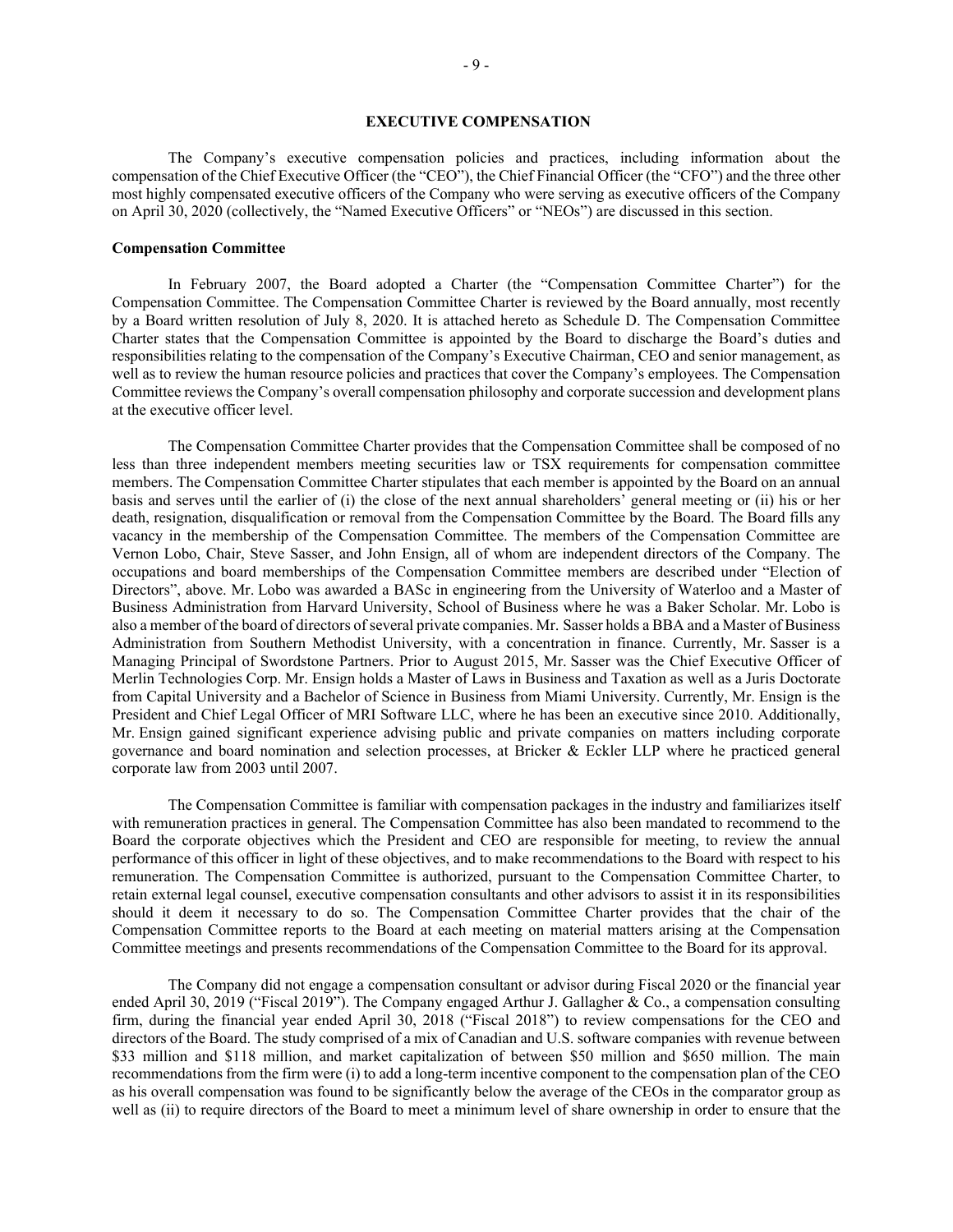interests of Board members are aligned with shareholders. Those recommendations were implemented during Fiscal 2019 by the adoption of the Stock Option Plan and requirements for all directors to hold Common Shares with a total value equal to or greater than \$90,000.

#### **Compensation Discussion and Analysis**

## **General Principles of Executive Compensation**

The Company's compensation program consists principally of salary, bonuses and stock options.

Further, the Company's executive compensation programs are designed to attract and retain highly qualified senior executives and recognize that long-term performance incentives are an integral part of aligning the interests of executive officers and the Company's shareholders.

The Company's executive compensation packages are designed to enable the Company to increase its profitability and shareholder value and attract and retain those key individuals who can realize and ensure the shortterm and long-term success of the Company. As such, the policies and programs link rewards to individual contribution, the Company's success and shareholder financial interests.

The variable short-term incentives included in NEO compensation range between 50% and 100% of base salary at plan. The financial targets used to gauge when incentive compensation is paid are described under "Components of Executive Compensation". These targets are primarily based on Adjusted EBITDA, recurring revenue, gross margin, professional services bookings, Software as a Service ("SaaS"), license fee and proprietary technology bookings, specific objectives and others.

| Objective                                                       | Weighting | Payout | % of Actual<br>to Target |
|-----------------------------------------------------------------|-----------|--------|--------------------------|
| Adjusted EBITDA <sup>(1)</sup>                                  | N/A       | 27%    | N/A                      |
| Recurring Revenue                                               | 18%       | 21%    | 114%                     |
| Gross Margin                                                    | 16%       | 16%    | $104\%$                  |
| Professional Services Bookings                                  | 19%       | 23%    | 123%                     |
| SaaS, License Fee and Proprietary<br><b>Technology Bookings</b> | 31%       | 46%    | 148%                     |
| Specific Objectives                                             | 8%        | 8%     | 94%                      |
| Others                                                          | 8%        | 12%    | 155%                     |

The following table outlines the performance objectives, the weights which they are assigned, and the results achieved relative to these measures during Fiscal 2020:

Notes:

The Compensation Committee has assessed these policies and procedures and is of the view that they are unlikely to present risks that could have a material adverse effect on the Company. The Compensation Committee has determined that there is low probability for any NEO to take excessive risk in maximizing any financial targets.

<sup>(1)</sup> Adjusted EBITDA, subject to certain adjustments for inter alia, SaaS booking overperformance, was the overall funding regulator such that (a) total performance attainment on the other objectives was determined and then (b) the payout was subject to increase or decrease based on Adjusted EBITDA attainment (with a payout of nil if a minimum level of Adjusted EBITDA was not attained).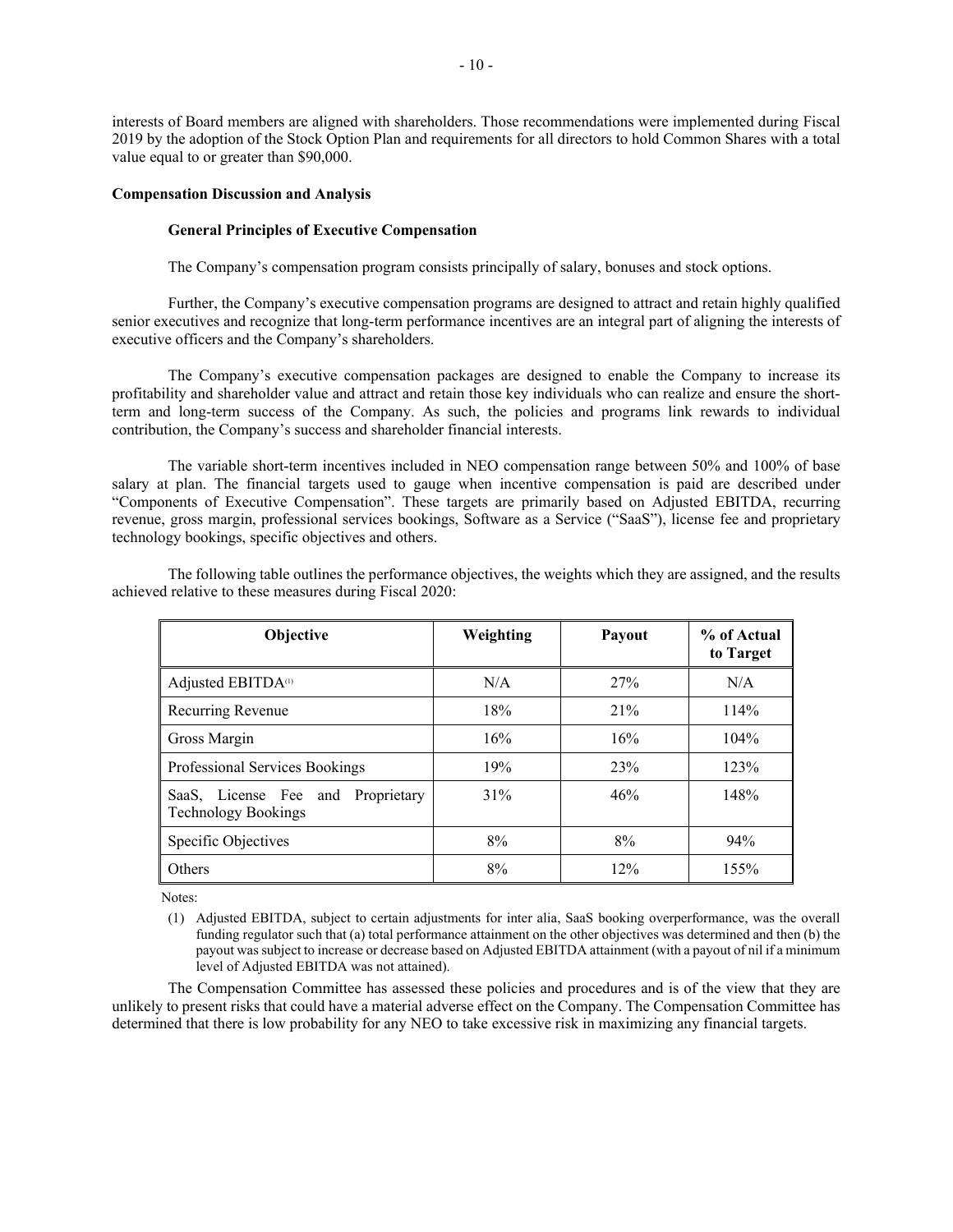The Company uses a non-IFRS financial performance measure naming EBITDA and certain key performance indicators which are described below. Many of these non-IFRS measures and key performance indicators do not have any standardized meaning prescribed by the International Financial Reporting Standards ("IFRS") and are unlikely to be comparable to similarly titled measures reported by other companies. Readers are cautioned that the disclosure of these metrics is meant to add to, and not to replace, the discussion of financial results determined in accordance with IFRS. Management uses IFRS, non-IFRS measures and certain key performance indicators when planning, monitoring and evaluating the Company's performance.

The non-IFRS measures and key performance indicators should not be considered as alternatives to, or more meaningful than, measures of financial performance determined in accordance with IFRS as indicators of performance. The terms and definitions of the non-IFRS measures and a reconciliation to the most directly comparable IFRS measures are presented in the management's discussion and analysis of financial condition and results of operation of the Company, dated July 8, 2020, as at and for the years ended April 30, 2020 and 2019.

## **EBITDA and Adjusted EBITDA**

EBITDA is calculated as earnings before interest expense, interest income, income taxes, depreciation and amortization. Adjusted EBITDA is calculated as EBITDA before acquisition related costs, fair value adjustment on contingent consideration, stock-based compensation and restructuring costs. The Company believes that this measure is commonly used by investors and analysts to measure a company's performance, its ability to service debt and to meet other payment obligations, or as a common valuation measurement.

## **Key Performance Indicators**

#### **Recurring Revenue**

Recurring revenue (also referred to as Annual Recurring Revenue) is defined as the contractually committed purchase of software as a service (SaaS) proprietary software maintenance, customer support, application hosting, database administration services and third-party maintenance services over the next twelve months. The quantification assumes that the customer will renew the contractual commitment on a periodic basis as they come up for renewal. This portion of the Company's revenue is predictable and stable.

## **Bookings**

Broadly speaking, bookings refers to the total value of accepted contracts, including software licenses, SaaS and other proprietary products and related support services, SaaS, third-party hardware and software and related support services, contracted work or services, and changes to such contracts recorded during a specified period. The Total Contract Value ("TVC") is not typically limited to the first year, nor would it typically exclude certain transaction types. The Company believes that this metric is a primary indicator of the general state of the business performance. Bookings typically include all items with a revenue implication, such as new contracts, renewals, upgrades, downgrades, add-ons, early terminations and refunds. Bookings have historically been segmented into classifications, such as new account bookings or base account bookings, and performance in these bookings classes is frequently used in various sales and other compensation plans. Acknowledging the business shift to SaaS and in order to provide greater clarity around expected timing of future revenue, the Company has, in Fiscal 2020, started providing disaggregated information about bookings including software product bookings (perpetual license as well as SaaS Annual Recurring Revenue bookings) and professional services bookings. Accordingly, we expect to phase out the reporting of TCV bookings.

### **Days Sales Outstanding (DSO)**

Days sales outstanding ("DSO") is a measure of the average number of days that a company takes to collect revenue after a sale has been made. The Company's DSO is determined on a quarterly basis and can be calculated by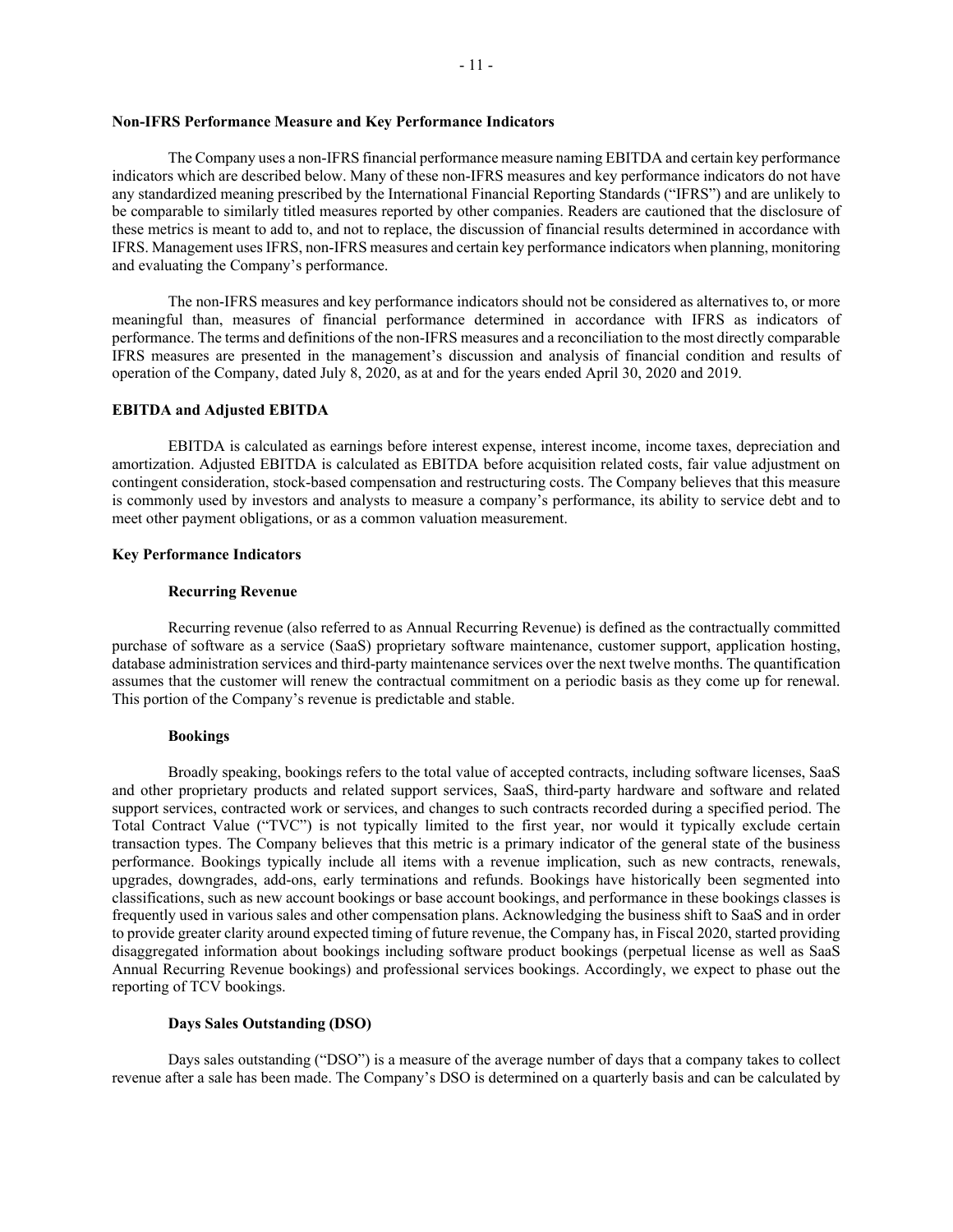dividing the amount of accounts receivable and work in progress at the end of a quarter by the total value of sales during the same quarter, and multiplying the result by 90 days.

## **Benchmarking**

The Company's executive compensation program is designed so that the annual compensation for executive officers remains competitive with the compensation for comparable employment, responsibilities and performance of other North American companies whose business endeavours are similar to those of the Company.

The prime comparator group is comprised of thirteen software and high technology companies, the shares of which are listed on Canadian and U.S. stock exchanges. The comparator group was selected to provide a competitive context to the benchmarking analysis, considering that the Company is a Canadian publicly-traded technology designer and provider. The Compensation Committee viewed these thirteen companies as a valuable reference point as they are similar organizations and their compensation practices may be comparable to those of the Company.

The comparator group was updated in February 2018 and is comprised of the following thirteen companies: Absolute Software Company, Mediagrif Interactive Technologies Inc., NexJ Systems Inc., Solium Capital Inc., TeraGo Inc., Asure Software Inc., American Software Inc. Upland Software Inc., Netsol Technologies Inc., Zix Corp, Everbridge Inc., Amber Road Inc., and ChannelAdvisor Corp. The Compensation Committee considers the comparator group data as just one input in the decision-making process around compensation programs for the Company's CEO and the independent members of the Board for Fiscal 2020. Decisions made by the Compensation Committee are the responsibility of the Compensation Committee and will reflect factors and considerations other than simply information collected from the comparator group.

### **Components of Executive Compensation**

During Fiscal 2020, the components of the total compensation of executive officers were:

- base salary,
- an annual, variable incentive payment or bonus; and
- stock options.

#### **Base Salary**

Base salary recommendations are determined based on market data for positions of similar responsibilities and complexity in the comparator group, on internal comparisons and on the individual's ability, experience and contribution level. Base salaries for each NEO were established in his employment agreement with the Company and each NEO's base salary and those of the executive group are reviewable on an annual basis. Base salaries for individual executive positions may also be reviewed outside of the regular cycle so as to take into consideration market pressures.

Salary and benefits comprise a portion of the total cash-based compensation for each NEO, however, at-risk short-term incentives comprise a significant component of total cash compensation. Compensation that is at-risk may, or may not, be paid to an NEO depending on whether the individual is able to meet or exceed his particular performance targets (including performance targets for the Company as a whole). The greater impact an NEO may have on driving the business results of the Company, the higher his at-risk portion of compensation. The chart below provides the approximate pay mix that each NEO was eligible for in Fiscal 2020: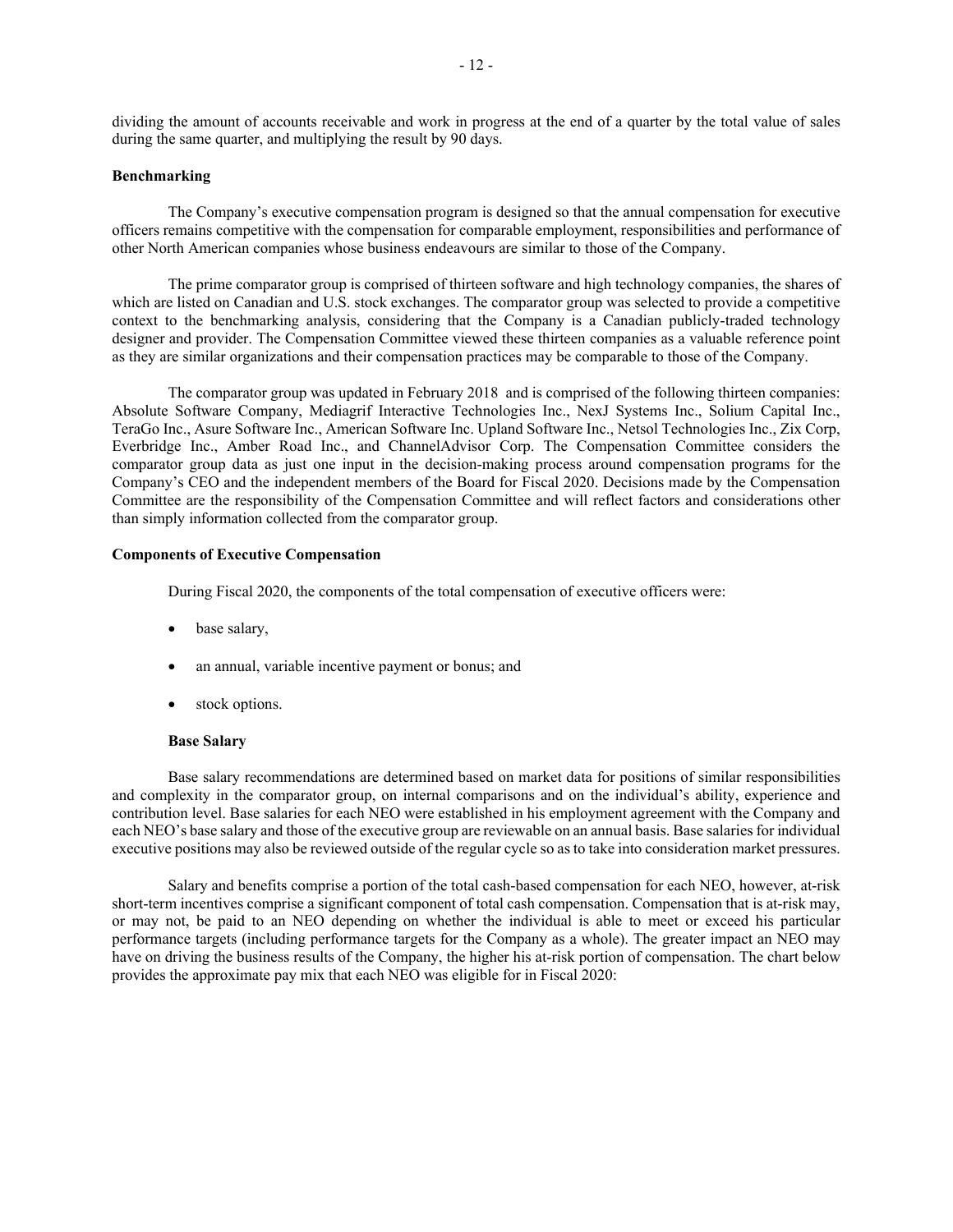## **Base Salary and Pay Mix**

| <b>NEOs</b>                                                | Salary % not at Risk | <b>Short Term</b><br>Incentive % at Risk |
|------------------------------------------------------------|----------------------|------------------------------------------|
| David Brereton<br>Executive Chairman                       | 54%                  | 46%                                      |
| Peter Brereton<br>President and Chief Executive Officer    | 57%                  | 43%                                      |
| Mark J. Bentler<br>Chief Financial Officer                 | 67%                  | 33%                                      |
| Vito Calabretta<br>Senior Vice President Global Operations | 67%                  | 33%                                      |
| <b>Bill King</b><br>Chief Revenue Officer                  | 50%                  | 50%                                      |

#### **Annual Incentive Compensation Arrangements**

The Company's annual incentive plans are intended to focus and reward executives on the achievement of current year financial targets, key Company and/or group objectives and some strategic individual performance objectives. Financial threshold targets are approved by the Board at the commencement of the fiscal year and are required to be met for payments to be made according to plan criteria.

The Board, on the recommendation of the Compensation Committee, may exceptionally award at-risk compensation to a NEO even if his financial targets have not been achieved. The Board has only exercised such discretion once since the financial year ended April 30, 2007.

The performance bonuses for Fiscal 2020 of the President and CEO as well as the Executive Chairman and Senior Vice President Global Operations were based on meeting (1) an Adjusted EBITDA target; (2) a SaaS, license fee and proprietary technology bookings target; (3) a gross margin target; (4) a recurring revenue target; (5) a professional services bookings target; and (6) a customer satisfaction target. For further information on the measures used to evaluate and compensate performance, see "General Principles of Executive Compensation", above.

The performance bonus for Fiscal 2020 of the CFO was based on meeting (1) an Adjusted EBITDA target; (2) financial management objectives; (3) a recurring revenue target; (4) a SaaS, license fee and proprietary technology bookings target; (5) a gross margin target; (6) a professional services bookings target; and (7) a customer satisfaction target.

The performance bonus for Fiscal 2020 of the Chief Revenue Officer was based on meeting (1) an Adjusted EBITDA target; (2) a SaaS, license fee and proprietary technology bookings target; (3) a professional services bookings target; (4) a recurring revenue target; (5) sales management objectives; and (6) a customer satisfaction target.

The target incentive levels of the executive group are reviewed at the same time as the base salaries. The actual total cash compensation (salaries plus annual incentives) of the Company's executive group are currently competitive with those of the comparator group.

### **Equity Incentives**

On July 7, 2011, the Board authorized the establishment of the Executive Share Purchase Plan (as defined below) which provides for mandatory purchases of Common Shares by certain key executives of the Company in order to better align the Participants' (as defined below) financial interests with those of the holders of Common Shares, create ownership focus and build long-term commitment to the Company. Each Participant is required to make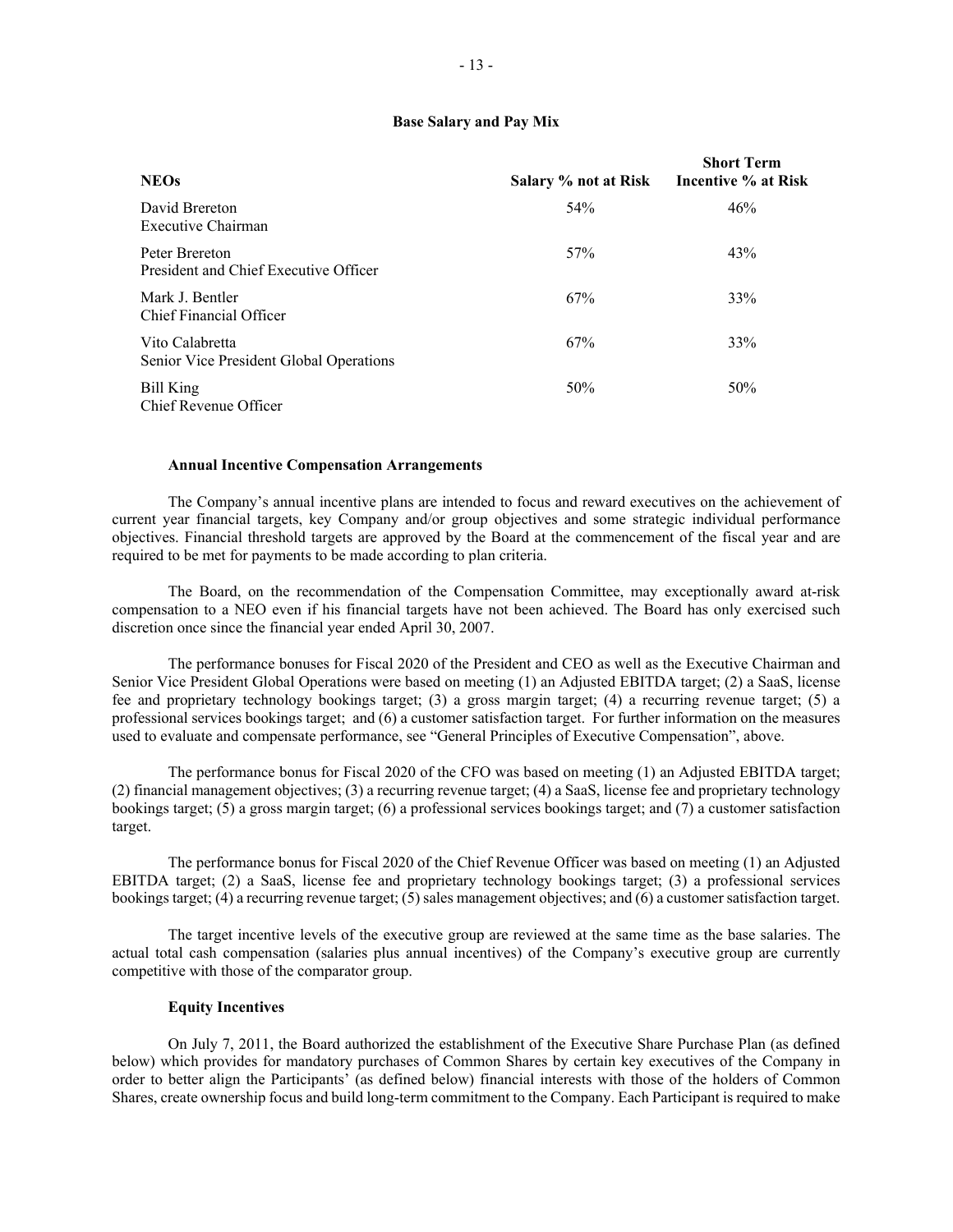annual purchases of Common Shares through the facilities of the TSX secondary market having an aggregate purchase price equal to 10% of his or her annual base salary. Annual Purchases (as defined below) must be made within 90 days of May 1 of every fiscal year. Each Participant has the obligation to make Annual Purchases until he or she owns Common Shares having an aggregate market value equal to 50% of his or her base salary. See "Executive Share Purchase Plan", below.

On July 5, 2018, the Board authorized the establishment of the Stock Option Plan (as defined below) pursuant to which directors, NEOs and other key employees will be granted options to purchase Common Shares. For Fiscal 2020, an aggregate number of 474,109 Options (as defined below) were granted to the directors, NEOs and other key employees of the Company. See "Tecsys Stock Option Plan" below.

NEOs are not permitted to purchase financial instruments that are designed to hedge or offset a decrease in market value of equity securities granted to them as compensation or held by them (directly or indirectly).

#### **Summary Compensation Table**

The following table sets forth the compensation information for the NEOs for Fiscal 2018, Fiscal 2019 and Fiscal 2020. For NEO compensation for previous fiscal years, please refer to the Company's management proxy circulars filed with the Canadian securities regulators and available on SEDAR at www.sedar.com.

|                                                                   |                      |                               |                                        |                               | Non-equity                    | incentive plan<br>compensation<br><b>(\$)</b> |                                   |                                     |                                        |
|-------------------------------------------------------------------|----------------------|-------------------------------|----------------------------------------|-------------------------------|-------------------------------|-----------------------------------------------|-----------------------------------|-------------------------------------|----------------------------------------|
| Name and<br>principal position                                    | Year                 | <b>Salary</b><br>$(\$)$       | <b>Share-based</b><br>awards<br>$(\$)$ | Option-based<br>awards<br>(S) | Annual<br>incentive<br>plans  | Long-<br>term<br>incentive<br>plans           | <b>Pension</b><br>value<br>$(\$)$ | All other<br>compensation<br>$(\$)$ | <b>Total</b><br>compensation<br>$(\$)$ |
| David Brereton<br>Executive Chairman                              | 2020<br>2019<br>2018 | 200,000<br>200,000<br>200,000 | N/A<br>N/A<br>N/A                      | 247,328<br>219,674<br>N/A     | 262,780<br>169,961<br>104,587 | N/A<br>N/A<br>N/A                             | N/A<br>N/A<br>N/A                 | N/A<br>N/A<br>N/A                   | 710,108<br>589.635<br>304,587          |
| Peter Brereton<br>President and Chief<br><b>Executive Officer</b> | 2020<br>2019<br>2018 | 443,128<br>430,221<br>417,777 | N/A<br>N/A<br>N/A                      | 494,654<br>439,348<br>N/A     | 525,560<br>339,921<br>209,174 | N/A<br>N/A<br>N/A                             | N/A<br>N/A<br>N/A                 | 12,446<br>12,446<br>12,395          | 1,475,787<br>1,221,936<br>639,346      |
| Mark J. Bentler<br>Chief Financial<br>Officer <sup>(1)</sup>      | 2020<br>2019         | 308,000<br>175,000            | N/A<br>N/A                             | 75,440<br>N/A                 | 214,321<br>64.685             | N/A<br>N/A                                    | N/A<br>N/A                        | 9,240<br>5,250                      | 607,001<br>244,935                     |
| Vito Calabretta<br>Senior Vice<br>President Global<br>Operations  | 2020<br>2019<br>2018 | 344,544<br>336,600<br>297,635 | N/A<br>N/A<br>N/A                      | 75,958<br>N/A                 | 274,128<br>169,297<br>108,993 | N/A<br>N/A<br>N/A                             | N/A<br>N/A<br>N/A                 | 10,336<br>10,098<br>8,510           | 704,966<br>515,995<br>415,138          |
| <b>Bill King</b><br>Chief Revenue<br>Officer $(2)$                | 2020<br>2019         | 400,860<br>106,055            | N/A<br>N/A                             | 98,400<br>N/A                 | 619,393<br>99.908             | N/A<br>N/A                                    | N/A<br>N/A                        | 19,964<br>3,182                     | 1,138,617<br>209,144                   |

Notes:

(1) Mark J. Bentler was appointed Chief Financial Officer on September 17, 2018 replacing Berty Ho-Wo-Cheong as interim Chief Financial Officer.

(2) Bill King was appointed Chief Revenue Officer on January 28, 2019. His compensation is earned in United States dollars. An exchange rate of 1.3362 and 1.3321 was used to translate his compensation into Canadian dollars for Fiscal 2020 and 2019, respectively.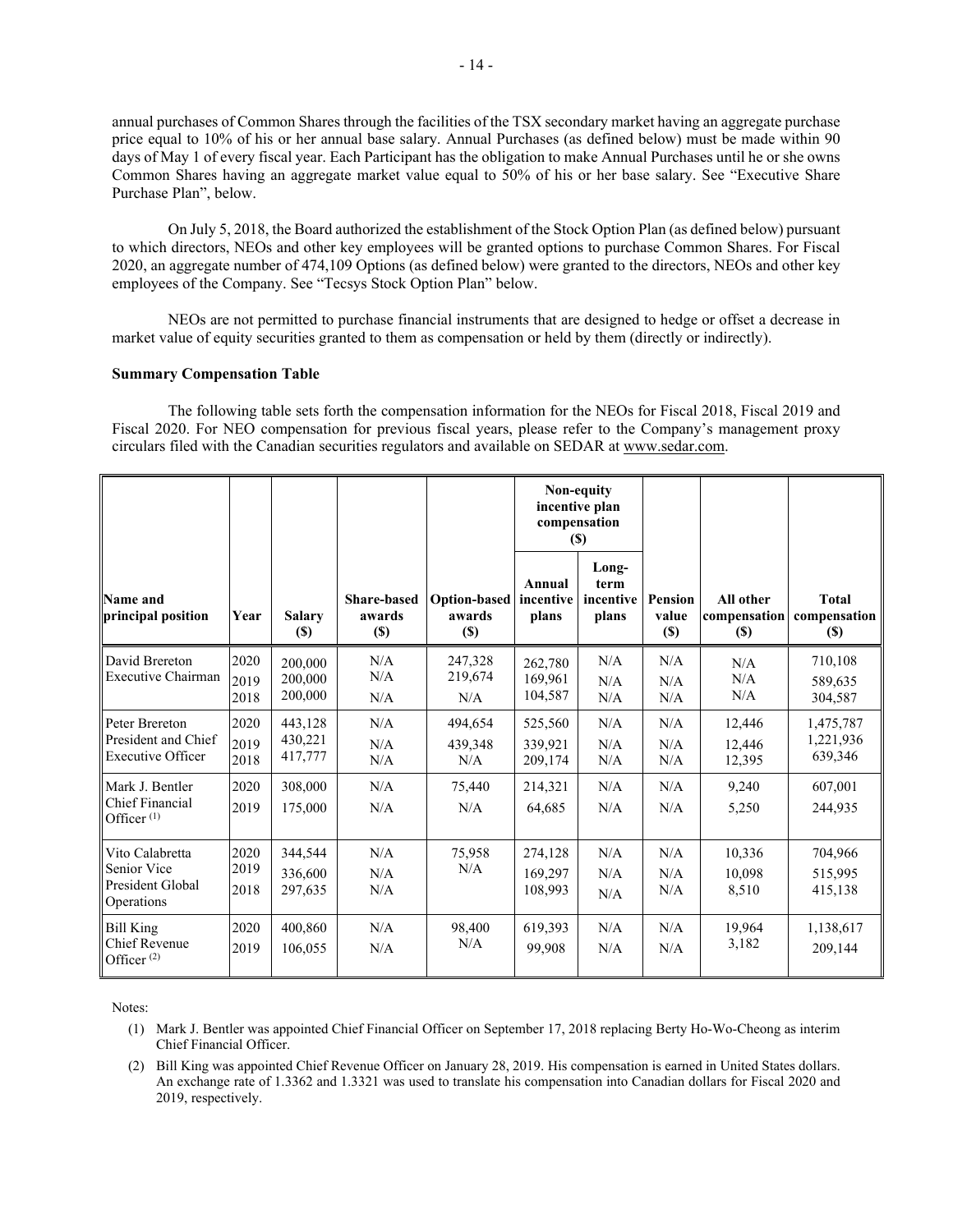# **Incentive Plan Awards**

| <b>Name</b>     | <b>Number of Securities</b><br>underlying<br><b>Unexercised Options #</b> | <b>Options exercise</b><br>price(S) | <b>Options expiration date</b> | Value of<br>unexercised in-the-<br>money options (\$) |
|-----------------|---------------------------------------------------------------------------|-------------------------------------|--------------------------------|-------------------------------------------------------|
| David Brereton  | 49,700                                                                    | 17.23                               | September 6, 2023              | 299,194                                               |
|                 | 75,405                                                                    | 14.29                               | July 3, 2024                   | 675,629                                               |
| Peter Brereton  | 99,400                                                                    | 17.23                               | September 6. 2023              | 598,388                                               |
|                 | 150,809                                                                   | 14.29                               | July 3, 2024                   | 1,351,249                                             |
| Mark J. Bentler | 23,000                                                                    | 14.29                               | July 3, 2024                   | 206,080                                               |
| Vito Calabretta | 23,158                                                                    | 14.29                               | July 3, 2024                   | 207,496                                               |
| Bill King       | 30,000                                                                    | 14.29                               | July 3, 2024                   | 268,800                                               |

The following table provides information on all outstanding options for each NEO at the end of Fiscal 2020.

## **Incentive Plan Awards – Value Vested or Earned during the Year**

The following table summarizes, for each of the NEOs, the value of the options vested during Fiscal 2020 and the non-equity incentive plan compensation earned during Fiscal 2020.

| <b>Name</b>      | <b>Option-based</b><br>$awards -$<br>Value vested<br>during<br><b>Fiscal 2020</b><br>(S) | Non-equity incentive plan<br>compensation - Value earned<br>during Fiscal 2020<br>(S) |
|------------------|------------------------------------------------------------------------------------------|---------------------------------------------------------------------------------------|
| David Brereton   | 215,554                                                                                  | 262,780                                                                               |
| Peter Brereton   | 431,107                                                                                  | 525,560                                                                               |
| Mark J. Bentler  | 42,933                                                                                   | 214,321                                                                               |
| Vito Calabretta  | 43,228                                                                                   | 274,128                                                                               |
| <b>Bill King</b> | 56,000                                                                                   | 619,393                                                                               |

## **Tecsys Stock Option Plan**

The Company reintroduced a stock option plan (the "Stock Option Plan") to assist and encourage directors, officers, employees and consultants of the Company and its subsidiaries (the "Eligible Participants") to perform at their highest level in order to maximize shareholder value and to permit Eligible Participants to share in the growth and development of the Company by providing the opportunity, through stock options, to acquire an ownership interest in the Company. The Stock Option Plan's objective is to align compensation with returns to shareholders and to encourage stock ownership by directors, officers, employees and consultants of the Company and its subsidiaries, providing long-term incentives to Eligible Participants and facilitate recruitment, motivation and retention of highly qualified directors, officers and key employees to the Company.

On July 5, 2018, the Board adopted the Stock Option Plan pursuant to which the Company may grant options to acquire Common Shares ("Options") to Eligible Participants ("Optionholders"). Each option will be subject to the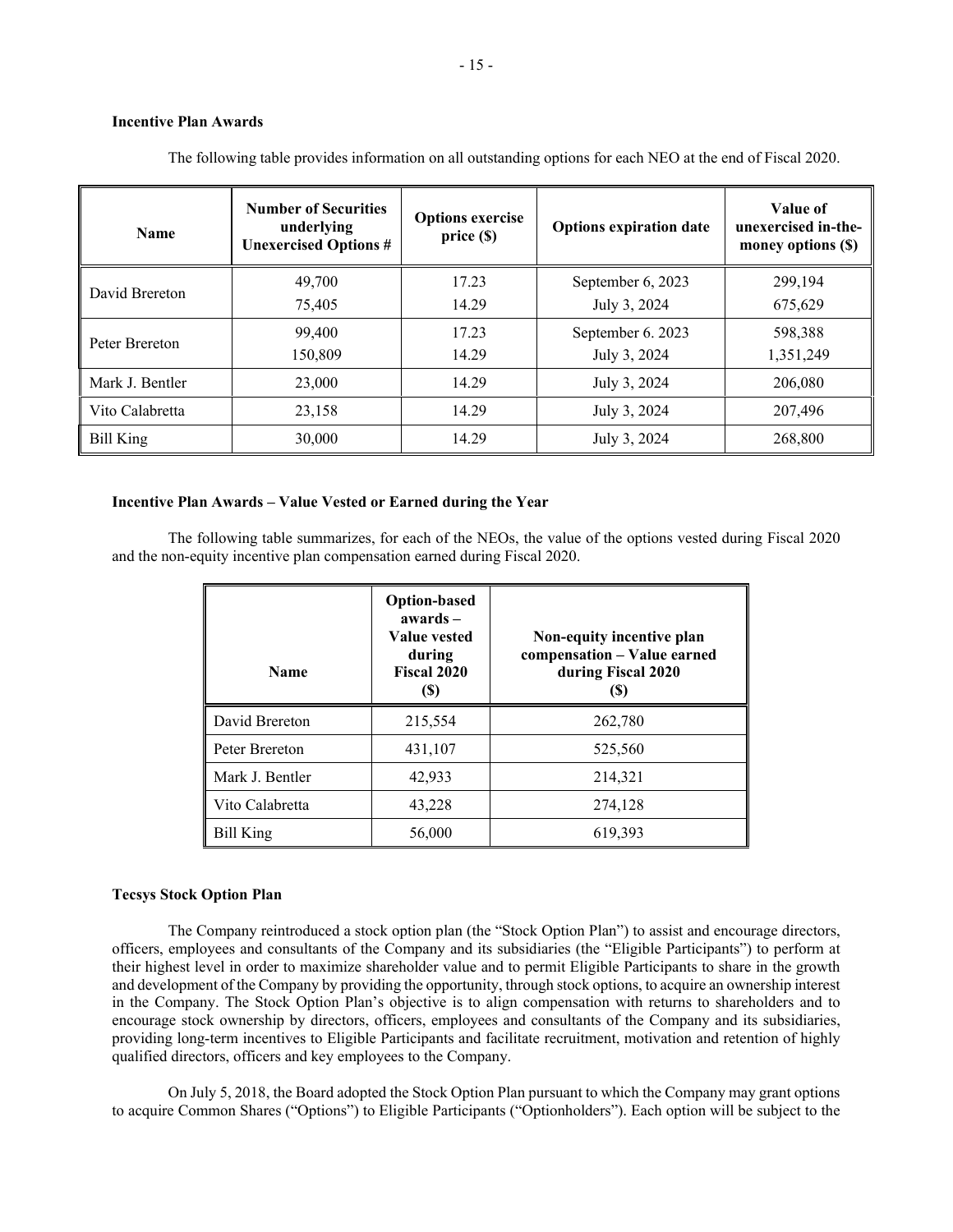terms and conditions set forth in the Stock Option Plan and to those other terms and conditions specified by the Compensation Committee.

In Fiscal 2020, an aggregate of 474,109 Options were granted to Eligible Participants representing 3.29% of the issued and outstanding Common Shares. A maximum aggregate of 1,441,654 Common Shares representing approximately 10% of the issued and outstanding Common Shares may be subject to Options granted under the Stock Option Plan.

Options are granted by the Board under the Stock Option Plan from time to time when considered appropriate by the Compensation Committee based on the recommendation from the CEO. In determining whether to grant Options to an employee or an officer, the Compensation Committee and the CEO evaluate the employee or the officer, having regard to the following factors (i) the employee or officer's demonstrated ability and leadership in taking initiatives to create value for the Company; (ii) the employee or officer's ability to properly represent the Company; (iii) the employee or officer's alignment with the Company's core values; and (iv) the employee or officer's potential to assume increased responsibilities with the Company. For the criteria to award Options to Board members, see "Compensation of Directors". The exercise price of Options is established by the Board at the time each Option is granted provided that such price shall not be less than the volume weighted average trading price of the Common Shares on the TSX for the five trading days immediately preceding the day the Option is granted.

The Board will determine at the time of the grant when and under what conditions a particular Option will vest and become exercisable. Options granted must be exercised within five years of the date of grant, but, in any event, no later than ten years after the date of grant or such lesser period as the applicable grant or regulations adopted pursuant to the Stock Option Plan may require. If the date on which an Option expires occurs during or within eight business days of the end of a Blackout Period applicable to the holder of such Option, the date of expiry of such Option will be extended automatically to the date that is nine business days following the end of the Blackout Period. "Blackout Period" means any period imposed by the Company pursuant to its insider trading policies or otherwise, during which its officers, directors, employees and insiders may be restricted from trading in securities of the Company.

Options granted pursuant to the Stock Option Plan are non-assignable and non-transferable.

Upon exercising their options, Optionholders may choose a "Share Election", a "Cash Election" or a "Cashless Election". If an Optionholder selects a "Share Election", he or she will receive, upon payment of the exercise price, a number of Common Shares corresponding to the number of Options exercised. If an Optionholder selects a "Cash Election" or a "Cashless Election", he or she will receive upon such exercise, instead of Common Shares, a cash amount equal to the number of Options being exercised multiplied by the difference between the Fair Market Value (as defined in the Stock Option Plan) as at the date of the notice of election and the exercise price of the Options exercised. The cash amount to be received pursuant to a "Cash Election" will be paid by the Company to the Optionholder. In the case of a "Cashless Election" the Company will (i) instruct the Company's transfer agent to issue in the name of such Optionholder the number of Common Shares issued pursuant to the exercise of the Options and (ii) instruct a broker selected by the Company to sell such Common Shares through the facilities of the TSX. Upon the sale of the Common Shares, the broker will remit the proceeds of the sale to the Company's transfer agent, less any commission. The sale proceeds will be allocated by the Company's transfer agent as follows (i) an amount equal to the exercise price plus any withholding tax to the Company, and (ii) an amount equal to the difference between the sale price for the Common Shares and the sum of the exercise price, the broker's commission and any withholding tax to the Optionholder. The Company may, but is not obliged to accept, any Cash Exercise or Cashless Exercise.

If an Optionholder is terminated by reason of his or her dismissal for fraud, wilful misconduct, gross fault or for any breach of any contractual or fiduciary obligation or duty to the Company relating to confidentiality or noncompetition or, in the case of director, is removed, then any Options held by him or her will immediately cease to be exercisable.

If an Optionholder resigns or is terminated without cause, or, in the case of director, whose term expires without renewal the portion of the Option that has not vested at the date of termination of office or employment expires immediately and the portion of the Option that has vested at the date of termination of employment may be exercised by the Optionholder during the period ending three months after the date of termination, provided that for any portion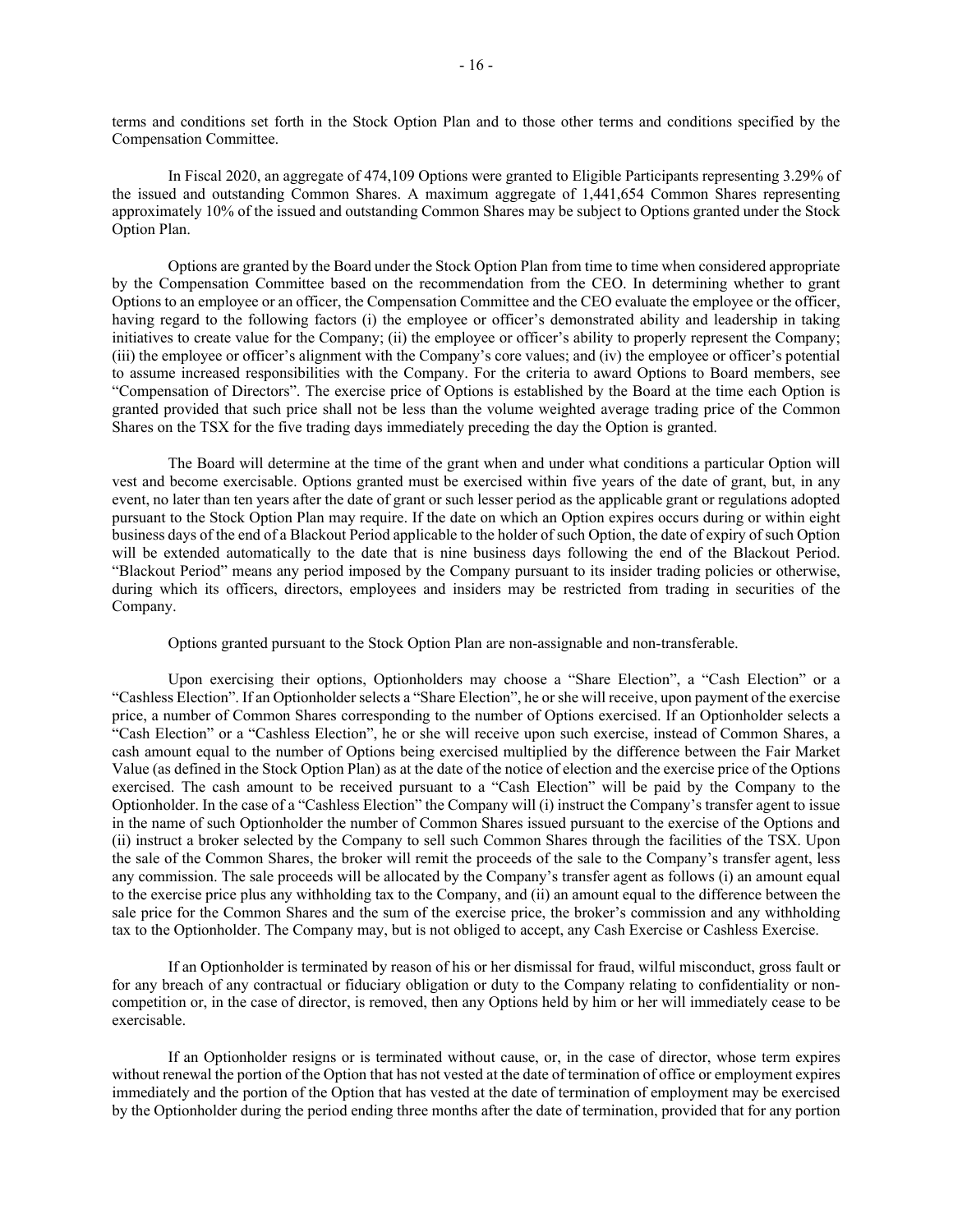of the Option which may have vested in the Optionholder without having become exercisable, such portion may be exercised during the period ending three months after the date on which such portion of the Option becomes exercisable.

In the event of the termination of an Optionholder's employment or service as an employee, officer or director by the Company for disability or retirement, the Optionholder's Options that have vested at the date of retirement or termination may be exercised by the Optionholder during the period ending 24 months after the date of retirement or termination, the portion of the Option that has not vested at the date of retirement or termination expires.

If an Optionholder dies, the legal representatives of the Optionholder may exercise the Options held by such Optionholder within a period of time after the date of the Optionholder's death determined by the Board, provided that no Option shall remain outstanding for any period which exceeds the earlier of (i) the expiry date of such Option and (ii) 24 months following the date of death, but only to the extend the Options were by their terms exercisable on the date of death. The Board may determine at any time, that such a portion of the option vests automatically or pursuant to a vesting schedule determined by the Board.

The Board may, subject to receipt of requisite shareholder and regulatory approvals, amend, suspend or terminate the Stock Option Plan or amend the terms of an Option as follows:

- to modify the maximum number of Common Shares reserved for issuance under the Stock Option Plan;
- to reduce the option price of an Option benefiting an insider;
- to extend a term of an Option benefiting an insider;
- to increase the maximum limit of the number of securities (a) issued to insiders within any one year period, or (b) issuable to insiders at any time under all security-based compensation arrangements, which could exceed 10% of all issued and outstanding securities;
- to add a cashless exercise feature where a deduction may not be made for the number of securities originally underlying the option;
- to modify the amending mechanism of the Stock Option Plan;
- to modify the definition of the Eligible Participant which would have the potential of broadening or increasing insider participation; or
- to provide for any form of financial assistance or any amendment to a financial assistance provision which is more favorable to Eligible Participants.

The Board may, subject to receipt of requisite regulatory approval, where required, in its sole discretion make all other amendments to the Stock Option Plan that are not of the type contemplated above including, without limitation:

- amendments of a "housekeeping" nature;
- a change to the vesting provisions of a security or the Stock Option Plan; and
- terminate the Stock Option Plan.

Notwithstanding the amendment provisions of the Stock Option Plan described above, the Company shall additionally obtain requisite shareholder approval in respect of amendments to the Stock Option Plan that are contemplated above, to the extent such approval is required by any applicable laws or regulations.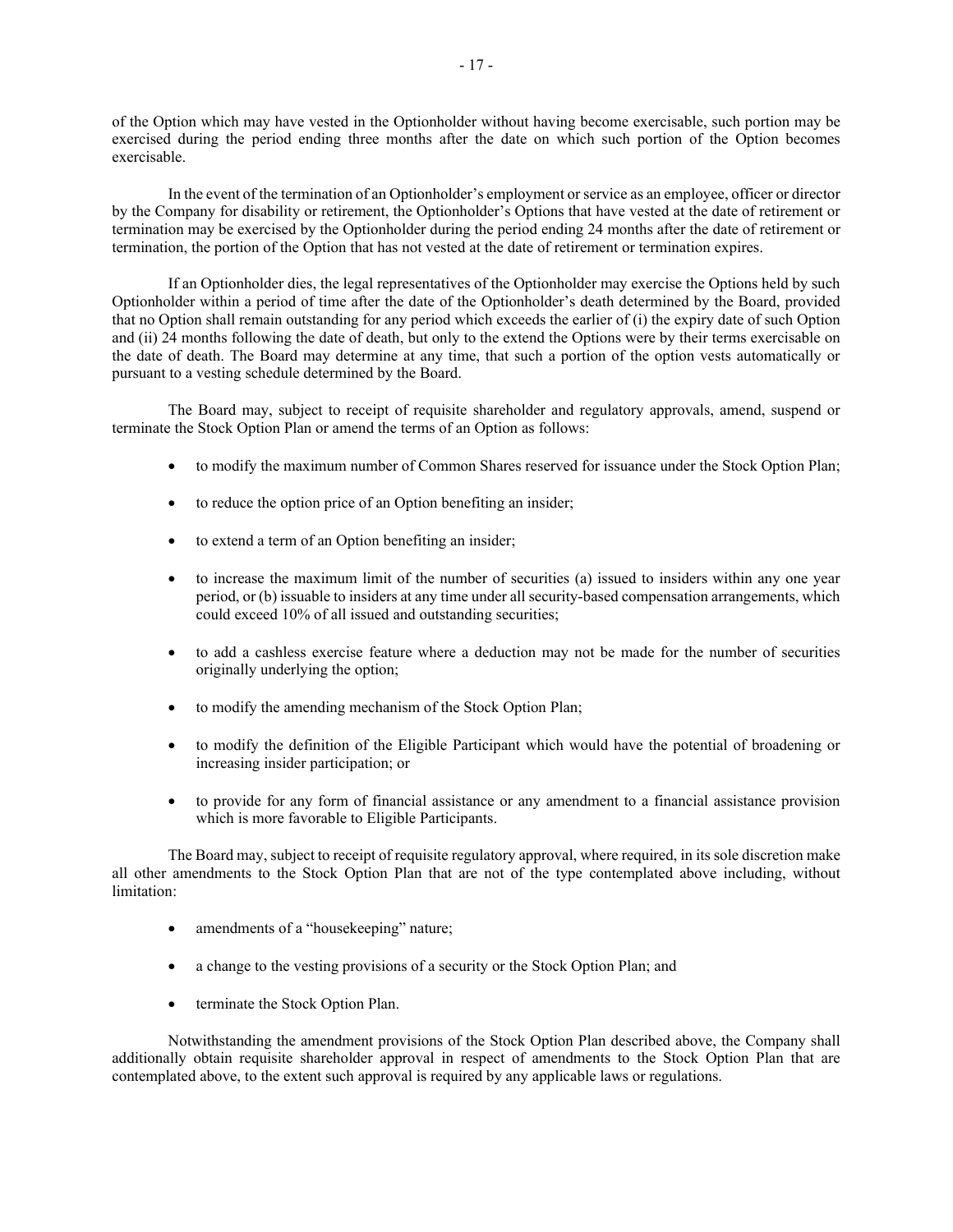In the event of a Change of Control (as defined in the Stock Option Plan), all Options outstanding but not yet vested will become exercisable. The Company shall give notice to all Optionholders advising that their respective Options may be exercised only within 30 days after the date of the notice and not thereafter, and that all rights of the Optionholders not exercised will terminate at the expiration of the 30-day period, provided that a Change of Control is contemplated to become effective within 180 days after the date of the notice.

The maximum aggregate number of Common Shares reserved and set aside for issue, including for payments in respect of Options, under the Stock Option Plan is equal to 10% of all Common Shares issued and outstanding from time to time. As at April 30, 2020, the aggregate number of Common Shares issuable under the Stock Options Plan was 1,441,654. The total number of issued and outstanding Common Shares as at April 30, 2020 was 14,416,543. The Stock Option Plan's burn rate was of 3.62% for Fiscal 2020 and 1.44% for Fiscal 2019. The burn rate is equal to the number of options granted during the fiscal year divided by the weighted average number of shares outstanding during the applicable fiscal year.

No participant will be granted Options in any single fiscal year with respect to more than 5% of the issued and outstanding Common Shares. If, and to the extent, Options granted under the plan terminate, expire, cancel, or are forfeited without being exercised and/or delivered, Common Shares subject to such options will again be available for grant under the Stock Option Plan. In addition, if and to the extent an option is settled for cash, the Common Shares subject to the option will again be available for grant under the plan.

The maximum number of Common Shares issuable to insiders, at any time, pursuant to the Stock Option Plan may not be more than 10% of the total number of Common Shares then outstanding. In addition, the maximum number of Shares issued to insiders, within any one-year period, pursuant to the Stock Option Plan may not be more than 10% of the total number of Common Shares then outstanding.

In accordance with the requirements of the Toronto Stock Exchange ("TSX"), the unallocated Options under the Stock Option Plan as an evergreen plan which does not provide for a fixed number of Options must be approved by shareholders every three years.

#### **Executive Share Purchase Plan**

On July 7, 2011, the Board authorized the establishment of an executive share purchase plan (the "Purchase Plan" or the "ESPP") to provide for mandatory purchases of Common Shares by certain key executives of the Company (the "Participants") in order to better align the Participants' financial interests with those of the holders of Common Shares, create ownership focus and build long-term commitment to the Company. The names of the participants in Fiscal 2020 were Mark Bentler, Marie-Soleil Boucher, Vito Calabretta, Yan Charbonneau, Stephen Lee, Martin Cote, Greg MacNeill, John Mitropoulos, Catherine Sigmar, Randy Trimm, Laurie McGrath and Bill King. Other eligible participants are Dimitrios Argitis, Patricia Barry, Monique Bielen, Peter Brereton and Berty Ho-Wo-Cheong. In sum, there are a total of 17 eligible participants, of which 12 participated in Fiscal 2020. Additional key executives or managers may be required to join the Purchase Plan as Participants, as may be determined by the Board or the CEO from time to time.

As of May 1, 2012, each Participant was required to make annual purchases of Common Shares through the facilities of the TSX secondary market having an aggregate purchase price equal to 10% of his or her annual base salary ("Annual Purchases") during the immediately preceding fiscal year (the "Base Salary"). Annual Purchases must be made within 90 days of May 1 of every fiscal year. Each Participant fulfilled his or her Annual Purchase requirement in Fiscal 2020 either through ownership of Common Shares previously purchased which the Participant continues to hold or by making an Annual Purchase in Fiscal 2020. If a Participant joins the Purchase Plan during a fiscal year, he or she has the option of making the first Annual Purchase within 90 days of the first fiscal year following the fiscal year in which he or she became a Participant or within 90 days following the date he or she became a Participant, and Annual Purchases must be made within 90 days of May 1 of every subsequent fiscal year.

Each Participant has the obligation to make Annual Purchases until he or she owns Common Shares having an aggregate market value equal to 50% of his or her Base Salary (the "Threshold"). If a Participant reached his or her Threshold and ceased making Annual Purchases but on any determination date for any subsequent fiscal year of the Company (i) the market value of the Common Shares owned by a Participant falls below his or her Threshold, whether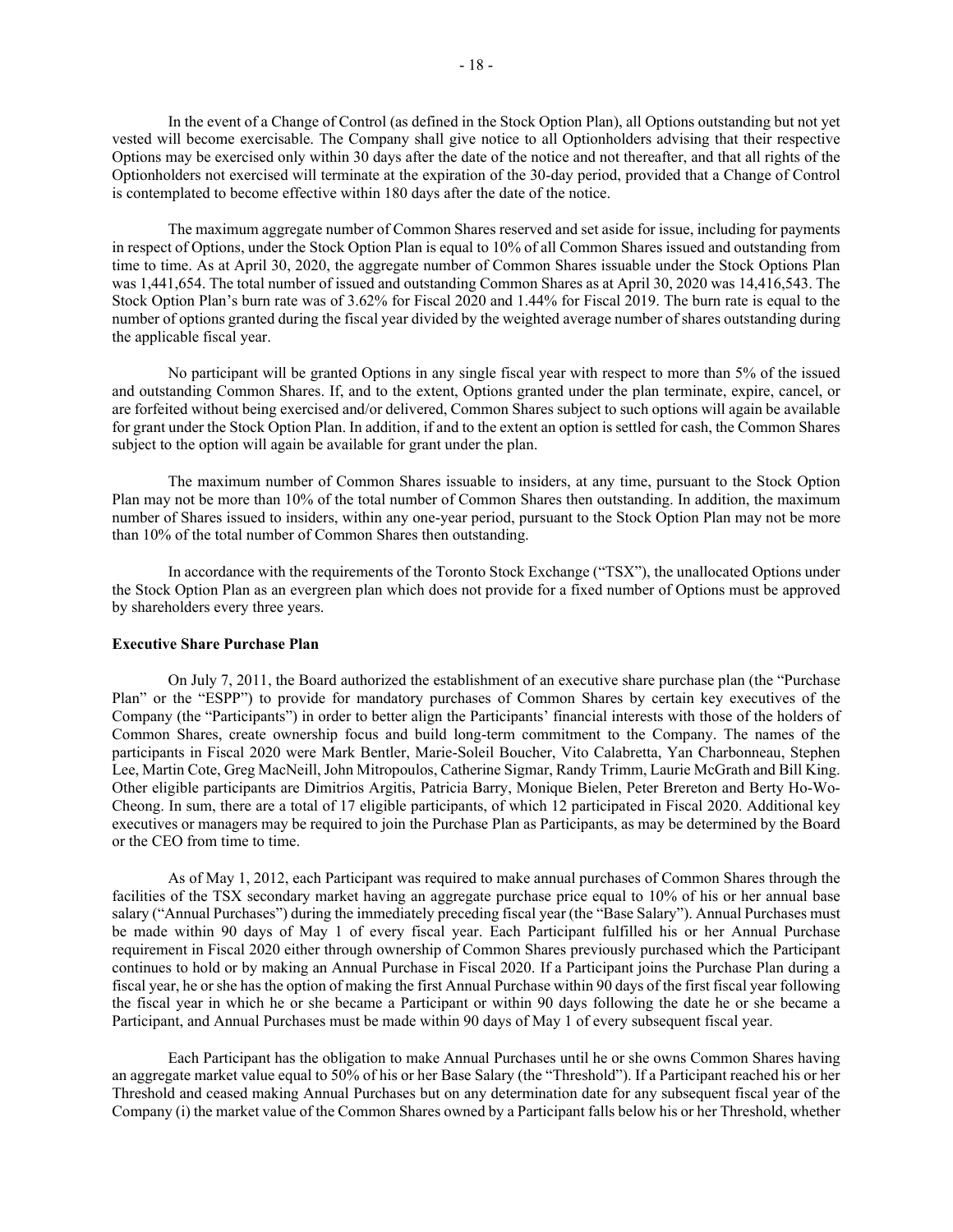as a result of a disposition of Common Shares or a decrease in the market value of the Common Shares he or she owns, such Participant will be required to make additional purchases of Common Shares in accordance with the Plan until his or her Threshold is reached, or (ii) the market value of the Common Shares owned by a Participant exceeds his or her Threshold, whether as a result of an acquisition of Common Shares or an increase in the market value of the Common Shares he or she owns, such Participant will be entitled to dispose of Common Shares having an aggregate market value equal to the amount in excess of his or her Threshold.

Annual Purchases by Participants must be made in accordance with the Company's disclosure and insider trading policies (the "Insider Policies") as well as applicable insider trading prohibitions and reporting requirements under Canadian securities legislation. If an automatic share purchase plan (an "Automatic Plan") can be set up by any Participant to facilitate his or her Annual Purchase obligation and compliance with the provisions of the Insider Policies or applicable Canadian securities legislation, the Company will assume the costs of establishing the Automatic Plan, provided however, that the Participant selects the broker for the Automatic Plan and bears any trading commissions charged by the broker.

During each fiscal year a Participant is required to make an Annual Purchase, each Participant has the right to borrow from the Company, and the Company has the obligation to loan to each Participant, an amount not to exceed the Annual Purchase for such fiscal year for such Participant (a "Loan"). The Loans will bear no interest.

The principal of a Loan will be disbursed in one lump sum to the Participant by the Company forthwith following receipt by the Company of a proof of purchase of Common Shares having an aggregate purchase price equal to the principal amount of the requested Loan.

Each Loan must be reimbursed in full to the Company on or before the fiscal year end in which the Loan was made and must be reimbursed in equal amounts during its term through periodic deductions at source on each pay day of a Participant for the balance of the pay periods remaining in the fiscal year.

Each Participant will assume in full any and all tax consequences arising from his or her Loan and will include, in his or her income tax return for the relevant fiscal year, the amount of and prescribed tax benefit under the *Income Tax Act* (Canada) and equivalent provincial legislation relating to such Loan.

If a Participant fails to make his or her Annual Purchase in full in any fiscal year after the financial year ended April 30, 2012, the Company may withhold half of any bonus or other incentive payment earned by the Participant in that fiscal year until the Participant completes the required Annual Purchase.

If the employment of a Participant with the Company terminates for any reason whatsoever, including as a result of the death of a Participant, all amounts due under any outstanding Loan shall become immediately due and payable.

The Board is responsible for the administration of the Purchase Plan and the Board or any committee appointed by the Board may at any time amend, suspend or terminate the Purchase Plan upon notice to the Participants.

A copy of the Purchase Plan may be obtained on request from the Secretary of the Company at its head office, 1 Place Alexis Nihon, Suite 800, Montréal, Québec, H3Z 3B8.

#### **Employment Agreements**

The Company has entered into employment agreements with Messrs. Bentler, King and Calabretta with respect to these NEOs' current positions.

Mr. Bentler's employment agreement provides that, in the event that the Company terminates his employment without cause, he will be entitled to a payment in an amount equal to one month per year of service, not to exceed one year, but not less than six months of his then current annual base salary and target bonus.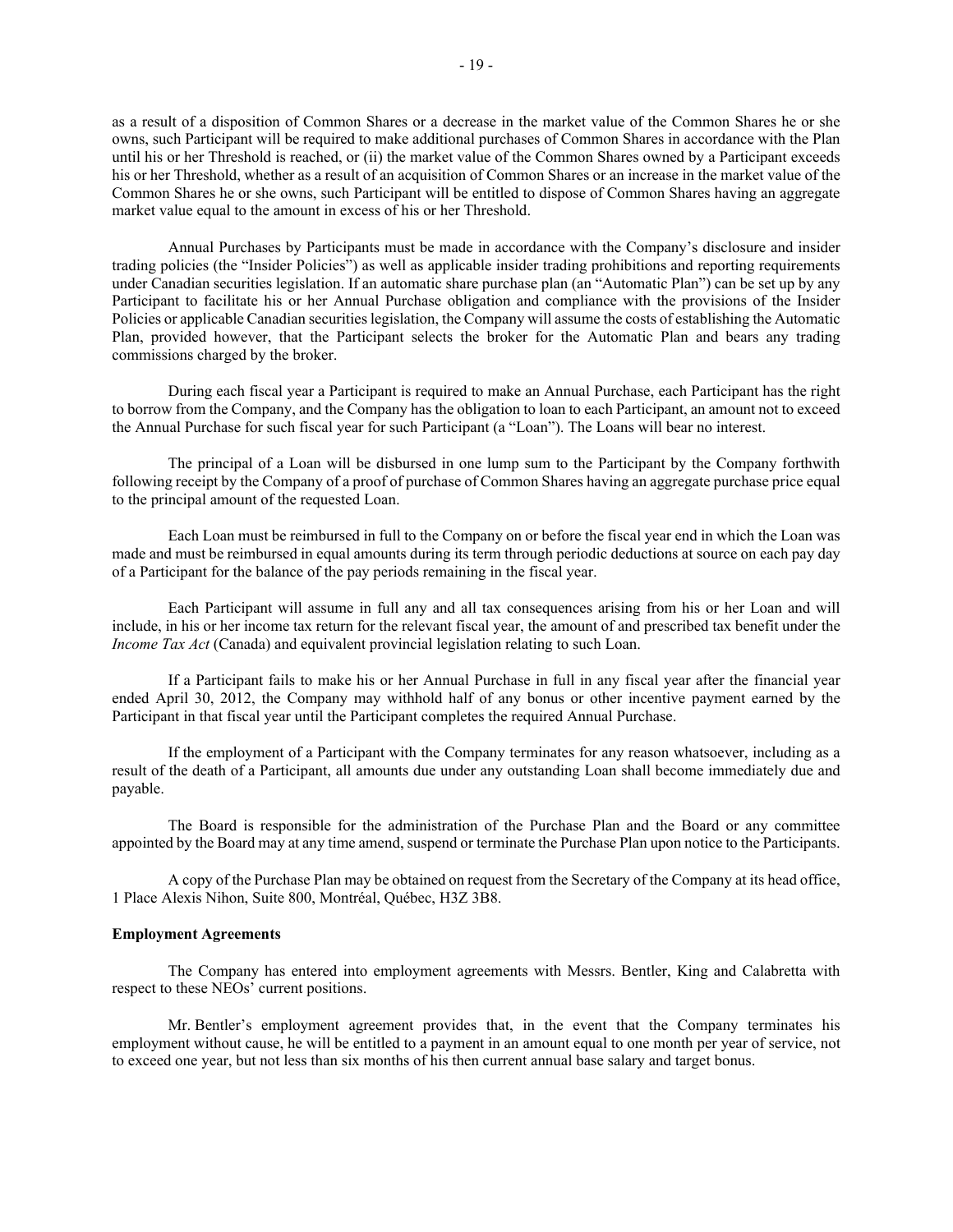Mr. King's employment agreement provides that, in the event that the Company terminates his employment without cause, he will be entitled to a payment in an amount equal to one month per year of service, not to exceed one year of his then current annual base salary and target bonus. In the event of a change of control of the Company, the payment will be a minimum of six months of his then current annual base salary and target bonus.

Mr. Calabretta's employment agreement provides that, in the event that the Company terminates his employment without cause, he will be entitled to a payment in an amount equal to six months of his then current annual base salary and target bonus plus one additional month for each year of service, to a maximum of twelve months.

There is no other contract, arrangement or any other understanding with respect to employment, termination of employment, a change of control or a change in responsibilities following a change of control, between the Company or a subsidiary of the Company and any of the NEOs.

#### **COMPENSATION OF DIRECTORS**

The Company's director compensation program is designed to (i) attract and retain the most qualified people to serve on the Board and its committees, (ii) align the interests of the directors with the interests of the shareholders and (iii) provide appropriate compensation for the risks and responsibilities related to being an effective director. The compensation of the directors of the Company is reviewed at least annually by the Compensation Committee.

The following table sets forth details of the total compensation earned by non-employee directors during Fiscal 2020.

| Name                | <b>Fees</b><br>earned<br><b>(\$)</b> | Share-<br>based<br>awards<br><b>(\$)</b> | Option-<br>based<br>awards<br>(S) | Non-equity<br>incentive plan<br>compensation<br>(S) | Pension<br>value<br><b>(\$)</b> | All other<br>compensation<br>(S) | <b>Total</b><br><b>(S)</b> |
|---------------------|--------------------------------------|------------------------------------------|-----------------------------------|-----------------------------------------------------|---------------------------------|----------------------------------|----------------------------|
| Frank J. Bergandi   | 30,000                               | N/A                                      | 37,153                            | N/A                                                 | N/A                             | N/A                              | 67,153                     |
| David Booth         | 30,000                               | N/A                                      | 37,153                            | N/A                                                 | N/A                             | N/A                              | 67,153                     |
| John Ensign         | 35,000                               | N/A                                      | 37,153                            | N/A                                                 | N/A                             | N/A                              | 72,153                     |
| Vernon Lobo         | 35,000                               | N/A                                      | 37,153                            | N/A                                                 | N/A                             | N/A                              | 72,153                     |
| <b>Steve Sasser</b> | 30,000                               | N/A                                      | 37,153                            | N/A                                                 | N/A                             | N/A                              | 67,153                     |
| David Wayland       | 45,000                               | N/A                                      | 37,153                            | N/A                                                 | N/A                             | N/A                              | 82,153                     |

During Fiscal 2020, each director of the Company who was not an employee of the Company was paid a flat rate of \$30,000 per annum with no attendance fees. Additionally, the Chair of the Audit Committee received \$15,000 per annum, and the chair of the Compensation Committee and Nominating Committee, each received \$5,000 per annum. No changes are expected to be made to the compensation of the directors for the fiscal year ending April 30, 2021 ("Fiscal 2021").

Directors who are also officers of the Company do not receive any compensation in their capacity as directors.

The executive officers who are participants of the ESPP are prohibited from hedging the risk relating to their minimum share ownership under the ESPP. NEOs who hold in excess of the minimum share ownership requirements under the ESPP and directors may not enter into derivative transactions to minimize the risk of their share ownership without the consent of the Board.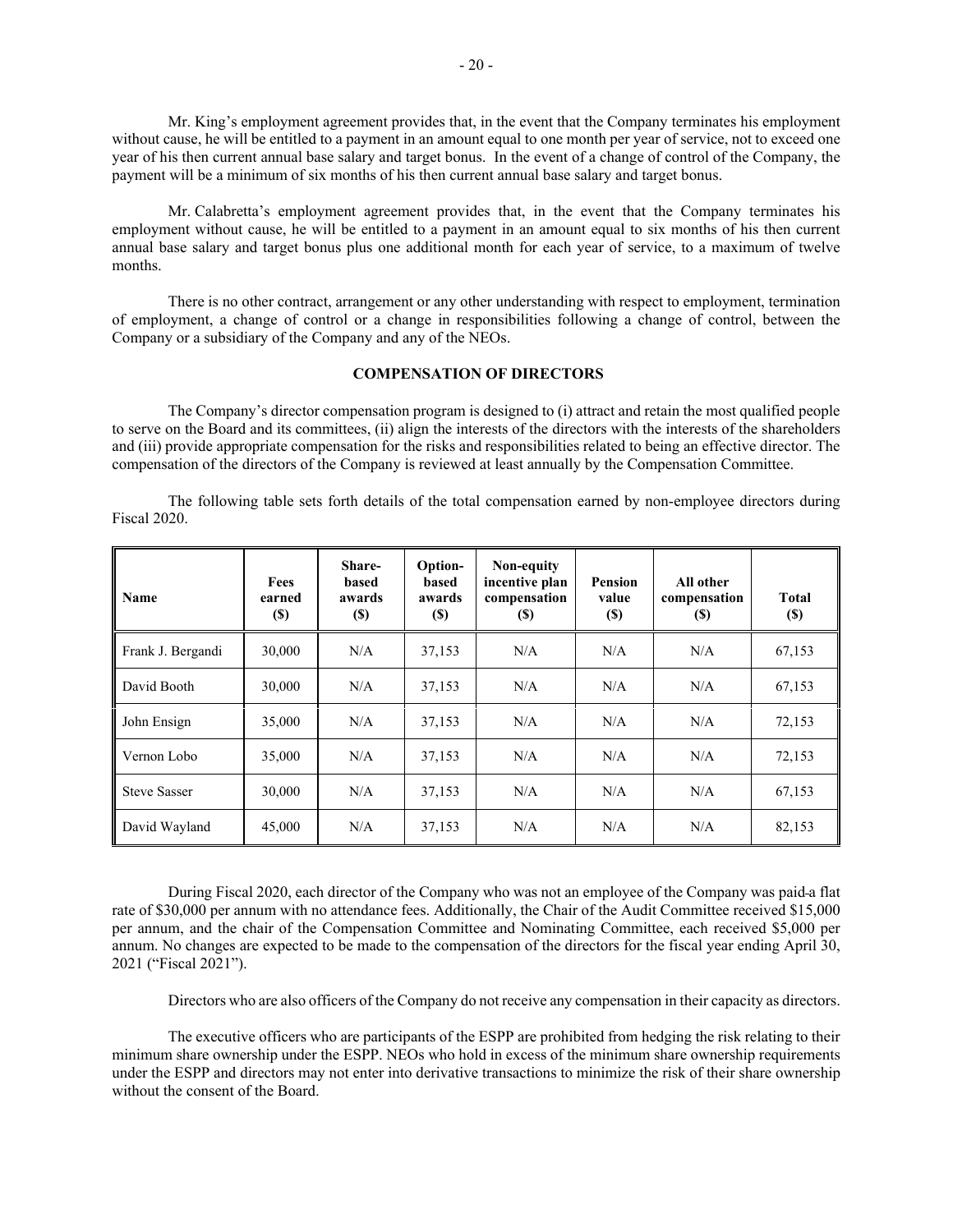As detailed under the heading "Tecsys Stock Option Plan", directors of the Company are entitled to receive Options of the Company. The Board granted to the directors of the Company 11,327 Options per director during Fiscal 2020.

During Fiscal 2019, certain requirements were implemented to ensure the interests of Board members are aligned with those of shareholders and to maintain the trust of shareholders. Specifically, all directors are required to hold Common Shares with a total value equal to or greater than \$90,000. Each director has three years from the date he or she takes office or after the date of the first grant of Options to directors under the Stock Option Plan whichever is later to meet these requirements. Such threshold will be assessed at the end of each fiscal year. Beginning of the end of Fiscal 2019 and for each of the two subsequent fiscal years, each director will have to hold Common Shares in increasing increments of \$30,000 per fiscal year until the \$90,000 threshold is met. Common Shares may be obtained by purchase on the facilities of the TSX secondary market or by exercise of his or her Options granted under the Stock Option Plan.

The following table sets forth details of Fiscal 2020 director share ownership requirements. The market value of Common Shares outstanding is based on the closing share price of \$23.25 on the TSX as of April 30, 2020:

| <b>Name</b>         | <b>Common Shares</b><br>held<br>$^{(#)}$ | <b>Total value of all</b><br>equity holdings<br><b>(S)</b> | <b>Conformity with</b><br>director share<br>ownership<br>requirements |
|---------------------|------------------------------------------|------------------------------------------------------------|-----------------------------------------------------------------------|
| Frank J. Bergandi   | 2,200                                    | 51,150                                                     | Has until April 30,<br>2021 to comply                                 |
| David Booth         | 9,500                                    | 220,875                                                    | Yes                                                                   |
| David Brereton      | 2,014,638                                | 46,840,334                                                 | Yes                                                                   |
| Peter Brereton      | 349,921                                  | 8,135,663                                                  | Yes                                                                   |
| John Ensign         | 2,475                                    | 57,544                                                     | Has until April 30,<br>2021 to comply                                 |
| Vernon Lobo         | 59,400                                   | 1,381,050                                                  | Yes                                                                   |
| <b>Steve Sasser</b> | 42,000                                   | 976,500                                                    | Yes                                                                   |
| David Wayland       | 16,000                                   | 372,000                                                    | Yes                                                                   |

#### **Directors' and Officers' Liability Insurance**

The Company carries liability insurance in an amount limited to \$20 million with respect to its directors and officers as a group, with each claim being subject to a \$50,000 deductible. For Fiscal 2020, the total annual premium in respect of such insurance was approximately \$32,000, all of which was paid by the Company and charged to income.

## **Performance Graph**

The following graph compares the yearly percentage change in the Company's total cumulative shareholder return for \$100 invested in Common Shares with the total cumulative return of the S&P/TSX Composite Index of the TSX ("SPTSX"), assuming reinvestment of all dividends, during the period starting April 30, 2015 and ending April 30, 2020.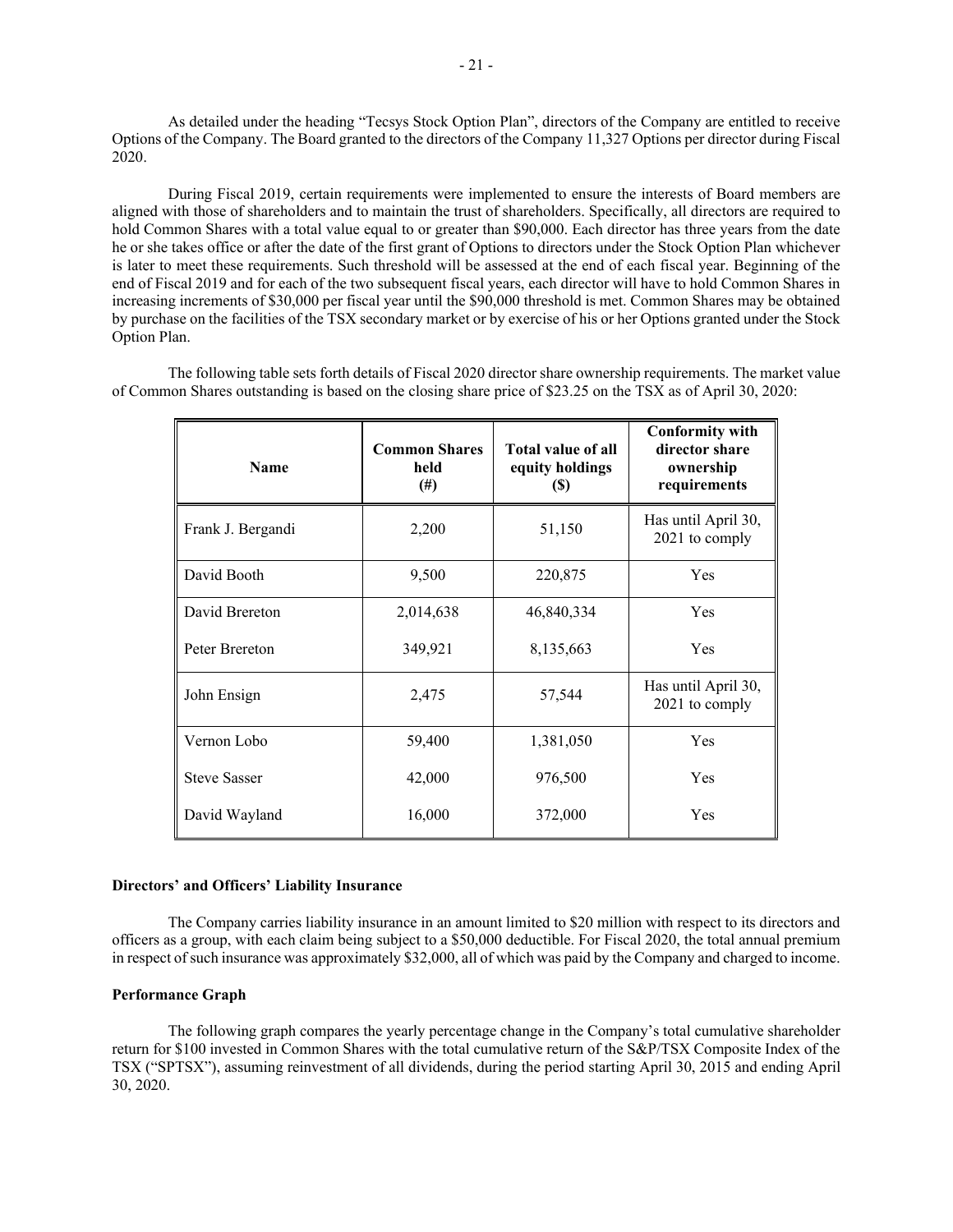

|                    | April 30,<br>2015 | April 30,<br>2016 | April 30,<br>2017 | April 30,<br>2018 | April 30,<br>2019 | April 30,<br>2020 |
|--------------------|-------------------|-------------------|-------------------|-------------------|-------------------|-------------------|
| Tecsys<br>Toronto) | \$100             | \$87              | \$130             | \$181             | \$175             | \$281             |
| <b>SPTSX</b>       | \$100             | \$92              | \$102             | \$103             | \$109             | \$97              |

On the basis that the total compensation for the five NEOs had an initial value of \$100 as of April 30, 2015, the values were \$99, \$91, \$96, \$152 and \$213 in the financial year ended April 30, 2016 ("Fiscal 2016"), in the financial year ended April 30, 2017 ("Fiscal 2017"), Fiscal 2018, Fiscal 2019 and Fiscal 2020, respectively. For Fiscal 2020, the significant increase from 152 to 213 is primarily due to the annual incentive plan and the option based awards. The Company achieved net earnings of \$1.5 million in Fiscal 2015, \$4.8 million in Fiscal 2016, \$6.0 million in Fiscal 2017, \$3.9 million in Fiscal 2018, a loss of \$741,000 in Fiscal 2019 and net earnings of \$2.3 million in Fiscal 2020.

## **EQUITY COMPENSATION PLAN INFORMATION**

As of July 8, 2020, there were no outstanding options, warrants and rights under the Company's equity compensation plans other than 645,753 Options under the Stock Option Plan. See "Tecsys Stock Option Plan".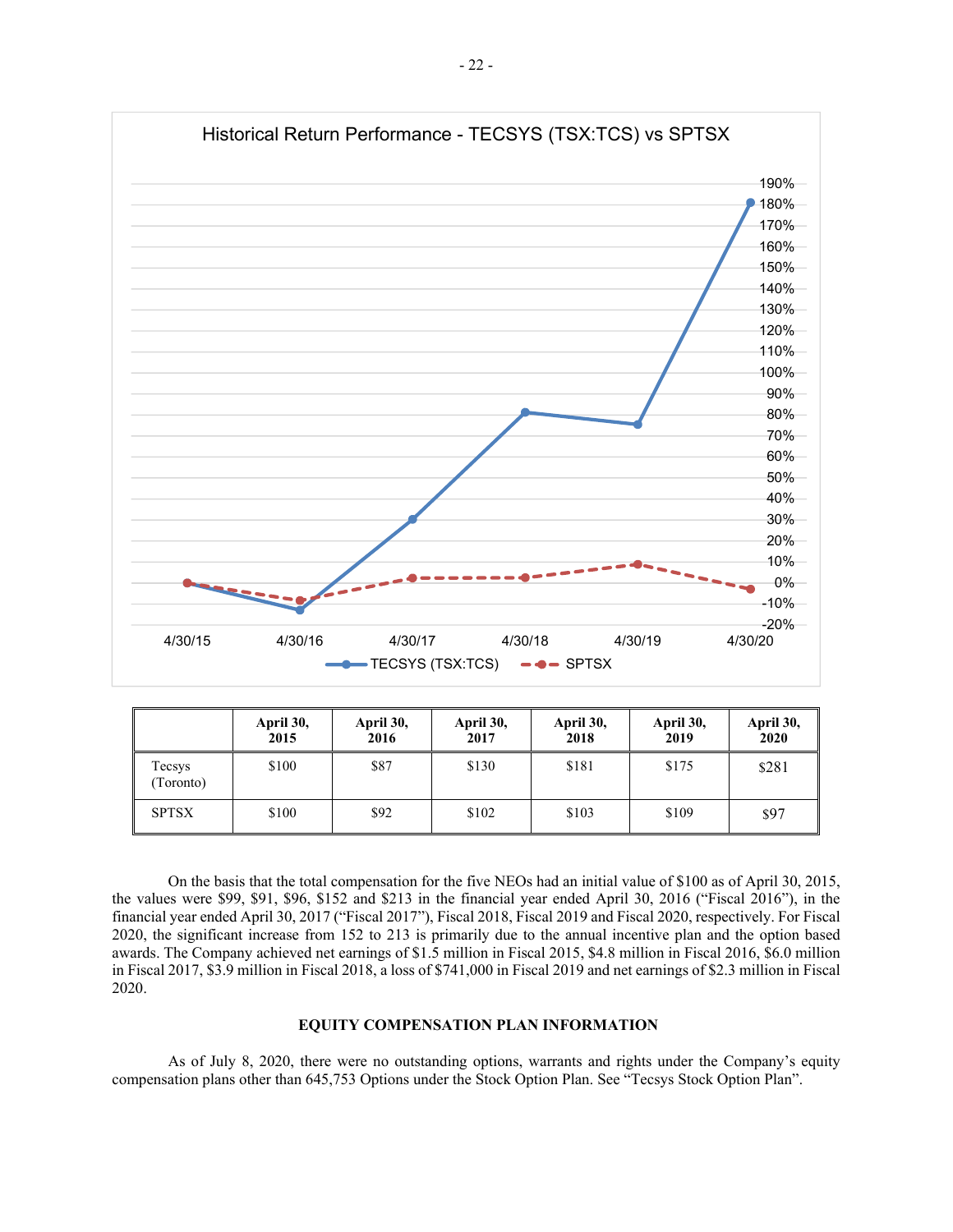## **INDEBTEDNESS OF DIRECTORS, EXECUTIVE OFFICERS AND EMPLOYEES OF THE COMPANY**

### **Aggregate Indebtedness**

As at July 8, 2020, no current or former director, executive officer or employee of the Company or its subsidiaries was indebted to the Company or its subsidiaries, excluding routine indebtedness, except with respect to Participants' loans under the ESPP.

| <b>Aggregate Indebtedness</b> |                          |     |  |  |  |
|-------------------------------|--------------------------|-----|--|--|--|
| <b>Purpose</b>                | <b>To Another Entity</b> |     |  |  |  |
| <b>Share Purchases</b>        | Nil                      | Nil |  |  |  |
| Other                         | Nil                      | Nil |  |  |  |

### **Indebtedness of Directors and Executive Officers under Share Purchase and Other Programs**

During Fiscal 2020, no director or executive officer of the Company or associate of such persons was indebted to the Company or its subsidiaries, excluding routine indebtedness, except with respect to Participants' loans under the ESPP. Each of the loans is subject to the same terms, as described in "Executive Share Purchase Plan", above. In Fiscal 2020, through an employee loan agreement, Bill King borrowed US \$300,000 or CA \$416,310 from the Company for the purchase of shares under the ESPP. Shares purchased under this agreement will be pledged to the Company. The following table contains details of such loans during Fiscal 2020 and up to July  $8<sup>th</sup>$ , 2020:

| Indebtedness of Directors and Executive Officers under the Executive Share Purchase Plan |                                                             |                                                                                 |                                                   |                                                                                                                     |                                            |                                                            |
|------------------------------------------------------------------------------------------|-------------------------------------------------------------|---------------------------------------------------------------------------------|---------------------------------------------------|---------------------------------------------------------------------------------------------------------------------|--------------------------------------------|------------------------------------------------------------|
| Name and<br>Principal<br><b>Position</b>                                                 | <b>Involvement</b><br>of Company<br>or<br><b>Subsidiary</b> | Largest<br>Amount<br>Outstanding<br>During<br><b>Fiscal 2020</b><br><b>(\$)</b> | Amount<br>Outstanding<br>as at July 8,<br>2020(S) | Financially<br><b>Assisted</b><br><b>Securities</b><br><b>Purchases</b><br>During<br><b>Fiscal 2020</b><br>$^{(#)}$ | <b>Security for</b><br><b>Indebtedness</b> | Amount<br>Forgiven<br>During<br>Fiscal 2020<br><b>(\$)</b> |
| Vito Calabretta<br>Senior VP<br>Global<br>Operations                                     | Lender                                                      | 231,874                                                                         | 187,645                                           | 2,394                                                                                                               | None                                       | Nil                                                        |
| Mark J. Bentler<br>Chief Financial<br>Officer                                            | Lender                                                      | 28,000                                                                          | 25,667                                            | 2,094                                                                                                               | None                                       | Nil                                                        |
| Bill King<br><b>Chief Revenue</b><br>Officer                                             | Lender                                                      | 416,310                                                                         | 397,557                                           | 27,500                                                                                                              | Shares to be<br>Acquired                   | Nil                                                        |

## **INTEREST OF INFORMED PERSONS IN MATERIAL TRANSACTIONS**

No director or executive officer of the Company and its subsidiaries, or person or company who beneficially owns, directly or indirectly, or who exercises control or direction over more than 10% of the outstanding Common Shares, or director or executive officer of such person (each an "Informed Person"), or proposed director of the Company or associate or affiliate of any Informed Person or proposed director of the Company has any material interest, direct or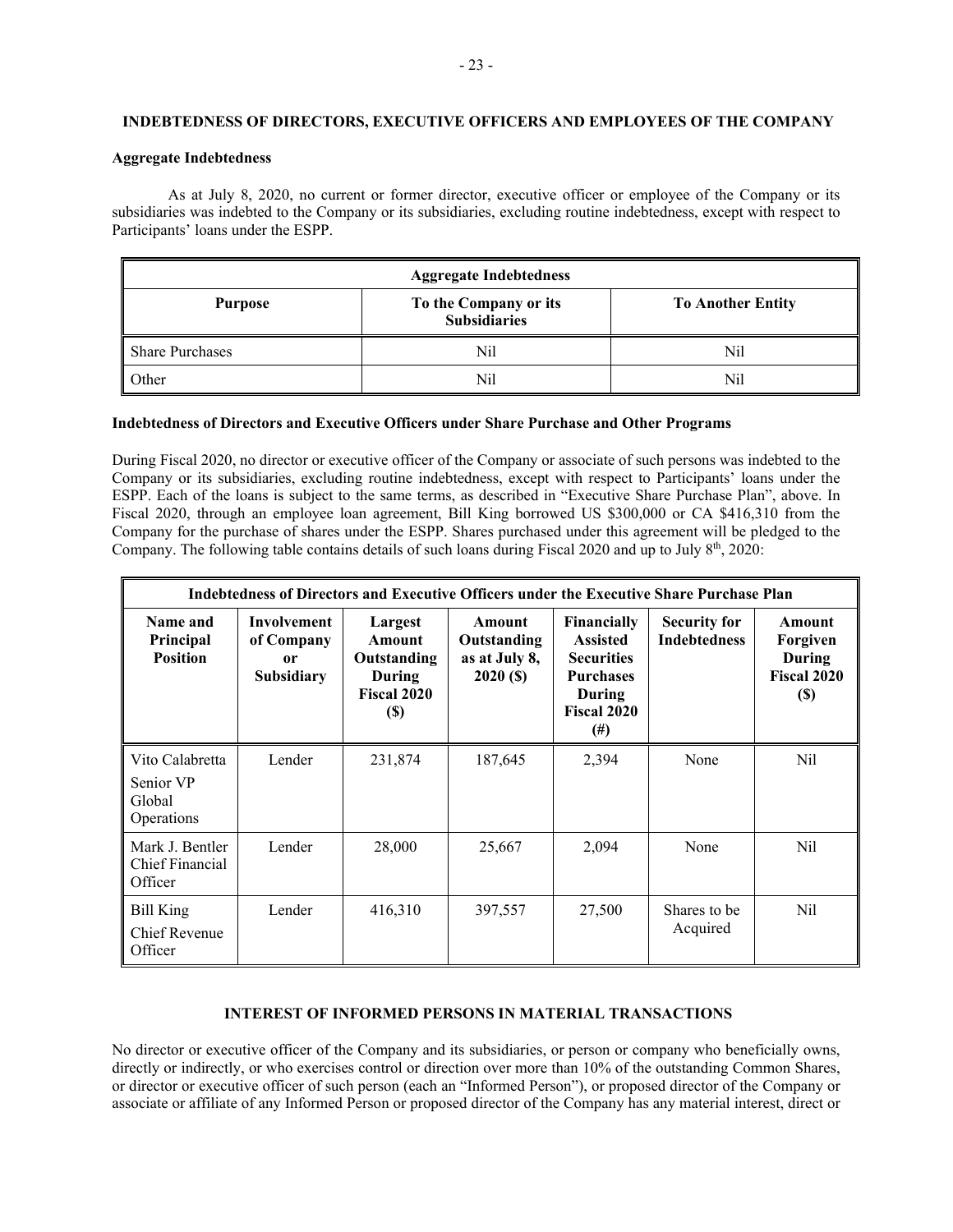indirect, in any transaction since April 30, 2019 or in any proposed transaction which has materially affected or would materially affect the Company or any of its subsidiaries.

## **PRINCIPAL SHAREHOLDERS**

As at July 8, 2020, to the knowledge of the directors and officers of the Company, the only persons who beneficially owned, directly or indirectly, or controlled or directed more than 10% of the outstanding Common Shares, were the following:

| Name of shareholder           | Type of<br>Ownership | Number of<br><b>Common Shares held</b> | % of the Outstanding<br><b>Common Shares</b> |
|-------------------------------|----------------------|----------------------------------------|----------------------------------------------|
| David Brereton <sup>(1)</sup> | Beneficial           | 2,014,638                              | 13.97                                        |
| Kathryn Ensign-Brereton $(1)$ | <b>Beneficial</b>    | 1,029,102                              | 7.14                                         |

Note:

(1) David Brereton, directly and through his holding company, Dabre Inc., and his spouse, Kathryn Ensign-Brereton, hold respectively 2,014,638 and 1,029,102 common shares, which represent respectively 13.97% and 7.14% of the outstanding common shares. David Brereton disclaims beneficial ownership and control or direction over the common shares held by Kathryn Ensign-Brereton.

As of July 8, 2020, the directors and executive officers of the Company, as a group, beneficially owned, directly or indirectly, 17.74% of the Common Shares.

# **AVAILABILITY OF DISCLOSURE DOCUMENTS**

Financial information is provided in the Company's comparative financial statements and management's discussion and analysis for its most recently completed financial year. Copies of the Notice of Meeting and of the Company's latest annual information form, together with any document incorporated therein by reference, annual report, including audited financial statements and management's discussion and analysis, and management proxy circular may be obtained on request from the Secretary of the Company. The Company may require the payment of a reasonable charge when the request is made by someone other than a shareholder. Additional information relating to the Company is available on SEDAR at www.sedar.com.

## **DIRECTORS' APPROVAL**

The content and the sending of this Proxy Circular on behalf of the management of the Company have been approved by the Board of the Company.

DATED at Montréal, Québec, this 8<sup>th</sup> day of July, 2020.

Mark J. Bentler Secretary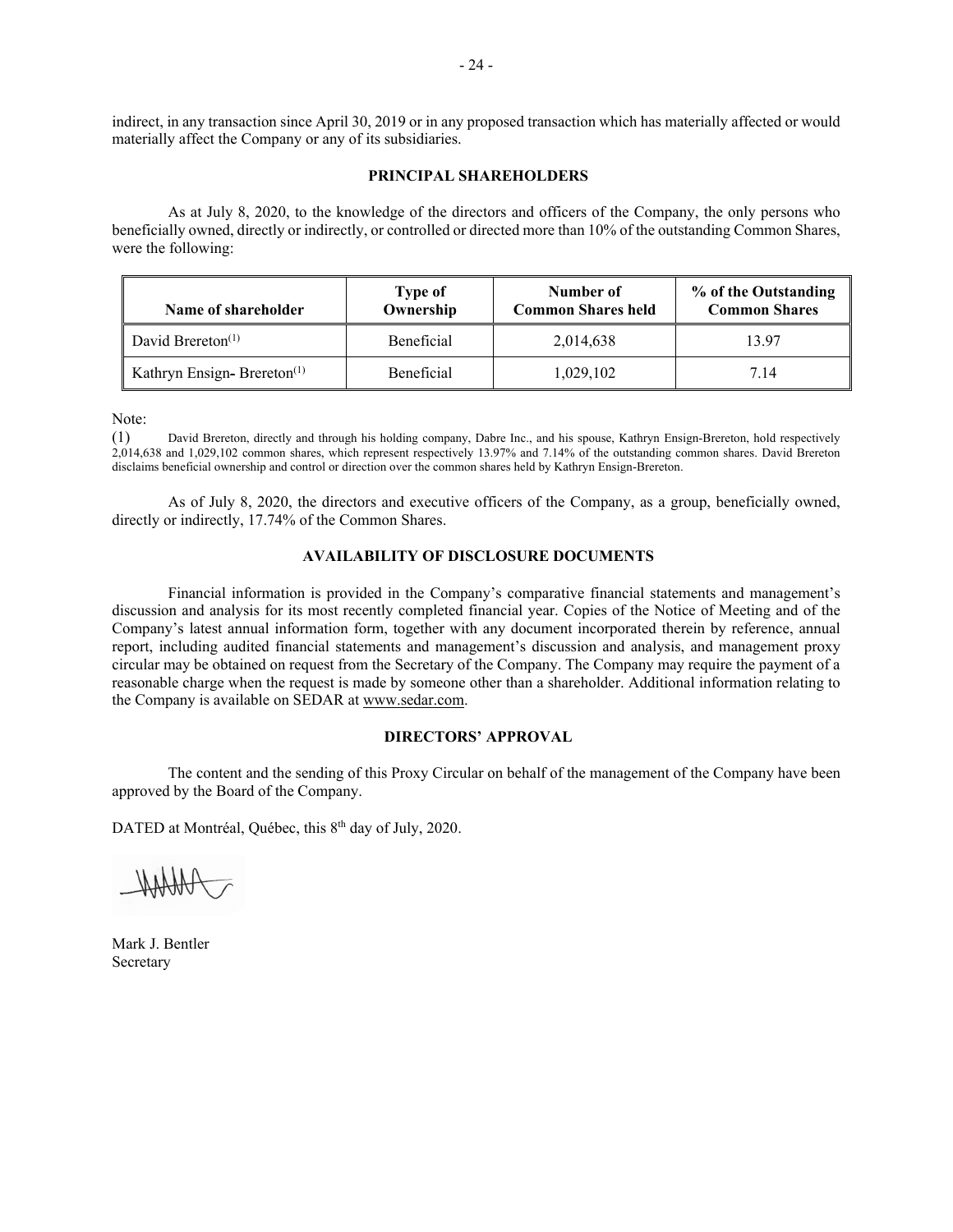## **SCHEDULE A AMENDED AND RESTATED BY-LAWS OF THE COMPANY**

1. **Canada Business Corporations Act**. Unless otherwise provided in these by-laws, the provisions of the Canada Business Corporations Act ("Act") shall apply to the Corporation. Terms not defined in these by-laws shall have the same meanings as set forth in the Act.

**2. Annual meeting of shareholders.** The annual meeting of the shareholders of the Corporation for the election of directors and the transaction of such other business as may properly come before the meeting shall be held on such date, not later than six months after the close of the Corporation''s preceding financial year subject to applicable laws, at such time and place (if applicable), as the directors mayshall determine from time to time by resolution provide, for the election of directors and the transaction of such other business as may properly come before the meeting.The annual meeting shall be held at the head office, in accordance with the Act and the articles of the Corporation, or at such other place as may be fixed by the directors.

3. **Special general meetings of shareholders.** Special general meetings of shareholders may be called at any time by order of the Chairman of the Board or the President or any Vice-President of the Corporation or under authority of a resolution of the board of directors or shall be called whenever the holders of not less than one-tenth of the outstanding shares of the Corporation carrying voting rights at such meeting shall, in writing, request the same. Any such order, resolution or request shall specify the object for which the meeting is to be called. The notice of a special general meeting shall state in general terms the purpose or purposes of the meeting.

It shall be the duty of the President or, in his absence, of one of the Vice-Presidents, upon adoption of such a resolution or on receipt of such a request to cause the meeting to be called by the Secretary or other officer of the Corporation in conformity with the terms of the resolution or request. In default of his so doing, any director may call such meeting or the same may be called by such shareholders themselves in accordance with and subject to the provisions of the laws governing the Corporation.

Special general meetings of shareholders shall be held at the head officesuch place (if applicable), as the directors shall determine, in accordance with the Act and the articles of the Corporation or at any other place or places within or outside Canada previously approved by resolution of the directors or at any other placesuch place (if applicable) where all the shareholders of the Corporation entitled to vote thereat are present in person or represented by proxy or of which all the shareholders of the Corporation approve.

4. Place of meetings of shareholders. Meetings of shareholders shall be held at the registered office of the Corporation or at any other place within Canada determined by the directors or, subject to the Act, at any place outside Canada.**Conduct of meetings of shareholders.** The board of directors may determine the manner in which meetings shall be held (either at a specified physical place, or by means of a telephonic, electronic or other communication facility that permits all participants to communicate adequately with each other, or a combination of the foregoing), as permitted by the Act and the articles of the Corporation, and when calling a meeting of shareholders, the board of directors may determine that such meeting will be held entirely by means of such telephonic, electronic or other communication facility. Persons participating in a meeting of shareholders held by such telephonic, electronic or other communication facility are deemed to be present in person at the meeting and will have the opportunity to participate to the same extent as if they were attending in person and in full purview of other shareholders.

5. **Notice of meetings of shareholders.** Notice specifying the place (or instructions to participate by means of a telephonic, electronic or other communication facility), day and time of each annual and of each special general meeting of shareholders shall be given by sending the notice to each shareholder entitled to vote at the meeting through the post, in a prepaid wrapper or letter not less than twenty-one days nor more than fifty days before the date of the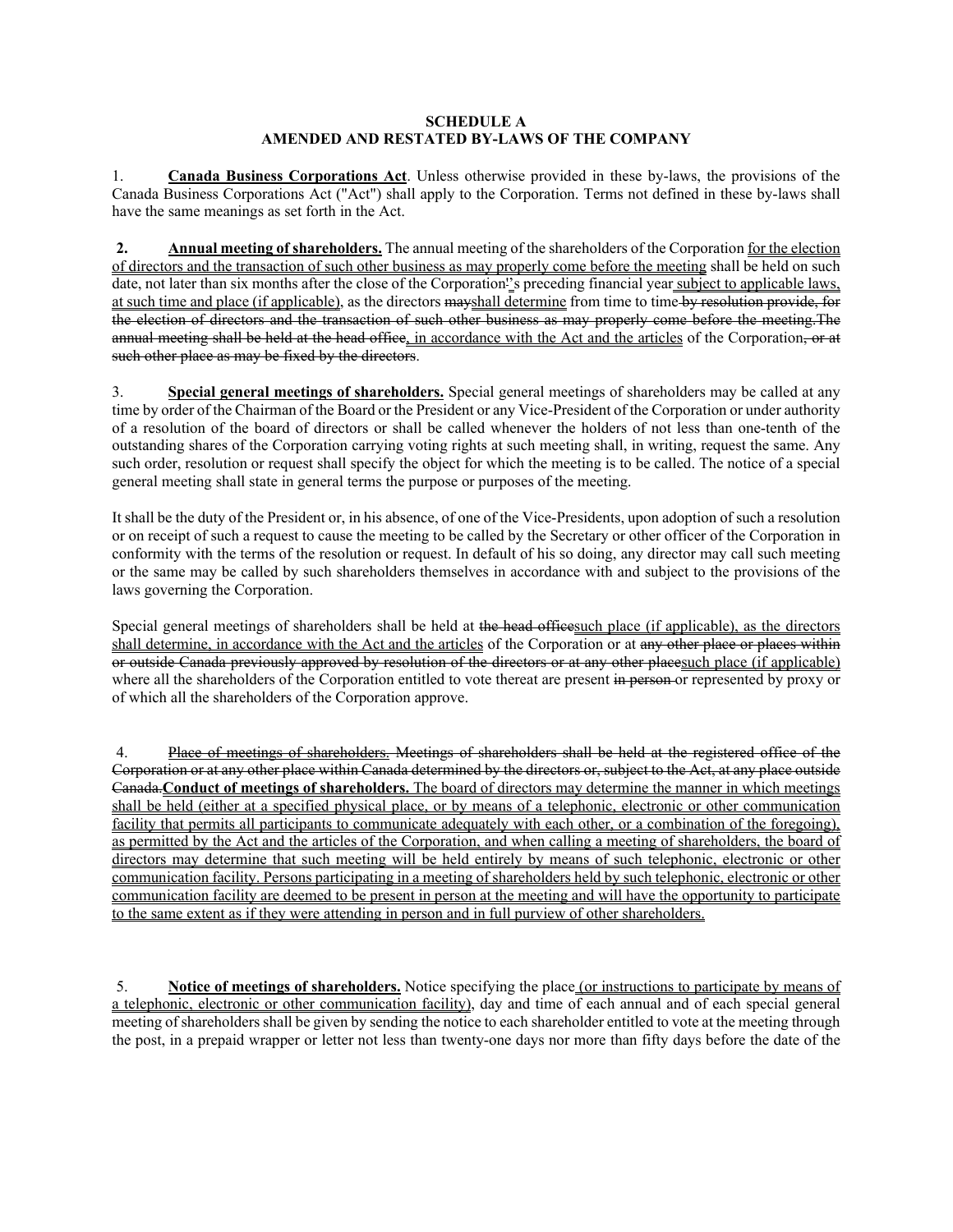meeting, to his latest address as shown on the books of the Corporation. Where required by law, such notice shall be accompanied by a copy of the Corporation's financial statements and a copy of the auditor's report.

Notice of the time and place (or instructions to participate by means of a telephonic, electronic or other communication facility) for holding any meeting of shareholders need not be given if all the shareholders of the Corporation entitled to vote at the meeting waive notice of the meeting in writing.

Notices with respect to any shares registered in more than one name shall be given to whichever of such persons is named first in the books of the Corporation in respect of such joint holding and notice so given shall be sufficient notice to all the holders of such shares.

Irregularities in the notice or in the giving thereof, as well as the accidental omission to give notice of any meeting to, or the non-receipt of any such notice by any of the shareholders, shall not invalidate any proceedings at any such meeting. A certificate of the Secretary or of any other duly authorized officer of the Corporation or of any officer or any transfer agent or registrar of the Corporation with respect to the mailing of any notice shall be conclusive evidence thereof and shall be binding on every shareholder.

6. **Quorum, voting and adjournments at meetings of shareholders.** One or more persons, each of whom shall be entitled to vote thereat either personally or as proxy or as the authorized representative of a corporation holding at least one share carrying voting rights thereat, and representing in their own right or by proxy or as such authorized representative or representatives not less than 2025% in number of the outstanding shares of the capital stock of the Corporation carrying voting rights at such meeting, shall constitute a quorum for an annual meeting and for a special general meeting, provided however that, if all the shares entitled to vote at a meeting are held by one holder, the holder present in person or represented by proxy constitutes a meeting.

The act of the holders of a majority of the shares so represented and carrying voting rights thereat shall be the act of the shareholders except where the vote or consent of the holders of a greater number of shares is required by the laws governing the Corporation, by the articles of the Corporation or by the by-laws of the Corporation.

Should a quorum not be present at any meeting of shareholders, those present in personor their duly appointed proxyholders so present and entitled to be .counted for the purpose of forming a quorum shall have power to adjourn the meeting from time to time without notice other than announcement at the meeting until a quorum shall be present. At any such adjourned meeting, provided a quorum is present, any business may be transacted which might have been transacted at the meeting adjourned.

7. **Right to vote and proxies.** At any meeting of shareholders, each shareholder entitled to vote thereat, and each authorized representative of a corporation holding at least one share carrying voting rights thereat, who shall be present at such meeting, shall have, on a show of hands, one vote, and upon a poll each shareholder present in person or represented by proxy and the authorized representative of a corporation present in person or represented by proxy shall be entitled to one vote for each share carrying voting rights at such meeting registered in his or its name on the books of the Corporation unless, under the terms of the articles incorporating the Corporation or any amendments thereto, some other scale of voting is fixed, in which event such scale of voting shall be adopted. Any shareholder or proxy or the authorized representative of a corporation entitled to vote at any meeting of shareholders may demand a poll in respect of any matter submitted to a vote. A poll need not be preceded by a show of hands.

Shareholders (including corporations) entitled to vote may vote upon a poll by proxy at any meeting of the shareholders, and the representative of a corporation entitled to vote may likewise vote by proxy if duly authorized in that behalf by such corporation. The holder of any proxy need not himself be a shareholder entitled to vote at the meeting.

The directors may by resolution fix a time not exceeding forty-eight hours, excluding Saturdays and holidays, preceding any meeting or adjourned meeting of shareholders before which time proxies to be used at that meeting must be deposited with the Corporation or an agent thereof, and any period of time so fixed shall be specified in the notice calling the meeting.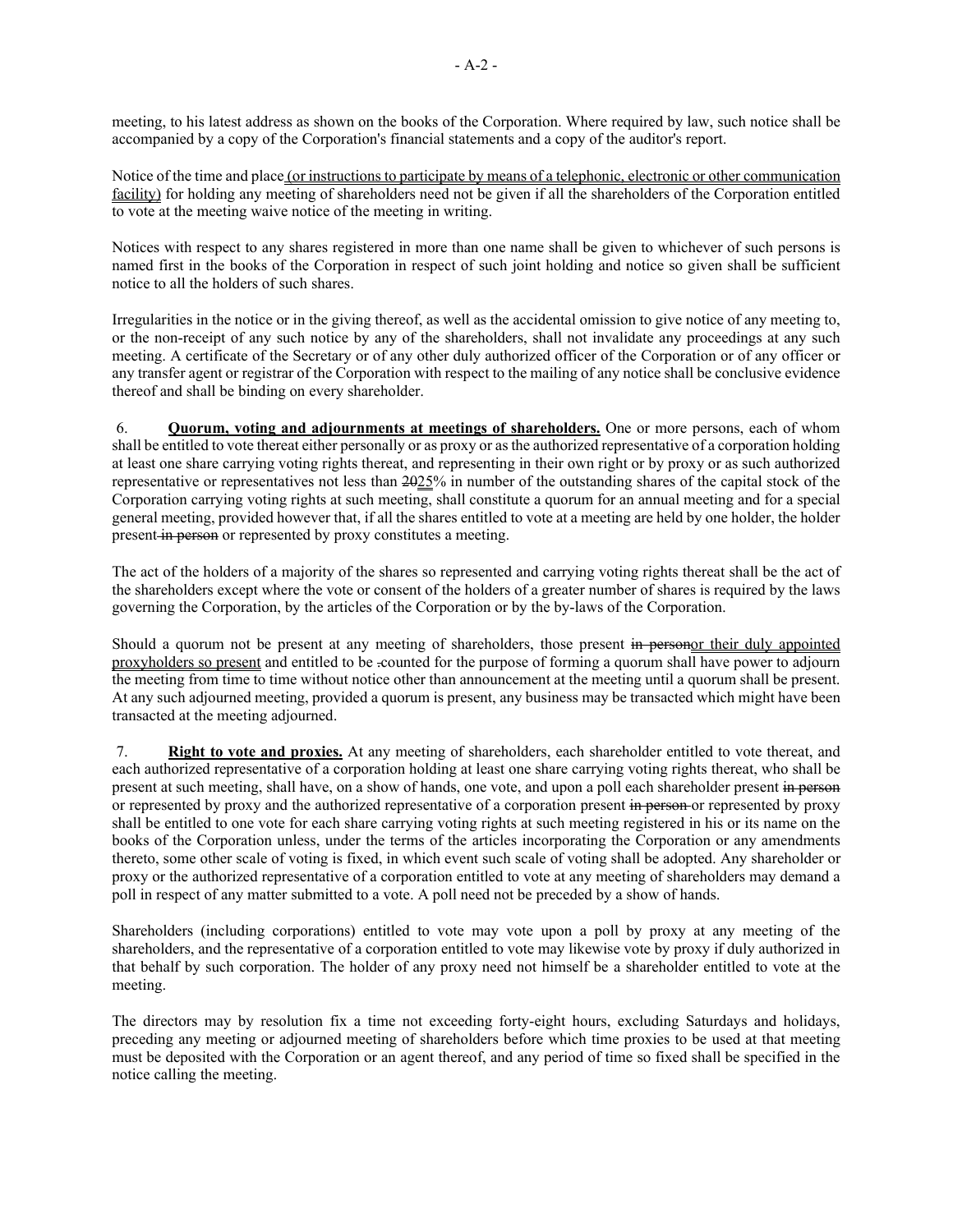8. **Joint shareholders.** Where there are joint registered holders of any share or shares, any one of such persons may vote at any meeting either personally or by proxy in respect of such share or shares as if he were solely entitled thereto and such person shall be presumed to have been appointed manager by the other joint shareholder(s) unless more than one of such joint holders be present or represented by proxy at such meeting, in which event that one of such joint holders so present or represented whose name stands first, or before the other or others, on the books of the Corporation in respect of such share or shares shall alone be entitled to vote in respect thereof. Several liquidators of the estate of a deceased shareholder in whose name any share stands shall for the purpose of this paragraph be deemed joint holders thereof.

9. **Procedure at meetings.** The Chairman of any meeting of shareholders shall conduct the procedure thereat in all respects and his decision on all matters or things, including, but without in any way limiting the generality of the foregoing, any question regarding the validity or invalidity of any instruments of proxy, shall be conclusive and binding upon the shareholders.

A declaration by the Chairman at any meeting that a resolution has been carried or carried unanimously or carried by any particular majority or lost or not carried by a particular majority shall be conclusive evidence of the fact.

The Chairman at any meeting of shareholders may vote as a shareholder but shall not have a second or casting vote in case of an equality of votes.

10. **Scrutineers.** The Chairman at any meeting of shareholders may appoint one or more persons (who may but need not be shareholders, directors, officers or employees of the Corporation) to act as scrutineers at such meeting.

11. **Resolutions.** All motions or resolutions of shareholders shall be passed at duly convened meetings. Except in those cases where by law the convocation of the shareholders at a meeting is required, the signature of all the shareholders of the Corporation entitled to vote thereon to any instrument (which may be signed in counterparts) setting out a motion or resolution which might be passed by the shareholders shall give to the motion or resolution the same force and effect as if it had been unanimously passed by all the shareholders entitled to vote at a meeting held to consider the same.

12. **Shareholder proposal.** Any shareholder entitled to vote at an annual meeting of shareholders may submit to the Corporation notice of any matter that he proposes to raise at the meeting, discuss at the meeting any matter in respect of which he would have been entitled to submit a proposal.

13. **Directors.** The Corporation shall have one or more directors who shall manage the business and affairs of the Corporation.

14. **Election of directors, term of office.** Each director shall (except as herein otherwise provided) be elected at the annual meeting of shareholders by a majority of the votes cast in respect of such election. It shall not be necessary that the voting for the election of directors of the Corporation be conducted by poll, unless voting by poll is demanded by someone present and entitled to vote at such meeting. Each director so elected shall hold office until the election of his successor unless he shall resign or his office become vacant by death, removal or other cause.

15. **General powers of directors.** The directors may administer the affairs of the Corporation in all things and may make or cause to be made for the Corporation, in its name, any contract which the Corporation may lawfully enter into and generally may exercise all such other powers and do all such other acts and things as the Corporation is by its charter or otherwise entitled to exercise and do.

Without in any way derogating from the foregoing, the directors are expressly empowered to purchase, lease or otherwise acquire, alienate, sell, exchange or otherwise dispose of shares, stocks, rights, warrants, options, bonds, debentures and other securities, lands, buildings, patents and any and all other property, moveable or immoveable, real or personal, or any right or interest therein, owned by the Corporation, for such consideration and upon such terms and conditions as they may deem advisable.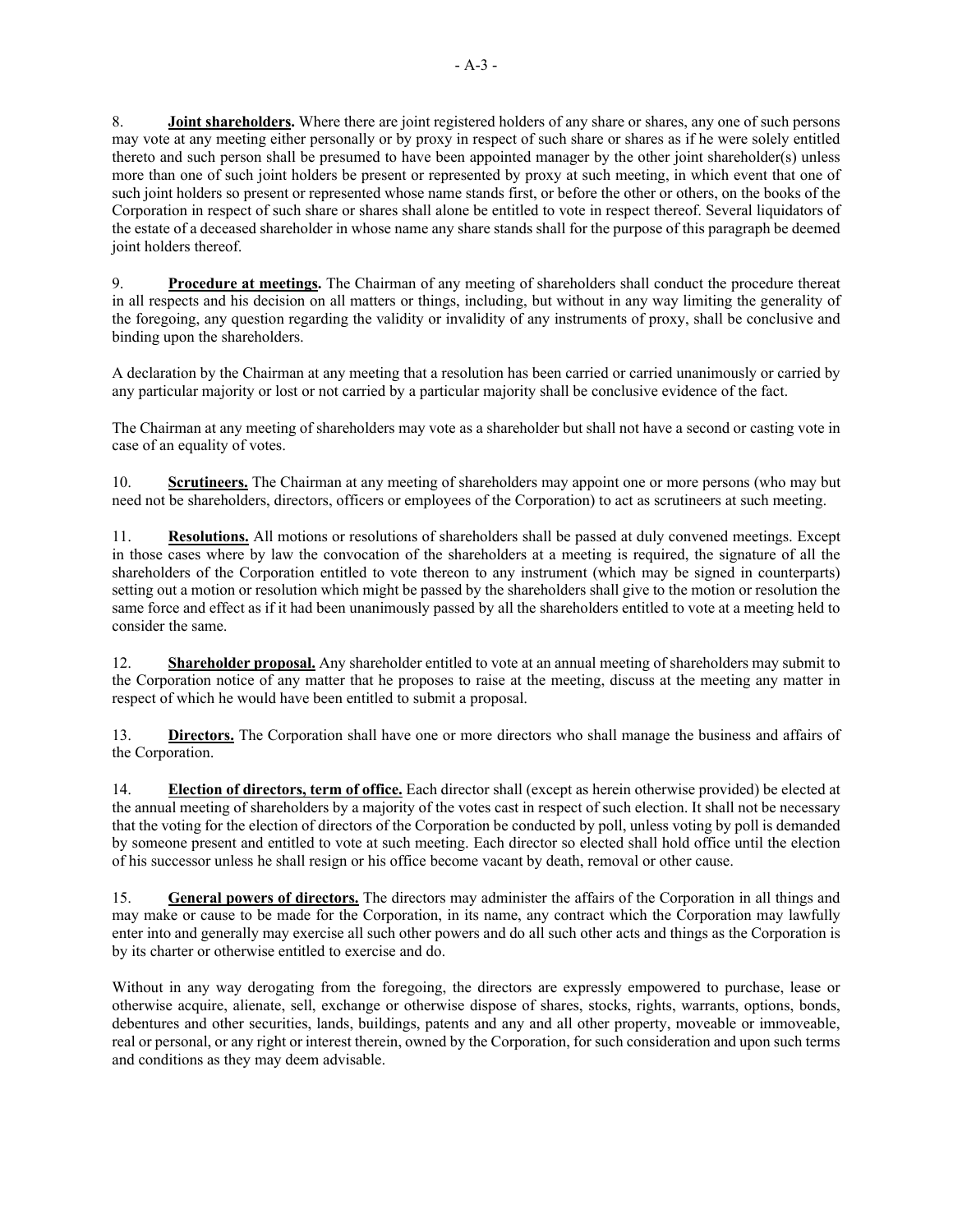All acts done by any meeting of directors or by any person acting as a director, so long as his successor shall not have been duly elected or appointed, shall, notwithstanding that it be afterwards discovered that there was some defect in the election of the directors or the person acting as aforesaid or that they or any of them were disqualified, be as valid as if the directors or such other person, as the case may be, had been duly elected and were or was qualified to be directors or a director of the Corporation.

16. **Removal of directors.** The shareholders of the Corporation may by ordinary resolution at a special meeting remove any of director or directors from office.

- 17. Ceasing to hold of office. A director of the Corporation shall cease to hold office when:
- 17.1 he dies or resigns;
- 17.2 he is removed at any meeting of shareholders called for the purpose;
- 17.3 he ceases to be qualified for such office.

18. **Vacancies.** In the case of a vacancy occurring in the board, the directors then in office, by the affirmative vote of a majority thereof (provided a quorum exists), may elect any other duly qualified person as a director and any director so elected shall hold office until the next annual meeting of shareholders and shall then be eligible for reelection.

19. **Meetings of directors and notices.** As soon as may be practicable after the annual meeting of shareholders in each year there shall be held, without notice, a meeting of such of the newly elected directors as are then present, provided they shall constitute a quorum, for the election or appointment of officers of the Corporation.

Meetings of the directors may be called at any time by or by order of the Chairman of the Board, the President or any two directors, and may be held at the registered office of the Corporation, or at any other place (if applicable) determined by the directors. Notice specifying the place (if applicable), day and time of each such meeting shall be served upon each director or left at his usual residence or usual place of business, or shall be mailed, telegraphed or cabled prepaid, addressed to each director at his address as it appears on the books of the Corporationgiven to each director at least 48 hours prior to the time fixed for such meeting in the case of notice served personally or telegraphed or cabled, and at least 72 hours prior to the time fixed for such meeting in other cases.

The Chairman of the Board, the President or any two directors may determine the manner in which meetings shall be held (either at a specified physical place, or by means of a telephonic, electronic or other communication facility that permits all participants to communicate adequately with each other, or a combination of the foregoing), and when calling a meeting, the Chairman of the Board, the President or any two directors may determine that such meeting will be held entirely by means of such telephonic, electronic or other communication facility. Persons participating in a meeting of directors held by such telephonic, electronic or other communication facility are deemed to be present in person at the meeting and will have the opportunity to participate to the same extent as if they were attending in person and in full purview of other directors.

20. **Quorum and voting at meetings of directors.** The directors may from time to time fix the quorum for meetings of directors, but unless so fixed a majority of the directors in office shall constitute a quorum.

The Chairman at any meeting of directors may vote as a director but shall not have a second or casting vote in case of an equality of votes.

21. **Remuneration of directors.** The directors shall have power to fix the remuneration to be paid to directors for their services as such, which remuneration shall be in addition to any salary a director may receive as an officer or employee of the Corporation. The directors shall also be entitled to be paid their travelling and other expenses properly incurred by them in connection with the affairs of the Corporation, or to receive a fixed allowance in respect thereof.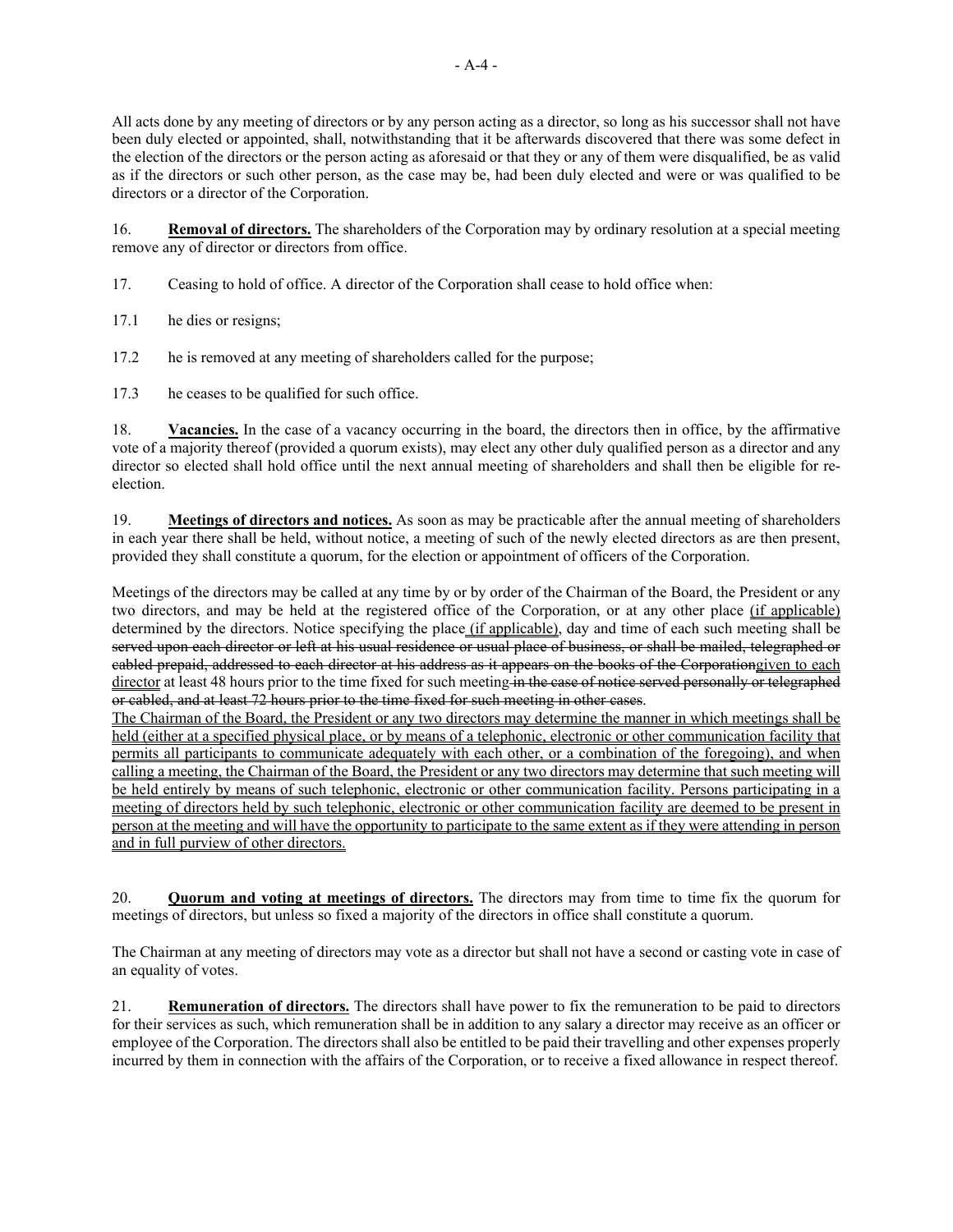22. **Resolutions in lieu of meeting.** Written resolutions signed by all the members of a committee of the directors qualified to vote are as valid as if passed at a meeting of said committee.

# 23. **Indemnification of directors, officers and others.**

# 23.1 Limitation of liability

No director or officer shall be liable for the acts, receipts, neglects or default of any other director or officer or employee, or for joining in any receipt or other act for conformity, or for any loss, damage or expense happening to the Corporation through the insufficiency or deficiency of title to any property acquired for or on behalf of the Corporation, or for the insufficiency or deficiency of any security in or upon which any of the moneys of the Corporation shall be invested, or for any loss or damage arising from the bankruptcy, insolvency or tortious acts of any person with whom any of the moneys, securities or effects of the Corporation shall be deposited, or for any loss occasioned by any error of judgment or oversight on his part, or for any other loss, damage or misfortune whatever which shall happen in the execution of the duties of his office or in relation thereto, unless die same are occasioned by his own willful neglect or default; provided that nothing herein shall relieve any director or officer from the duty to act in accordance with the Act and the regulations thereunder or from liability for any breach thereof.

## 23.2 Indemnity

Subject to the limitations contained in the Act, the Corporation shall indemnify a director or officer, a former director or officer, or a person who acts or acted at the Corporation's request as a director or officer of a body corporate of which the Corporation is or was a shareholder or creditor (or a person who undertakes or has undertaken any liability on behalf of the Corporation or any such body corporate) and his heirs and legal representatives, against all costs, charges and expenses, including an amount paid to settle an action or satisfy a judgment, reasonably incurred by him in respect of any civil, criminal or administrative action or proceeding to which he is made a party by reason of being or having been a director or officer of the Corporation or such body corporate, if

23.2.1 he acted honestly and in good faith with a view to the best interests of the Corporation; and

23.2.2 in the case of a criminal or administrative action or proceeding that is enforced by a monetary penalty, he had reasonable grounds for believing that his conduct was lawful.

# 23.3 Insurance

Subject to the limitations contained in the Act, the Corporation may purchase and maintain such insurance for the benefit of its directors and officers as such, as the board may from time to time determine.

24. **Disclosure of interest.** A director of the Corporation who is a party to a material contract or proposed material contract with the Corporation or is a director or an officer of or has a material interest in any person who is a party to a material contract or proposed material contract with the Corporation, shall disclose in writing to the Corporation or request to have entered in the minutes of meetings of directors the nature and extent of his interest.

25. **Committee.** The board of directors may appoint from their number a managing director who is a resident Canadian or a committee of directors and delegate to such managing director or committee any of the powers of the directors.

26. **Officers.** The board of directors may elect or appoint, at its first meeting after the first meeting of the shareholders and thereafter at the first or any subsequent meeting of the board of directors held after each annual meeting of shareholders, or from time to time, a Chairman of the Board, a President, one or more Vice-Presidents, a Secretary, one or more Assistant-Secretaries, a Treasurer, one or more Assistant-Treasurers, a Comptroller, a General Manager or Managing Director and such other officers as the board of directors, from time to time, deems expedient. All officers of the Corporation shall hold office until their successors are chosen and, when necessary, qualified in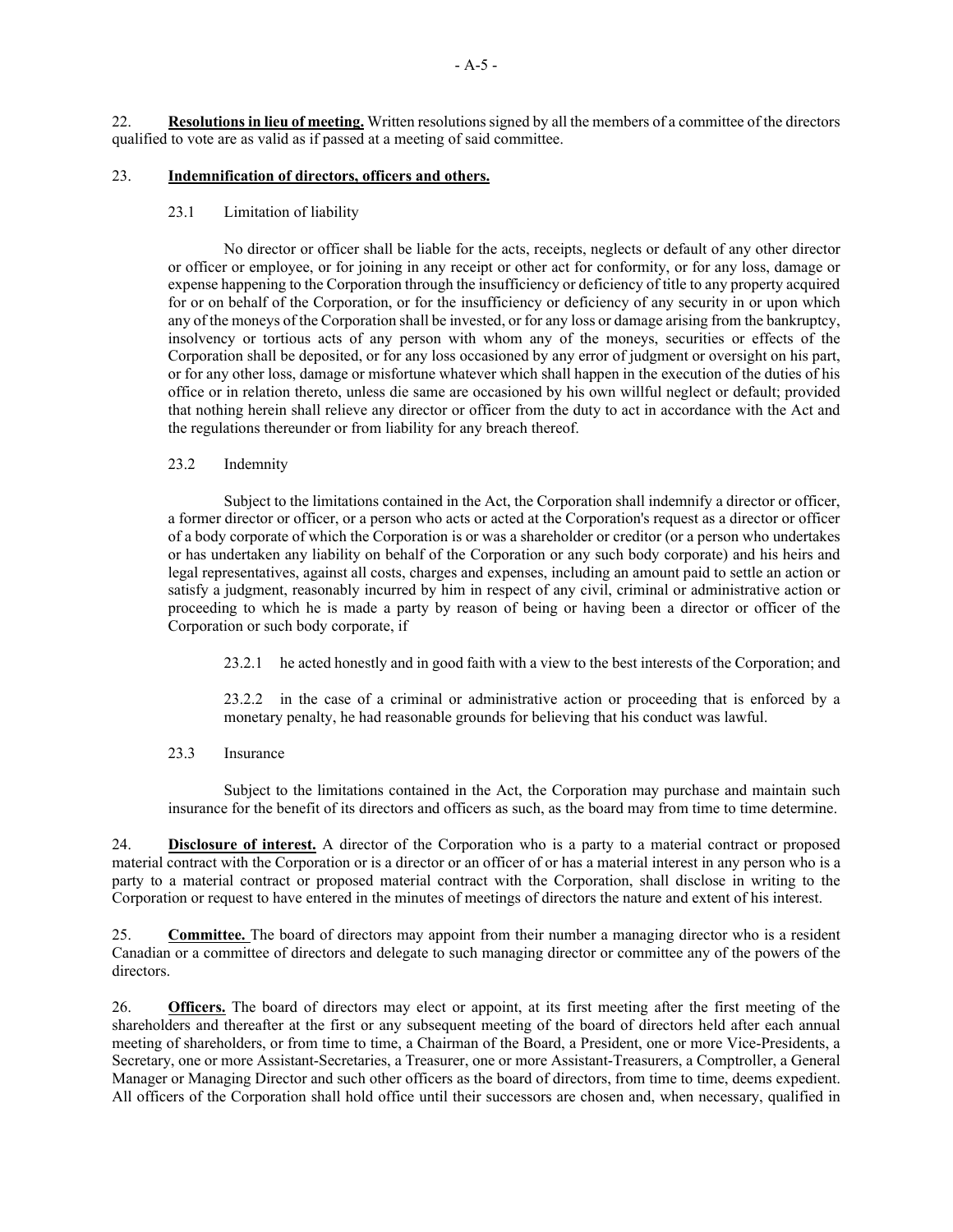their stead, subject always to removal as provided in the by-laws of the Corporation. All officers shall respectively perform such duties, in addition to those specified in the by-laws of the Corporation, as shall, from time to time, be prescribed by the board of directors. The same person may hold more than one office, provided, however, that the offices of President and Vice-President shall not be held by the same person. None of such officers of the Corporation need be a director of the Corporation.

27. **Chairman of the Board**. The Chairman of the Board shall be chosen from among the directors. He shall preside at all meetings of shareholders and at all meetings of directors and he shall have such other powers and duties as the board of directors may determine, from time to time, by resolution.

28. **President.** The President, in the absence of the Chairman of the Board, he shall preside at all meetings of the shareholders and at all meetings of the board of directors. He shall be the chief executive officer of the Corporation and, if no General Manager or Managing Director is appointed, shall exercise a general control of and supervision over its affairs. He shall have such other powers and duties as the board of directors may determine, from time to time, by resolution.

29. **Vice-President or Vice-Presidents.** The Vice-President or Vice-Presidents shall have such powers and duties as may be assigned to him or them respectively by resolution of the board of directors. In case of absence or disability of the Chairman of the Board and the President, one of the Vice-Presidents may exercise the powers and perform the duties of the Chairman of the Board and the President and, if such Vice-President exercises any of the powers or performs any of the duties of the Chairman of the Board and the President, the absence or disability of the Chairman of the Board and the President shall be presumed.

30. **Treasurer and Assistant-Treasurers.** The Treasurer shall have general charge of the finances of the Corporation. He shall deposit all moneys and other valuable effects of the Corporation in the name and to the credit of the Corporation in such Banks or trust companies as the board of directors may from time to time designate by resolution, and shall render to the board of directors, whenever directed by the board of directors, an account of the financial condition of the Corporation and of all his transactions as Treasurer, and as soon as possible alter the close of each financial year he shall make and submit to the board of directors a like report for such financial year. He shall have charge and custody of and be responsible for the keeping of the books of account required to be kept pursuant to the laws governing the Corporation. He shall perform all the acts incidental to the office of Treasurer subject to the control of the board of directors.

Assistant-Treasurers may perform any of the duties of the Treasurer delegated to them, from time to time, by the board of directors or by the Treasurer.

31. **Secretary and Assistant-Secretaries.** The Secretary shall attend to the giving and service of all notices of the Corporation and shall keep the minutes of all meetings of the shareholders and of the board of directors in a book or books to be kept for that purpose. He shall keep in safe custody the corporate seal of the Corporation. He shall have charge of the records of the Corporation including books containing the names and addresses of the shareholders and members of the board of directors of the Corporation, together with copies of all reports made by the Corporation, and such other books and papers as the board of directors may direct. He shall be responsible for the keeping and filing of all books, reports, certificates and other documents required by law to be kept and filed by the Corporation. He shall perform such other duties as appertain to his office or as may be required by the board of directors.

Assistant-Secretaries may perform the duties of the Secretary delegated to them, from time to time, by the board of directors or by the Secretary.

32. **General Manager or Managing Director.** The directors may appoint, from time to time, a General Manager of the Corporation who may also be designated the "Managing Director". He shall manage the affairs of the Corporation under the supervision of the board of directors and shall exercise such powers as may be prescribed, from time to time, by resolution of the board of directors, and such authority may be either general or specific.

33. **Removal of officers.** The board of directors, by an affirmative vote of the majority of the board, may remove and discharge any or all of the officers or employees, either with or without cause, at any meeting called for that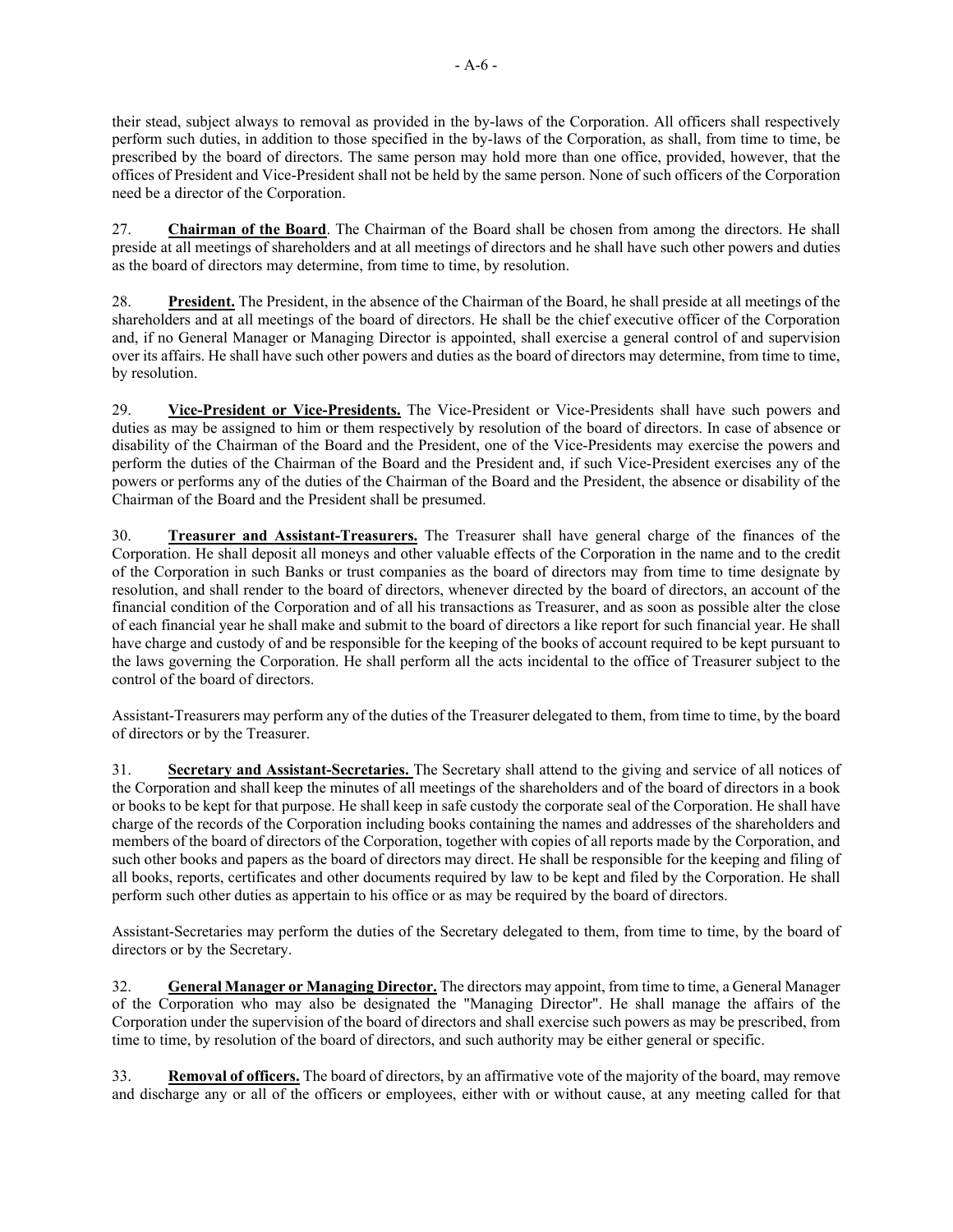purpose and may elect or appoint others in their place or places. Any officer or employee of the Corporation, not being a member of the board of directors, may also be removed and discharged, either with or without cause, by the President, any Vices-President or the Managing Director. If, however, there be no cause for such removal or discharge and there be a special contract derogating from the provisions of this by-law such removal or discharge shall be subject to the provisions of such contract.

34. **Remuneration of officers.** The remuneration of all officers of the Corporation shall be fixed, from time to time, by resolution of the board of directors.

35. **Issue of shares.** Shares of the capital stock of the Corporation may be issued at such times and to such persons and for such consideration as the directors may determine.

36. **Financial year**. The directors may fix and from time to time change the financial year end of the Corporation.

37. **Appointment of auditors.** The shareholders of the Corporation may, by ordinary resolution, at the first annual meeting of shareholders and at each succeeding annual meeting, appoint an auditor to hold office until the close of the next annual meeting.

38. **Declaration.** Any officer, or any other person authorized by the directors, by any two officers or by the Chairman of the Board or the President, is authorized and empowered to appear and make answer for the Corporation to all writs, orders and interrogatories upon articulated facts issued out of any court, and to declare for and on behalf of the Corporation any answer to writs of attachment by way of garnishment in which the Corporation is garnishee, and to make affidavits and solemn declarations in connection therewith or in connection with any and all judicial proceedings to which the Corporation is a party, and to make petitions for winding-up or bankruptcy orders upon any debtor of the Corporation, and to attend and vote at all meetings of creditors of the Corporation' s debtors and grant proxies in connection therewith.

39. **Representation at meetings.** Any officer, or any other person authorized by the directors, may:

39.1 represent the Corporation and attend and vote at any and all meetings of shareholders or members of any firm, syndicate, company or corporation in which the Corporation has shares or is otherwise interested, and any action taken and vote cast by him at any such meeting shall be deemed to be the act and/or vote of the Corporation;

39.2 authorize any person (whether an officer of the Corporation or not) to attend, vote and otherwise act, for and on behalf and in the name of the Corporation, at any and all meetings of shareholders or members of any firm, syndicate, company or corporation in which the Corporation has shares or is otherwise interested, and for such purpose may execute and deliver instruments of proxy in such form and terms as the person so executing and delivering the same may see fit, including therein, but without in any way limiting or restricting the generality of the foregoing, provision for the appointment of substitute proxies and the revocation of all instruments of proxy given by the Corporation prior thereto with respect to any such meeting.

40. **Enactment, repeal and amendment of by-laws.** The board of directors may, from time to time, enact or pass by-laws not contrary to law or to the charter of the Corporation for the purposes indicated in the laws governing the Corporation, and may repeal, amend or re-enact by-laws of the Corporation, but every such by-law (excepting bylaws made respecting agents, officers and servants of the Corporation) and every repeal, amendment or re-enactment thereof, unless in the meantime ratified at a special general meeting of the shareholders of the Corporation duly called for that purpose, shall only have force until the next annual meeting of the Corporation and, in default of confirmation thereat, shall, at and from that time, cease to have force.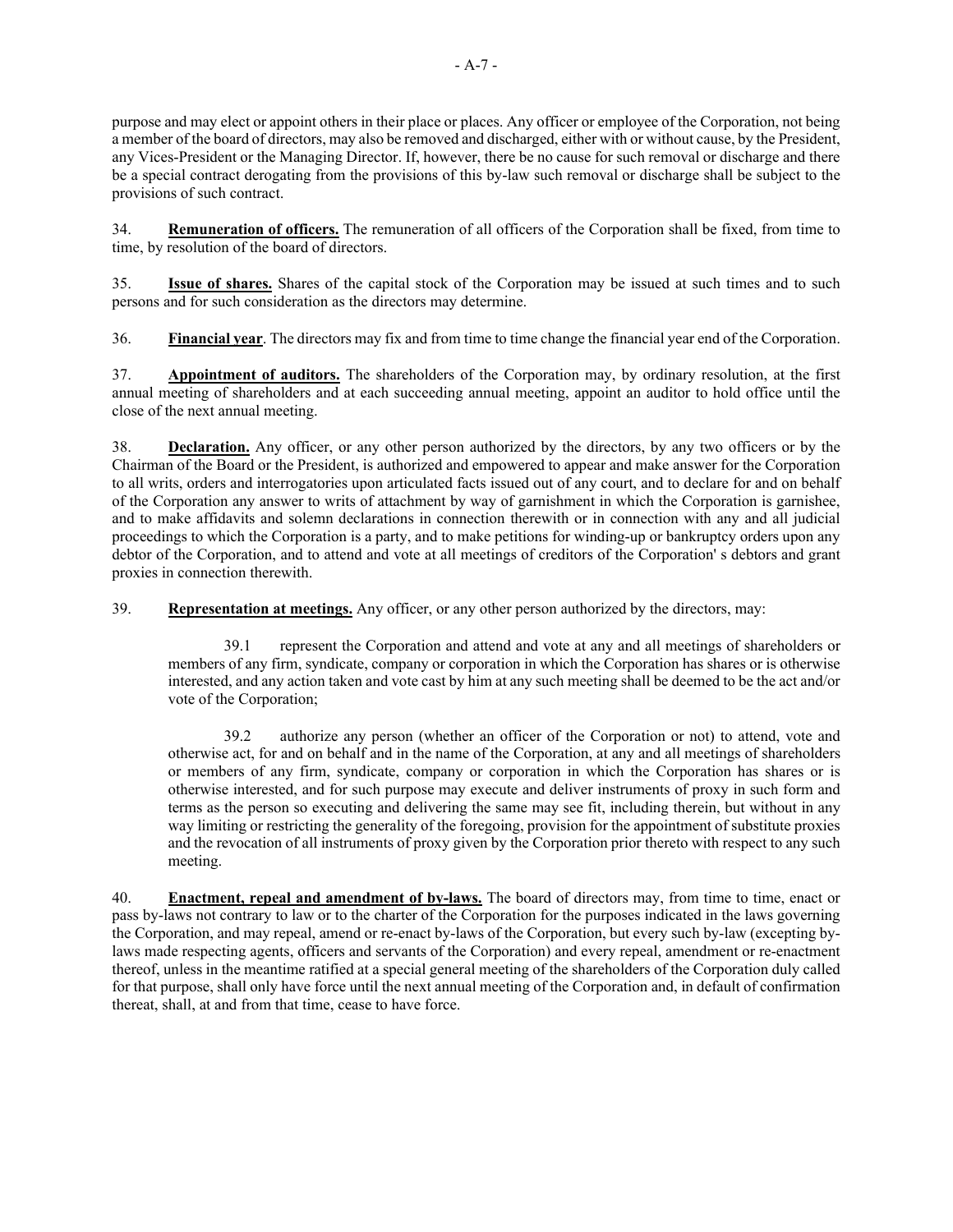# **SCHEDULE B STATEMENT OF CORPORATE GOVERNANCE PRACTICES**

Pursuant to National Instrument 58-101 – *Disclosure of Corporate Governance Practices* ("NI 58-101"), its associated National Policy 58-201 – *Corporate Governance Guidelines* ("NP 58-201") and the *Canada Business Corporations Act* ("CBCA") , the Company is required to disclose its corporate governance practices.

|     | <b>Disclosure Requirements</b>                                                                                                                                                                                                                                                                                                                                                                                                                                                                                                                     | Compliance | <b>Description of Approach</b>                                                                                                                                                                                                                                                                                                                                                                                                                                                                                                                                                                                                                                                                                                                                                                                                                                                                                                                                                                    |
|-----|----------------------------------------------------------------------------------------------------------------------------------------------------------------------------------------------------------------------------------------------------------------------------------------------------------------------------------------------------------------------------------------------------------------------------------------------------------------------------------------------------------------------------------------------------|------------|---------------------------------------------------------------------------------------------------------------------------------------------------------------------------------------------------------------------------------------------------------------------------------------------------------------------------------------------------------------------------------------------------------------------------------------------------------------------------------------------------------------------------------------------------------------------------------------------------------------------------------------------------------------------------------------------------------------------------------------------------------------------------------------------------------------------------------------------------------------------------------------------------------------------------------------------------------------------------------------------------|
| 1.  | <b>Board of Directors</b>                                                                                                                                                                                                                                                                                                                                                                                                                                                                                                                          |            |                                                                                                                                                                                                                                                                                                                                                                                                                                                                                                                                                                                                                                                                                                                                                                                                                                                                                                                                                                                                   |
| (a) | Disclose the identity of directors who are<br>independent.                                                                                                                                                                                                                                                                                                                                                                                                                                                                                         | Yes        | The directors of the Company have examined the<br>definition of independence within the meaning of NI<br>58-101 and have individually considered their<br>respective interests in and relationships with the<br>Company. A director is "independent" for purposes<br>of NI 58-101 if he or she has no direct or indirect<br>material relationship with the Company. A "material<br>relationship" is one that could, in the view of the<br>Board, be reasonably expected to interfere with the<br>exercise of a director's independent judgment. As a<br>consequence, the Board has determined, after<br>reviewing the role and relationships of each of the<br>directors, that eight of the ten nominees proposed by<br>management for election to the Board are<br>independent. The following nominees have been<br>affirmatively determined to be independent: Frank J.<br>Bergandi, David Wayland, Vernon Lobo, Steve<br>Sasser, David Booth, John Ensign, Rani Hublou and<br>Kathleen Miller. |
| (b) | Disclose the identity of directors who are not<br>independent, and describe the basis for that<br>determination.                                                                                                                                                                                                                                                                                                                                                                                                                                   | Yes        | The Board has determined, after reviewing the role<br>and relationships of each of the directors, that the<br>following two out of nine nominees proposed by<br>management for election to the Board are not<br>independent: David Brereton and Peter Brereton,<br>since they are officers of the Company.                                                                                                                                                                                                                                                                                                                                                                                                                                                                                                                                                                                                                                                                                        |
| (c) | Disclose whether or not a majority of the<br>directors are independent.                                                                                                                                                                                                                                                                                                                                                                                                                                                                            | Yes        | Eight of the ten nominees proposed by management<br>for election to the Board are independent. See Section<br>$1(a)$ above.                                                                                                                                                                                                                                                                                                                                                                                                                                                                                                                                                                                                                                                                                                                                                                                                                                                                       |
| (d) | Disclose the names of directors who are<br>directors of any other reporting issuer (or the<br>equivalent in a foreign jurisdiction) and the<br>name of the reporting issuer.                                                                                                                                                                                                                                                                                                                                                                       | Yes        | This information is provided under the heading<br>"Election of Directors" of this Proxy Circular.                                                                                                                                                                                                                                                                                                                                                                                                                                                                                                                                                                                                                                                                                                                                                                                                                                                                                                 |
| (e) | Disclose whether or not the independent<br>directors hold regularly scheduled meetings at<br>non-independent<br>directors<br>which<br>and<br>members of management are not in<br>attendance. If the independent directors hold<br>such meetings, disclose the number of<br>meetings held since the beginning of the<br>issuer's most recently completed financial<br>year. If the independent directors do not hold<br>such meetings, describe what the Board does<br>to facilitate open and candid discussion<br>among its independent directors. | Yes        | The written Board mandate, which is attached as<br>Schedule C, provides that the Board, at least twice per<br>year, will hold unscheduled or regularly scheduled<br>meetings, or portions of regularly scheduled<br>meetings, at which directors who form part of<br>management are not present. Since the beginning of<br>Fiscal 2020, the independent directors held 4<br>meetings at which non-independent directors and<br>members of management were not in attendance.                                                                                                                                                                                                                                                                                                                                                                                                                                                                                                                      |
| (f) | Disclose whether or not the chair of the Board<br>is an independent director. If the Board has a                                                                                                                                                                                                                                                                                                                                                                                                                                                   | No         | The Chairman was previously the Co-CEO of the<br>Company and is not independent. However, the roles                                                                                                                                                                                                                                                                                                                                                                                                                                                                                                                                                                                                                                                                                                                                                                                                                                                                                               |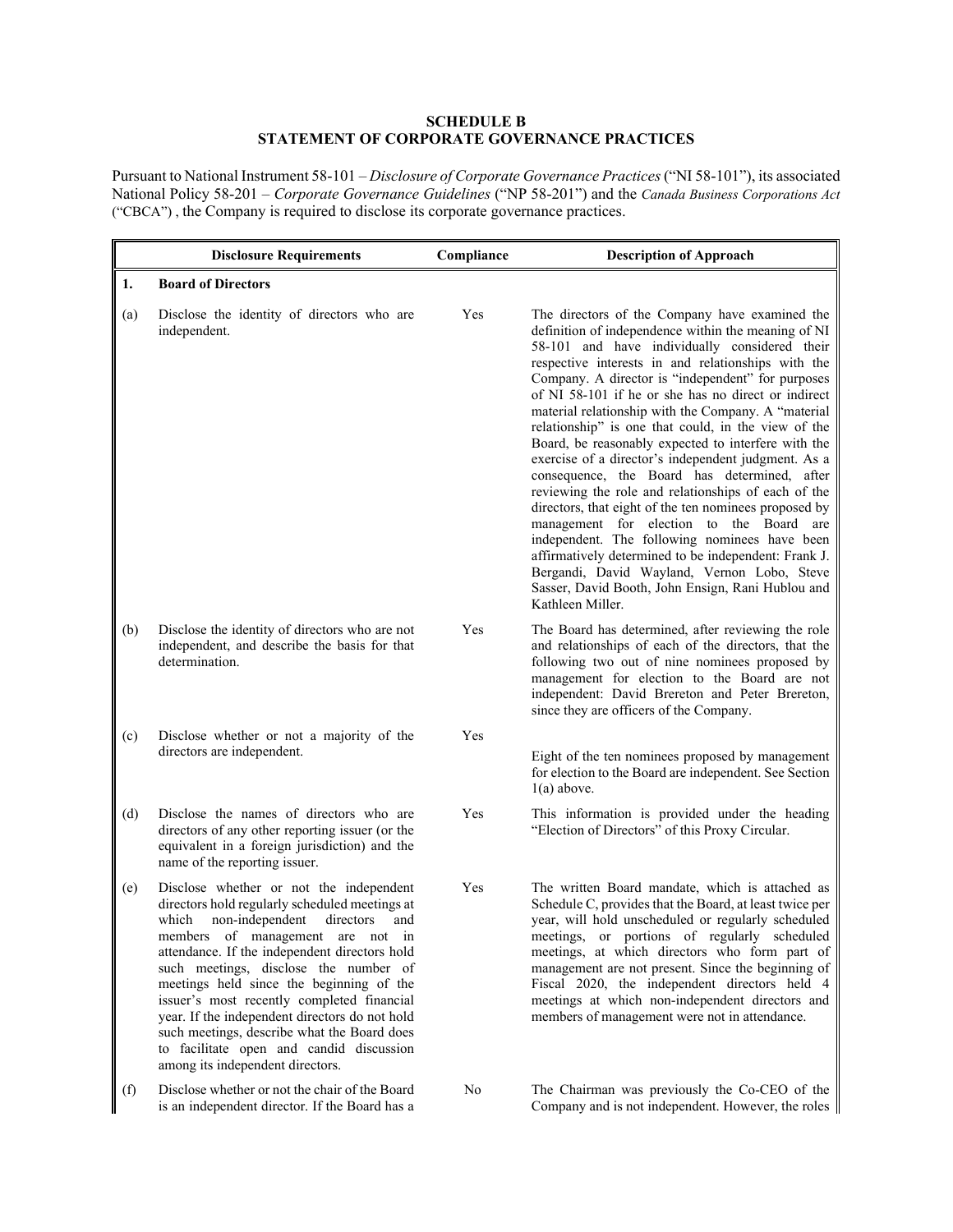|     | <b>Disclosure Requirements</b>                                                                                                                                                                                                                                                                                                                                                              | Compliance | <b>Description of Approach</b>                                                                                                                                                                                                                                                                                                                                                                                                                                                                                                                                                                                                                                                                                                                                                                                                                                                                                                                                                                                                                                                                                                                                         |
|-----|---------------------------------------------------------------------------------------------------------------------------------------------------------------------------------------------------------------------------------------------------------------------------------------------------------------------------------------------------------------------------------------------|------------|------------------------------------------------------------------------------------------------------------------------------------------------------------------------------------------------------------------------------------------------------------------------------------------------------------------------------------------------------------------------------------------------------------------------------------------------------------------------------------------------------------------------------------------------------------------------------------------------------------------------------------------------------------------------------------------------------------------------------------------------------------------------------------------------------------------------------------------------------------------------------------------------------------------------------------------------------------------------------------------------------------------------------------------------------------------------------------------------------------------------------------------------------------------------|
|     | chair or lead director who is an independent<br>director, disclose the identity of the<br>independent chair or lead director, and<br>describe his or her role and responsibilities. If<br>the Board has neither a chair that is<br>independent nor a lead member that is<br>independent, describe what the Board does to<br>provide leadership for its independent<br>directors.            |            | of Chairman and CEO have been divided permitting<br>the Chairman to focus on the strategic direction of the<br>Company and its governance. See Section 1(e) above.                                                                                                                                                                                                                                                                                                                                                                                                                                                                                                                                                                                                                                                                                                                                                                                                                                                                                                                                                                                                     |
| (g) | Disclose the attendance record of each<br>director for all Board meetings held since the<br>beginning of the most recently completed<br>financial year.                                                                                                                                                                                                                                     | Yes        | This information is provided under the heading<br>"Election of Directors - Directors Attendance<br>Record" of this Proxy Circular.                                                                                                                                                                                                                                                                                                                                                                                                                                                                                                                                                                                                                                                                                                                                                                                                                                                                                                                                                                                                                                     |
| 2.  | <b>Board Mandate</b>                                                                                                                                                                                                                                                                                                                                                                        |            |                                                                                                                                                                                                                                                                                                                                                                                                                                                                                                                                                                                                                                                                                                                                                                                                                                                                                                                                                                                                                                                                                                                                                                        |
|     | Disclose the text of the Board's written<br>mandate. If the Board does not have a written<br>mandate, describe how the Board delineates<br>its role and responsibilities.                                                                                                                                                                                                                   | Yes        | The mandate of the Board is reproduced under<br>Schedule C to this Proxy Circular.                                                                                                                                                                                                                                                                                                                                                                                                                                                                                                                                                                                                                                                                                                                                                                                                                                                                                                                                                                                                                                                                                     |
| 3.  | <b>Position Descriptions</b>                                                                                                                                                                                                                                                                                                                                                                |            |                                                                                                                                                                                                                                                                                                                                                                                                                                                                                                                                                                                                                                                                                                                                                                                                                                                                                                                                                                                                                                                                                                                                                                        |
| (a) | Disclose whether or not the Board has<br>developed written position descriptions for<br>the chair of the Board and the chair of each<br>Board committee. If the Board has not<br>developed written position descriptions for<br>the chair and/or the chair of each Board<br>committee, briefly describe how the Board<br>delineates the role and responsibilities of each<br>such position. | Yes        | The Board has developed and adopted a written<br>position description for the Chairman of the Board,<br>which provides that the Executive Chairman, among<br>other things, reviews annually the strategic initiatives<br>of management, sets the Board meeting agendas,<br>reviews the shareholder communication plan and<br>spearheads the annual Board assessment process.<br>As the Board is of the view that the role and duties of<br>the Chair of each of the Audit Committee,<br>Compensation Committee and the Nominating<br>Committee are adequately delineated in the charters<br>of each committee, it has not developed a separate<br>written description for these positions. The Board<br>reviews the mandate of each committee on an annual<br>basis.                                                                                                                                                                                                                                                                                                                                                                                                   |
|     |                                                                                                                                                                                                                                                                                                                                                                                             |            | The Audit Committee Charter provides that the Chair<br>is appointed by the Board from among the Audit<br>Committee members at the time of the annual<br>appointment of members of the Audit Committee.<br>The Chair, in consultation with the Executive<br>Chairman, the CEO, CFO and the Corporate<br>Secretary, determines the frequency, dates and<br>locations of meetings of the Audit Committee. The<br>Chair of the Audit Committee presides over all<br>meetings at which he is present, coordinates the Audit<br>Committee's compliance with its mandate, develops<br>the Audit Committee's annual work plan and meeting<br>agendas with management to ensure that all business<br>requiring Audit Committee approval is tabled and<br>provides reports of the Audit Committee to the Board<br>as required at regular Board meetings.<br>The Compensation Committee Charter provides that<br>the Chair is appointed by the Board from among the<br>Compensation Committee members at the time of the<br>annual appointment of members of the Compensation<br>Committee. The Chair, in consultation with the<br>Executive Chairman, CEO, CFO and the Corporate |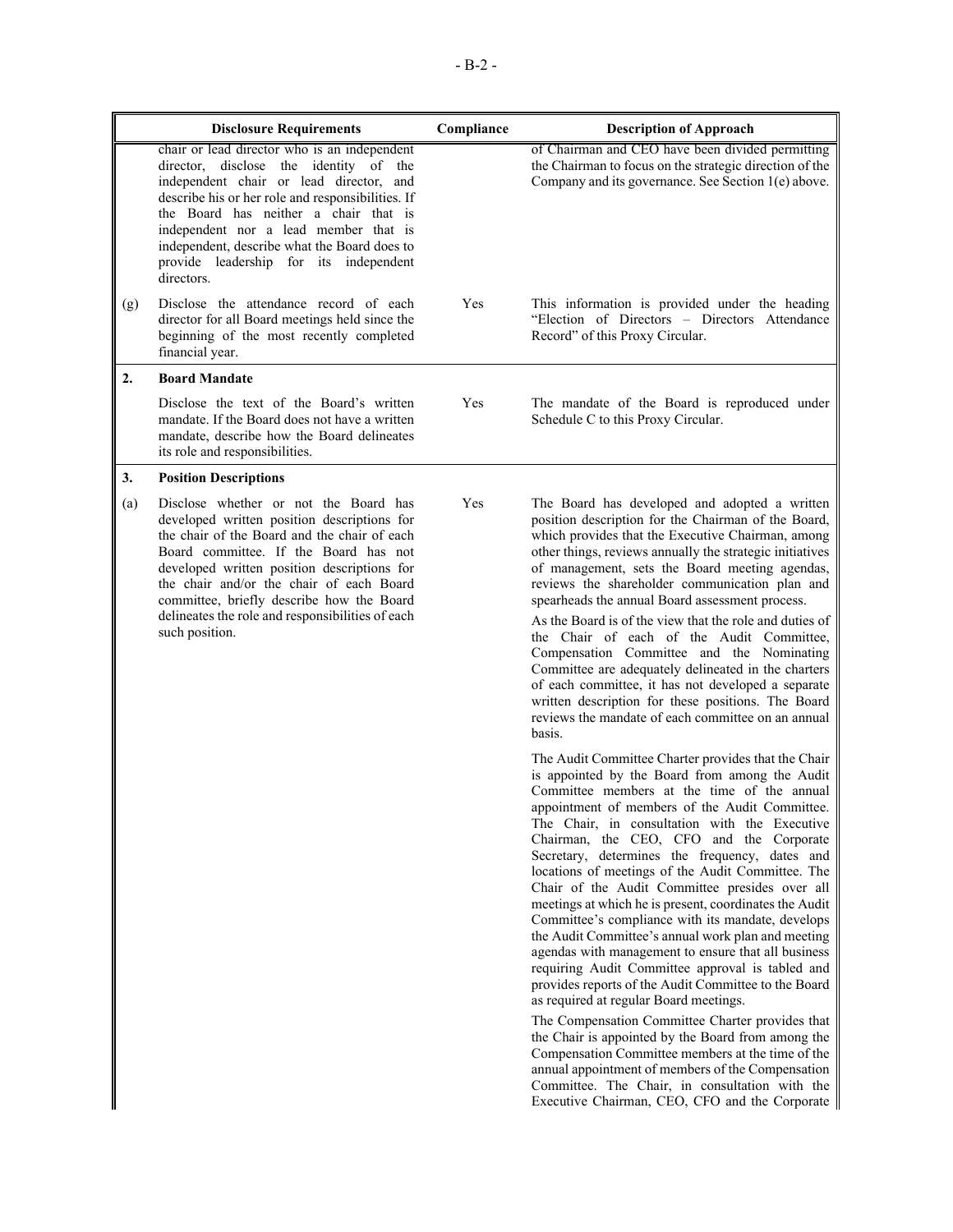|     | <b>Disclosure Requirements</b>                                                                                                                                                                                                                                               | Compliance | <b>Description of Approach</b>                                                                                                                                                                                                                                                                                                                                                                                                                                                                                                                                                                                                                                                                                                                                                                                                                                                                          |
|-----|------------------------------------------------------------------------------------------------------------------------------------------------------------------------------------------------------------------------------------------------------------------------------|------------|---------------------------------------------------------------------------------------------------------------------------------------------------------------------------------------------------------------------------------------------------------------------------------------------------------------------------------------------------------------------------------------------------------------------------------------------------------------------------------------------------------------------------------------------------------------------------------------------------------------------------------------------------------------------------------------------------------------------------------------------------------------------------------------------------------------------------------------------------------------------------------------------------------|
|     |                                                                                                                                                                                                                                                                              |            | Secretary, determines the frequency, dates and<br>locations of meetings of the<br>Compensation<br>Committee. The Chair of the Compensation<br>Committee presides over all meetings at which he is<br>present, coordinates the Compensation Committee's<br>compliance with its mandate, develops the<br>Compensation Committee's annual work plan and<br>meeting agendas with management to ensure that all<br>business requiring the Compensation Committee<br>approval is properly tabled and provides reports of the<br>Compensation Committee to the Board as required at<br>regular Board meetings.                                                                                                                                                                                                                                                                                                 |
|     |                                                                                                                                                                                                                                                                              |            | The Nominating Committee Charter provides that the<br>Chair is appointed by the Board from among the<br>Nominating Committee members at the time of the<br>annual appointment of members of the Nominating<br>Committee. The Chair, in consultation with the<br>Executive Chairman, CEO, CFO and the Corporate<br>Secretary, determines the frequency, dates and<br>locations of meetings of the Nominating Committee.<br>The Chair of the Nominating Committee presides<br>over all meetings at which he is present, coordinates<br>the Nominating Committee's compliance with its<br>mandate, develops the Nominating Committee's<br>annual work plan and meeting agendas with<br>management to ensure that all business requiring the<br>Nominating Committee approval is properly tabled<br>and provides reports of the Nominating Committee to<br>the Board as required at regular Board meetings. |
| (b) | Disclose whether or not the Board and CEO<br>have developed a written position description<br>for the CEO. If the Board and CEO have not<br>developed such a position description, briefly<br>describe how the Board delineates the role and<br>responsibilities of the CEO. | Yes        | The Board has delegated to the President and CEO<br>and the senior management the responsibility for day-<br>to-day management of the business of the Company,<br>subject to compliance with the plans approved from<br>time to time by the Board. The Board has specified<br>limits to the authority of the CEO in the position<br>descriptions, in addition to those matters which must<br>by law or by the Articles of the Company be approved<br>by the Board, and the Board retains responsibility for<br>significant changes in the Company's affairs such as<br>approval of major new product development<br>programs, major capital expenditures, debt and equity<br>financing arrangements and significant acquisitions<br>and divestitures.                                                                                                                                                   |
| 4.  | <b>Orientation and Continuing Education</b>                                                                                                                                                                                                                                  |            |                                                                                                                                                                                                                                                                                                                                                                                                                                                                                                                                                                                                                                                                                                                                                                                                                                                                                                         |
| (a) | Briefly describe what measures the Board<br>takes to orient new members regarding:                                                                                                                                                                                           | Yes        | In addition to having extensive discussions with the<br>Chairman of the Board and the CEO with respect to<br>the business and operations of the Company, all new                                                                                                                                                                                                                                                                                                                                                                                                                                                                                                                                                                                                                                                                                                                                        |
|     | (i)<br>the role of the Board, its committees<br>and its directors, and                                                                                                                                                                                                       |            | directors receive a record of public and other<br>information concerning the Company and prior                                                                                                                                                                                                                                                                                                                                                                                                                                                                                                                                                                                                                                                                                                                                                                                                          |
|     | the nature and operation of the<br>(ii)<br>issuer's business.                                                                                                                                                                                                                |            | minutes of meetings of the Board and applicable<br>committees.                                                                                                                                                                                                                                                                                                                                                                                                                                                                                                                                                                                                                                                                                                                                                                                                                                          |
|     |                                                                                                                                                                                                                                                                              |            | New directors are also provided with a copy of the<br>mandate of the Board and the charters of the board<br>committees which they will join.                                                                                                                                                                                                                                                                                                                                                                                                                                                                                                                                                                                                                                                                                                                                                            |
|     |                                                                                                                                                                                                                                                                              |            | The Nominating Committee facilitates continuing<br>education programs for directors.                                                                                                                                                                                                                                                                                                                                                                                                                                                                                                                                                                                                                                                                                                                                                                                                                    |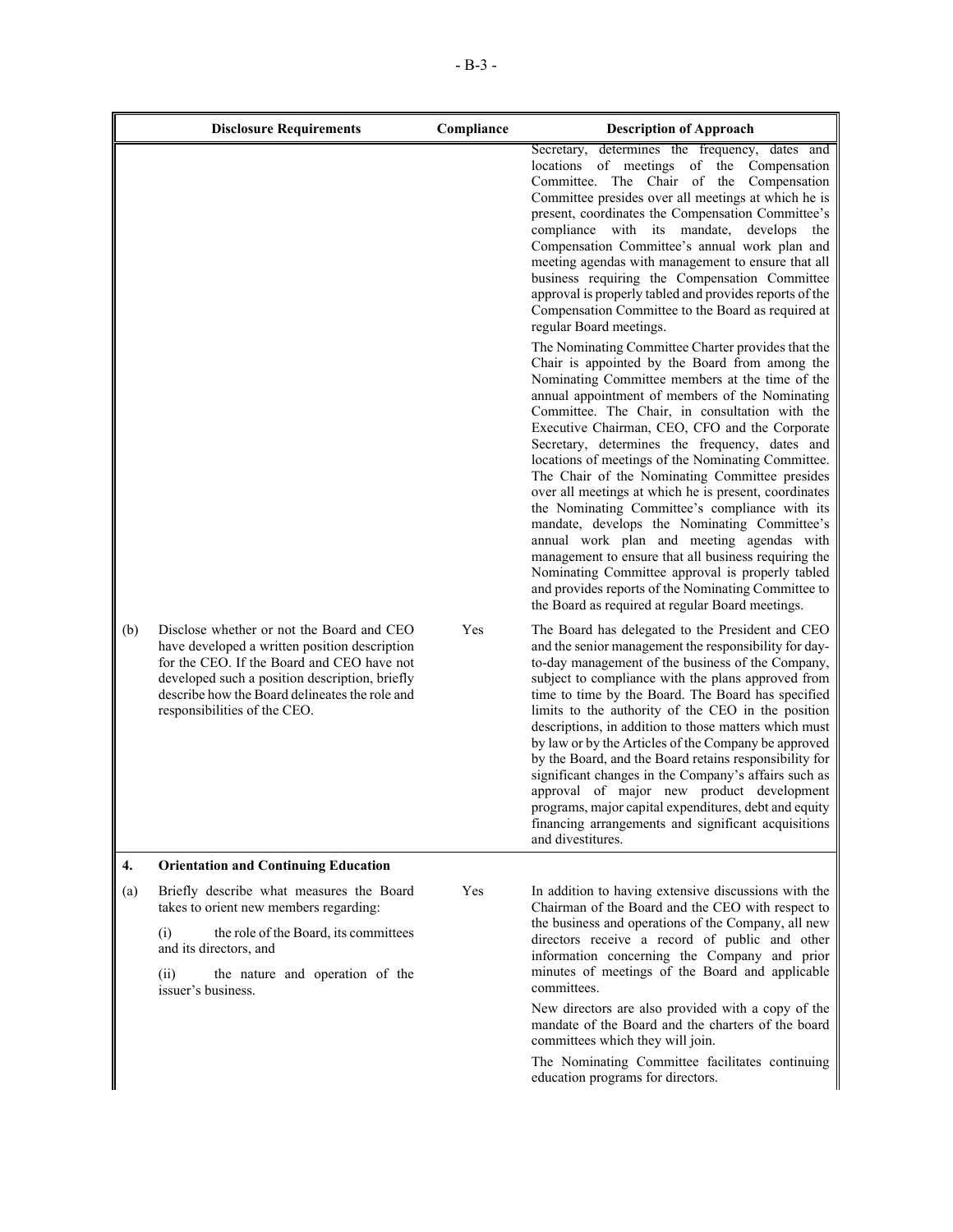|     | <b>Disclosure Requirements</b>                                                                                                                                                                                                                                                                                        | Compliance | <b>Description of Approach</b>                                                                                                                                                                                                                                                                                                                                                                                                                                                                                                                                                                                                                                                                                                                                                                                                                                                                                                                                                                                                                                                                                                                                                                                                                                                                                                                                                                                                                                            |
|-----|-----------------------------------------------------------------------------------------------------------------------------------------------------------------------------------------------------------------------------------------------------------------------------------------------------------------------|------------|---------------------------------------------------------------------------------------------------------------------------------------------------------------------------------------------------------------------------------------------------------------------------------------------------------------------------------------------------------------------------------------------------------------------------------------------------------------------------------------------------------------------------------------------------------------------------------------------------------------------------------------------------------------------------------------------------------------------------------------------------------------------------------------------------------------------------------------------------------------------------------------------------------------------------------------------------------------------------------------------------------------------------------------------------------------------------------------------------------------------------------------------------------------------------------------------------------------------------------------------------------------------------------------------------------------------------------------------------------------------------------------------------------------------------------------------------------------------------|
| (b) | Briefly describe what measures, if any, the<br>Board takes to provide continuing education<br>for its directors. If the Board does not provide<br>continuing education, describe how the Board<br>ensures that the directors maintain the skill<br>and knowledge necessary to meet their<br>obligations as directors. | Yes        | Management presentations are made to the Board<br>from time to time to educate and keep them informed<br>of changes within the business of the Company, the<br>market as well as competitive conditions.                                                                                                                                                                                                                                                                                                                                                                                                                                                                                                                                                                                                                                                                                                                                                                                                                                                                                                                                                                                                                                                                                                                                                                                                                                                                  |
| 5.  | <b>Ethical Business Conduct</b>                                                                                                                                                                                                                                                                                       |            |                                                                                                                                                                                                                                                                                                                                                                                                                                                                                                                                                                                                                                                                                                                                                                                                                                                                                                                                                                                                                                                                                                                                                                                                                                                                                                                                                                                                                                                                           |
| (a) | Disclose whether or not the Board has adopted<br>a written code for its directors, officers and<br>employees. If the Board has adopted a written<br>code:<br>(i)<br>disclose how a person or company<br>may obtain a copy of the code;                                                                                | Yes        | The objective of the Board is to maximize shareholder<br>value in a manner which is consistent with good<br>corporate citizenship, including fair treatment of the<br>Company's employees, customers and suppliers. The<br>Board expects management to perform in a manner<br>consistent with achieving these objectives. The Board<br>has adopted an exhaustive written code of business<br>conduct and ethics (the "Code of Business Conduct")<br>for its directors, officers and employees. The Code of<br>Business Conduct addresses matters that NP 58-201<br>recommends be included in a code of business<br>conduct and ethics, such as the protection of corporate<br>assets and opportunities, the confidentiality of<br>corporate information and the reporting of any illegal<br>or unethical behaviour. Other internal policies<br>adopted by the Company which are intended to<br>promote a culture of ethical business conduct are the<br>following: the Audit Committee Procedure for<br>Treatment of Complaints Policy (the "Whistle Blower<br>Policy");<br>the Invention and Confidentiality<br>Agreement signed by employees at the time of hire;<br>the Online Systems Usage Policy; and the<br>Discrimination and Harassment Prevention Policy.<br>Copies of the foregoing policies may be obtained<br>from the Secretary of the Company upon request at 1<br>Place Alexis Nihon, Suite 800, Montréal, Québec,<br>H3Z 3B8, telephone: (514) 866-0001. |
|     | describe how the Board monitors<br>(ii)<br>compliance with its code, or if the Board does<br>not monitor compliance, explain whether and<br>how the Board satisfies itself regarding<br>compliance with its code; and                                                                                                 |            | The Code of Business Conduct reflects the<br>Company's commitment to integrity and ethical<br>behaviour. The Board's charter provides that at least<br>annually the Board must review a management report<br>on compliance with or material deficiencies relating<br>to the Code of Business Conduct. The Nominating<br>Committee's charter provides that the Nominating<br>Committee must review the Code of Business<br>Conduct from time to time. The Board with the<br>assistance of the Nominating Committee is<br>responsible for granting any waivers to the Code of<br>Business Conduct for any director or executive<br>officer. The Code of Business Conduct is posted on<br>the Company's intranet website. An employee that<br>becomes aware of a violation or possible violation of<br>the Code of Business Conduct must report that<br>information immediately to his or her supervisor or a                                                                                                                                                                                                                                                                                                                                                                                                                                                                                                                                                                |

senior officer of the Company. Any complaint with respect to accounting or auditing matters submitted under the Whistle Blower Policy is directed to the Chair of the Audit Committee who generally conducts any investigation, and reports to the Audit Committee and the Board, as required. The Company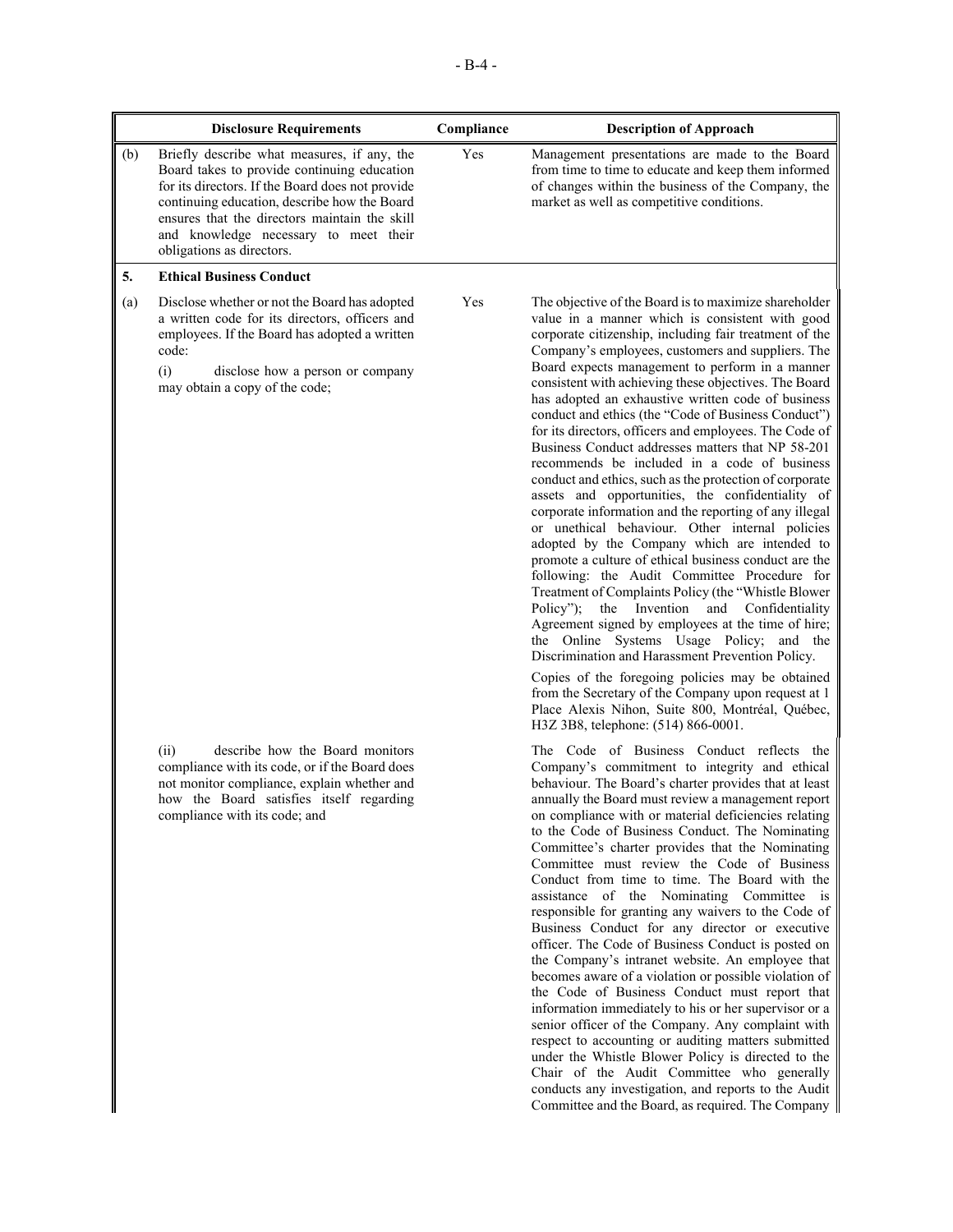|     | <b>Disclosure Requirements</b>                                                                                                                                                                                                                                                                         | Compliance | <b>Description of Approach</b>                                                                                                                                                                                                                                                                                                                                                                                                                                                                                                                                                                                                                                                                                                                                                                                                                                                                                                                                                                                                                                                                                                                                                                                                                                                                                                                                                                                                                                                                                                                                                                                                                                                                                                                                                                          |
|-----|--------------------------------------------------------------------------------------------------------------------------------------------------------------------------------------------------------------------------------------------------------------------------------------------------------|------------|---------------------------------------------------------------------------------------------------------------------------------------------------------------------------------------------------------------------------------------------------------------------------------------------------------------------------------------------------------------------------------------------------------------------------------------------------------------------------------------------------------------------------------------------------------------------------------------------------------------------------------------------------------------------------------------------------------------------------------------------------------------------------------------------------------------------------------------------------------------------------------------------------------------------------------------------------------------------------------------------------------------------------------------------------------------------------------------------------------------------------------------------------------------------------------------------------------------------------------------------------------------------------------------------------------------------------------------------------------------------------------------------------------------------------------------------------------------------------------------------------------------------------------------------------------------------------------------------------------------------------------------------------------------------------------------------------------------------------------------------------------------------------------------------------------|
|     |                                                                                                                                                                                                                                                                                                        |            | believes that this policy is fundamental to helping the<br>Company to foster and maintain an environment<br>where employees or third parties can act<br>appropriately, without fear of retaliation with respect<br>to any accounting or auditing irregularity.                                                                                                                                                                                                                                                                                                                                                                                                                                                                                                                                                                                                                                                                                                                                                                                                                                                                                                                                                                                                                                                                                                                                                                                                                                                                                                                                                                                                                                                                                                                                          |
|     | (iii)<br>provide a cross-reference to any<br>material change report filed since the<br>beginning of the issuer's most recently<br>completed financial year that pertains to any<br>conduct of a director or executive officer that<br>constitutes a departure from the code.                           |            | N/A                                                                                                                                                                                                                                                                                                                                                                                                                                                                                                                                                                                                                                                                                                                                                                                                                                                                                                                                                                                                                                                                                                                                                                                                                                                                                                                                                                                                                                                                                                                                                                                                                                                                                                                                                                                                     |
| (b) | Describe any other steps the Board takes to<br>directors<br>exercise independent<br>ensure<br>judgment in considering transactions and<br>agreements in respect of which a director or<br>executive officer has a material interest.                                                                   | Yes        | The Chair of the Audit Committee ensures that a new<br>director is informed of his obligations under the<br>Canada Business Corporations Act pursuant to which<br>he may not vote or participate in a discussion on a<br>matter in respect of which such director has a material<br>interest.                                                                                                                                                                                                                                                                                                                                                                                                                                                                                                                                                                                                                                                                                                                                                                                                                                                                                                                                                                                                                                                                                                                                                                                                                                                                                                                                                                                                                                                                                                           |
| (c) | Describe any other steps the Board takes to<br>encourage and promote a culture of ethical<br>business conduct.                                                                                                                                                                                         | Yes        | See Section 5(a) above.                                                                                                                                                                                                                                                                                                                                                                                                                                                                                                                                                                                                                                                                                                                                                                                                                                                                                                                                                                                                                                                                                                                                                                                                                                                                                                                                                                                                                                                                                                                                                                                                                                                                                                                                                                                 |
| 6.  | <b>Nomination of Directors</b>                                                                                                                                                                                                                                                                         |            |                                                                                                                                                                                                                                                                                                                                                                                                                                                                                                                                                                                                                                                                                                                                                                                                                                                                                                                                                                                                                                                                                                                                                                                                                                                                                                                                                                                                                                                                                                                                                                                                                                                                                                                                                                                                         |
| (a) | Describe the process by which the Board<br>identifies new<br>candidates for<br><b>Board</b><br>nomination. If the Board does not have a<br>nominating committee composed entirely of<br>independent directors, describe what steps the<br>Board takes to encourage an objective<br>nomination process. | Yes        | The Board based on the recommendations of its<br>Nominating Committee is responsible for the<br>recruiting, orientation and training of the directors.<br>The recruiting is based on the capabilities and<br>experience of the candidates in relation with the needs<br>of the Company and the adequacy of the time<br>commitment of individuals to the Company's matters.<br>During Fiscal 2018, the Board formed a separate<br>Nominating Committee. New candidates for the<br>Board are identified by the Nominating Committee<br>who must develop, review and monitor criteria for<br>selecting directors by regularly assessing the<br>competencies, skills, personal qualities, availability,<br>geographical representation, business background,<br>varied experiences and diversity of the Board<br>members. During Fiscal 2019, the Board adopted, as<br>recommended by the Nominating Committee, a<br>gender diversity policy, which provides for guidelines<br>with respect to nominating at least one woman to the<br>Board and adopting a skill matrix for Board<br>nominees. The Nominating Committee shall follow<br>the policy when identifying new candidates to the<br>Board. Once a new Board candidate has been<br>identified and recommended by the Nominating<br>Committee, all members of the Board are provided<br>with a written description of the competencies and<br>skills of the candidate and are given the opportunity<br>to discuss with the candidate in an informal interview<br>process.<br>When considering a new Board candidate, the<br>Nominating Committee reviews not only his or her<br>competencies and skills but also other qualities which<br>may impact the boardroom dynamic. New Board<br>candidates must be approved by a majority of the<br>Board. |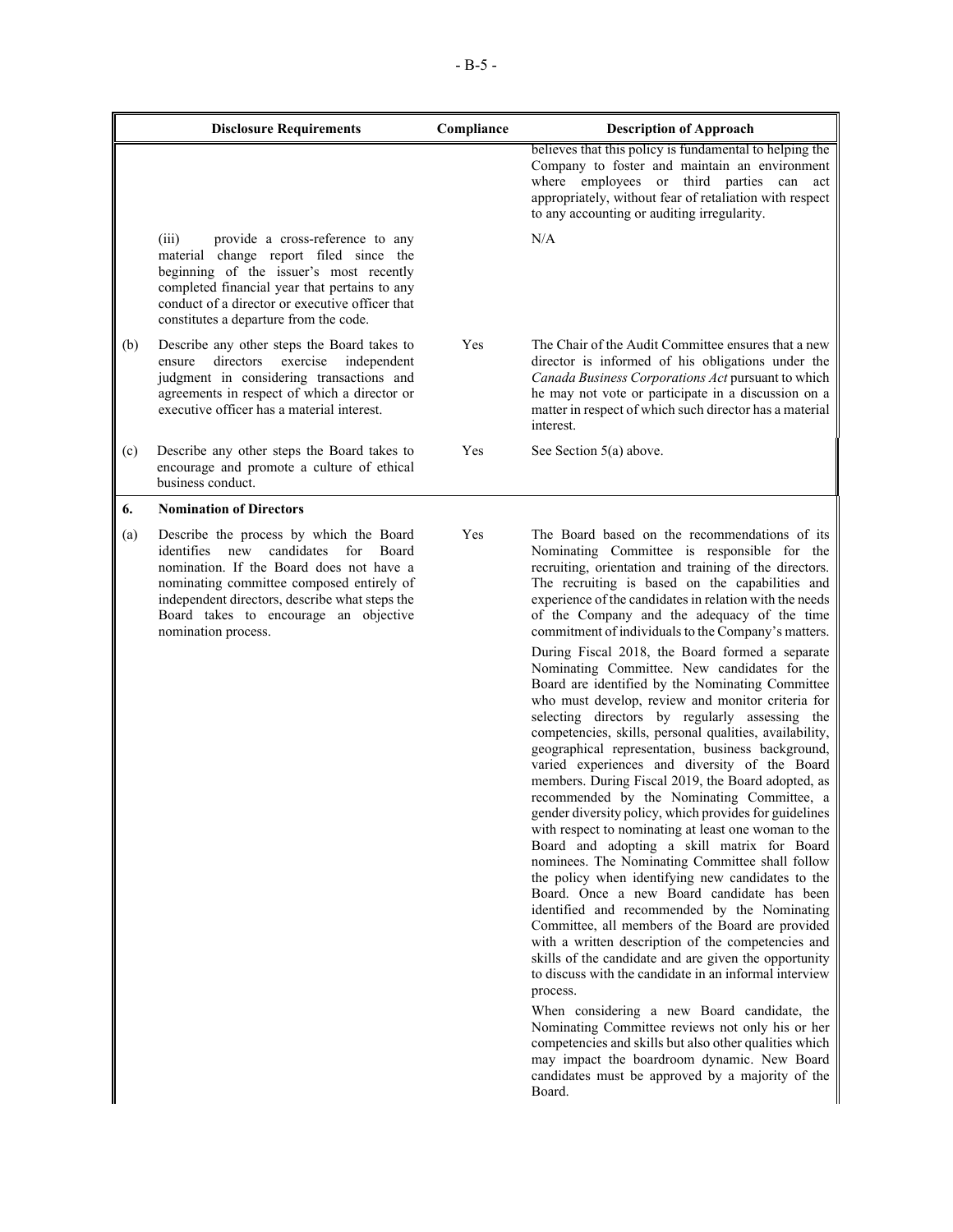|     | <b>Disclosure Requirements</b>                                                                                                                                                                                                                                                                             | Compliance | <b>Description of Approach</b>                                                                                                                                                                                                                                                                                                                                                                                                                                                                                                                                                                                                                                                                                                                                                                                                                                                                                                                                                                                                                                                                                                                                                                                                                                                                                                                                                                                                                                                            |
|-----|------------------------------------------------------------------------------------------------------------------------------------------------------------------------------------------------------------------------------------------------------------------------------------------------------------|------------|-------------------------------------------------------------------------------------------------------------------------------------------------------------------------------------------------------------------------------------------------------------------------------------------------------------------------------------------------------------------------------------------------------------------------------------------------------------------------------------------------------------------------------------------------------------------------------------------------------------------------------------------------------------------------------------------------------------------------------------------------------------------------------------------------------------------------------------------------------------------------------------------------------------------------------------------------------------------------------------------------------------------------------------------------------------------------------------------------------------------------------------------------------------------------------------------------------------------------------------------------------------------------------------------------------------------------------------------------------------------------------------------------------------------------------------------------------------------------------------------|
| (b) | Disclose whether or not the Board has a<br>nominating committee composed entirely of<br>independent directors. If the Board does not<br>have a nominating committee composed<br>entirely of independent directors, describe<br>what steps the Board takes to encourage an<br>objective nomination process. | Yes        | The Board constituted a Nominating Committee<br>which is currently composed of Vernon Lobo, David<br>Booth and John Ensign, each of whom is an<br>independent director. The Chair of the Nominating<br>Committee is John Ensign.                                                                                                                                                                                                                                                                                                                                                                                                                                                                                                                                                                                                                                                                                                                                                                                                                                                                                                                                                                                                                                                                                                                                                                                                                                                          |
| (c) | If the Board has a nominating committee,<br>describe the responsibilities, powers and<br>operation of the nominating committee.                                                                                                                                                                            | Yes        | With respect to its recruitment of Board members<br>role, the Nominating Committee is in charge of<br>examining the size and composition of the<br>Board and recommend adjustments from time to time<br>with a view to enabling the Board's size and<br>composition to facilitate effective decision making;<br>developing, reviewing and monitoring<br>criteria for selecting directors by regularly assessing<br>the competencies, skills, personal<br>qualities,<br>availability, geographical representation, business<br>background, varied experience, and diversity of the<br>Board members and Tecsys' circumstances and needs<br>and, in particular, developing a competency and skills<br>matrix for the Board:<br>developing, reviewing, and monitoring a<br>gender diversity policy for Board members and<br>executive officers;<br>developing, reviewing and monitoring a<br>diversity policy based on factors other than gender for<br>Board members and executive officers;<br>identifying individuals qualified to become<br>members of the Board:<br>when vacancies occur or otherwise at the<br>direction of the Board, the Nominating Committee<br>shall actively seek individuals whom the Nominating<br>Committee determines meet such criteria and<br>standards for recommendation for appointment to the<br>Board;<br>making recommendations to the Board for<br>the appointment or election of director nominees; and<br>making recommendations to the Board with |
|     |                                                                                                                                                                                                                                                                                                            |            | respect to membership on committees of the Board.                                                                                                                                                                                                                                                                                                                                                                                                                                                                                                                                                                                                                                                                                                                                                                                                                                                                                                                                                                                                                                                                                                                                                                                                                                                                                                                                                                                                                                         |
| 7.  | Compensation                                                                                                                                                                                                                                                                                               |            |                                                                                                                                                                                                                                                                                                                                                                                                                                                                                                                                                                                                                                                                                                                                                                                                                                                                                                                                                                                                                                                                                                                                                                                                                                                                                                                                                                                                                                                                                           |
| (a) | Describe the process by which the Board<br>determines the compensation for the issuer's<br>directors and officers.                                                                                                                                                                                         | Yes        | The Board reviews annually the adequacy and form<br>of compensation of directors and members of Board<br>committees at the same time as it reviews the<br>management proxy circular prior to its issue.<br>Through its Compensation Committee, the Board<br>appointments of officers.<br>all<br>The<br>reviews<br>Compensation Committee also has responsibility for<br>assessing the requirements and performance, on an<br>overall basis, of the Executive Chairman, CEO and<br>officers in order to recommend salaries and incentive<br>awards for performance. An outline of the<br>compensation<br>criteria<br>is<br>provided<br>in<br>the<br>Compensation Committee Charter. For more<br>information with respect to the Compensation<br>Committee Charter, see the Company's response to                                                                                                                                                                                                                                                                                                                                                                                                                                                                                                                                                                                                                                                                                           |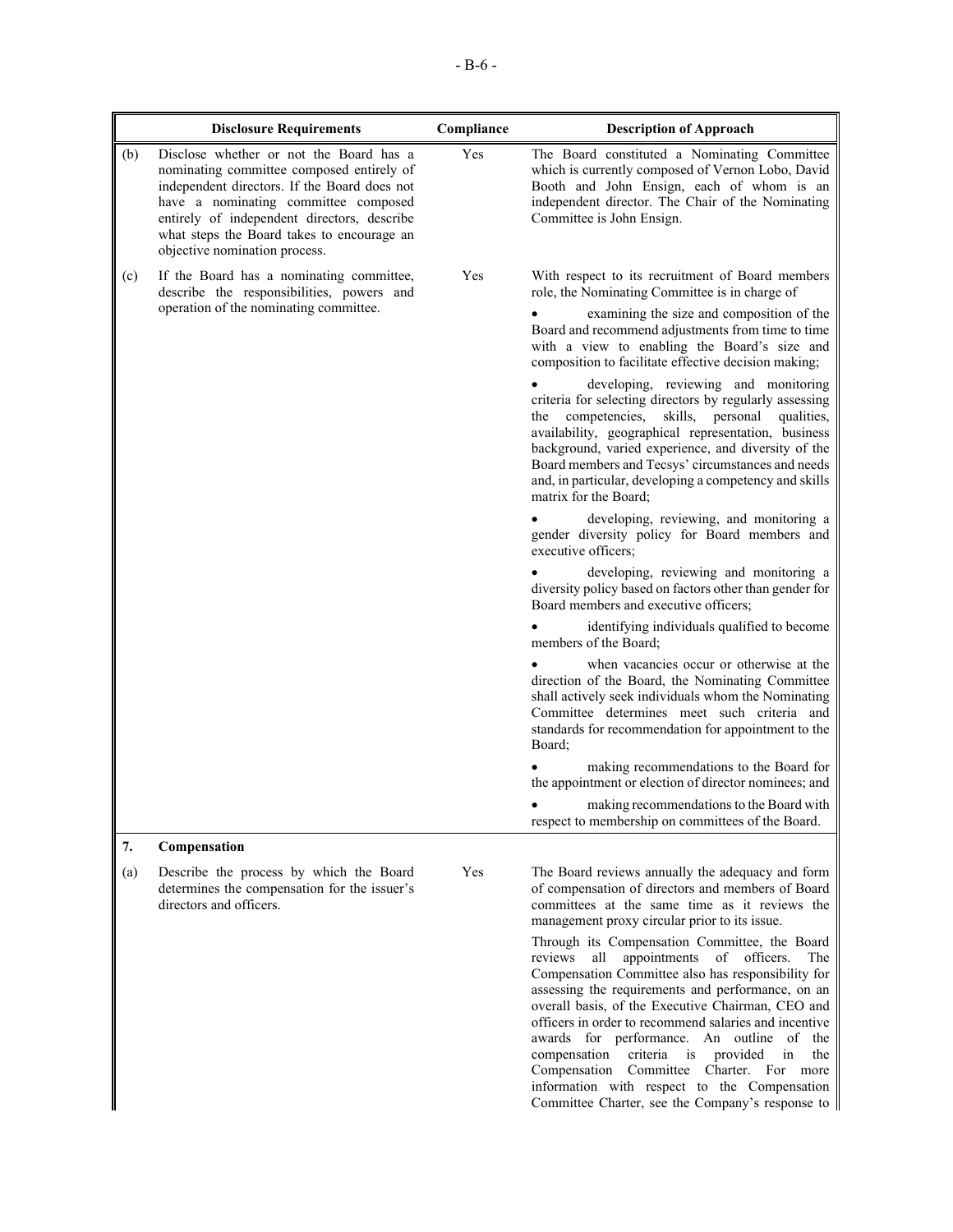|     | <b>Disclosure Requirements</b>                                                                                                                                                                                                                                                                                                        | Compliance | <b>Description of Approach</b>                                                                                                                                                                                                                                                                                                                                                                                                                                                                                                                                                                                                            |
|-----|---------------------------------------------------------------------------------------------------------------------------------------------------------------------------------------------------------------------------------------------------------------------------------------------------------------------------------------|------------|-------------------------------------------------------------------------------------------------------------------------------------------------------------------------------------------------------------------------------------------------------------------------------------------------------------------------------------------------------------------------------------------------------------------------------------------------------------------------------------------------------------------------------------------------------------------------------------------------------------------------------------------|
|     |                                                                                                                                                                                                                                                                                                                                       |            | Section $3(a)$ and the Proxy Circular under the<br>"Compensation"<br>Committee"<br>headings<br>and<br>"Components of Executive Compensation". The<br>Company has put into place a process whereby senior<br>managers develop objectives, review them with the<br>CEO and are measured against them.                                                                                                                                                                                                                                                                                                                                       |
| (b) | Disclose whether or not the Board has a<br>compensation committee composed entirely<br>of independent directors. If the Board does not<br>have a compensation committee composed<br>entirely of independent directors, describe<br>what steps the Board takes to ensure an<br>objective process for determining such<br>compensation. | Yes        | The Board constituted a Compensation Committee<br>which is currently composed of Vernon Lobo, Chair,<br>Steve Sasser and John Ensign, each of whom is an<br>independent director.                                                                                                                                                                                                                                                                                                                                                                                                                                                         |
| (c) | Describe the responsibilities, powers and<br>operation of the compensation committee.                                                                                                                                                                                                                                                 | Yes        | The<br>Compensation<br>Committee<br>reviews<br>the<br>Company's overall compensation philosophy and<br>corporate succession and development plans at the<br>executive officer level. This Committee has also been<br>mandated to recommend to the Board the corporate<br>objectives which the President and CEO is<br>responsible for meeting, to review the annual<br>performance of this officer in light of these<br>objectives, and to make recommendations to the<br>Board with respect to his remuneration.                                                                                                                         |
| 8.  | <b>Other Board Committees</b>                                                                                                                                                                                                                                                                                                         |            |                                                                                                                                                                                                                                                                                                                                                                                                                                                                                                                                                                                                                                           |
|     | If the Board has standing committees other<br>than the audit, compensation and nominating<br>committees, identify the committees and<br>describe their function.                                                                                                                                                                      | N/A        | The Board has established three standing committees,<br>the Audit Committee, the Compensation Committee,<br>and the Nominating Committee and has no other<br>permanent standing committee.                                                                                                                                                                                                                                                                                                                                                                                                                                                |
| 9.  | <b>Assessments</b>                                                                                                                                                                                                                                                                                                                    |            |                                                                                                                                                                                                                                                                                                                                                                                                                                                                                                                                                                                                                                           |
|     | Disclose whether or not the Board, its<br>committees and individual directors are<br>regularly assessed with respect to their<br>effectiveness and contribution. If assessments<br>are regularly conducted, describe the process<br>used for the assessments.                                                                         | Yes        | The responsibility for assessing the effectiveness of<br>the Board as a whole, the committees of the Board<br>and the contribution of individual directors is the<br>responsibility of the Nominating Committee that<br>must report to the Board. Each director is required to<br>complete a self-evaluation and an evaluation of the<br>Board's performance as a whole periodically. Each<br>committee of the Board must review its own<br>performance periodically.                                                                                                                                                                     |
|     |                                                                                                                                                                                                                                                                                                                                       |            | The Nominating Committee is in charge of reviewing<br>the adequacy of the Board's structures and procedures<br>with a view to facilitating the Board to function with<br>the proper degree of independence from management.<br>It is also in charge of receiving comments from all<br>directors as to the Board's performance, overseeing<br>the execution of a process assessing the effectiveness<br>of the Board and the Board committees as a whole,<br>with particular reference to the Mandate of the Board<br>and appropriate committee charters, where applicable<br>and report periodically to the Board on such<br>assessments. |
|     |                                                                                                                                                                                                                                                                                                                                       |            | The Nominating Committee assess periodically the<br>contribution and effectiveness of each individual<br>director, with particular reference to any applicable<br>position description as well as the competencies and                                                                                                                                                                                                                                                                                                                                                                                                                    |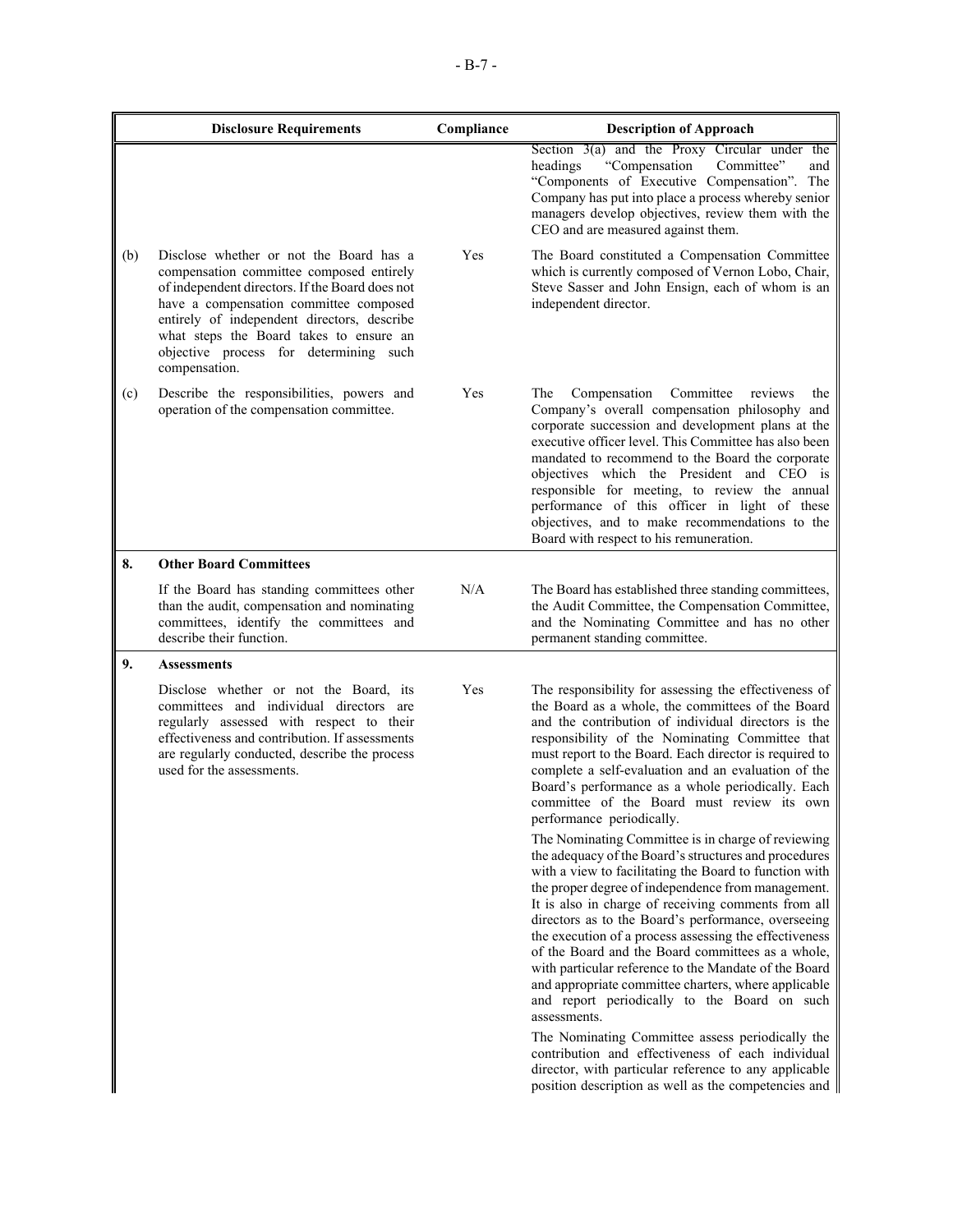|     | <b>Disclosure Requirements</b>                                                                                                                                                                                                                                                                                                                                                                                                                                                                                      | Compliance | <b>Description of Approach</b>                                                                                                                                                                                                                                                                                                                                                                                                                                                                                                                                                                                                                                                                                                                                                                                                                                                                                      |
|-----|---------------------------------------------------------------------------------------------------------------------------------------------------------------------------------------------------------------------------------------------------------------------------------------------------------------------------------------------------------------------------------------------------------------------------------------------------------------------------------------------------------------------|------------|---------------------------------------------------------------------------------------------------------------------------------------------------------------------------------------------------------------------------------------------------------------------------------------------------------------------------------------------------------------------------------------------------------------------------------------------------------------------------------------------------------------------------------------------------------------------------------------------------------------------------------------------------------------------------------------------------------------------------------------------------------------------------------------------------------------------------------------------------------------------------------------------------------------------|
|     |                                                                                                                                                                                                                                                                                                                                                                                                                                                                                                                     |            | characteristics each individual director is expected to<br>bring to the board.                                                                                                                                                                                                                                                                                                                                                                                                                                                                                                                                                                                                                                                                                                                                                                                                                                      |
| 10. | Other<br><b>Director</b><br>Limits<br>Term<br>and<br><b>Mechanisms of Board Renewal</b>                                                                                                                                                                                                                                                                                                                                                                                                                             |            |                                                                                                                                                                                                                                                                                                                                                                                                                                                                                                                                                                                                                                                                                                                                                                                                                                                                                                                     |
|     | (Alberta,<br>Manitoba,<br>New<br>Brunswick,<br>Newfoundland and Labrador, Northwest<br>Territories, Nova Scotia, Nunavut, Ontario,<br>Saskatchewan,<br>Yukon<br>Ouébec,<br>and<br>corporations governed by the CBCA only)                                                                                                                                                                                                                                                                                           |            |                                                                                                                                                                                                                                                                                                                                                                                                                                                                                                                                                                                                                                                                                                                                                                                                                                                                                                                     |
|     | Disclose whether or not the issuer has adopted<br>term limits for the directors on its board or<br>other mechanisms of board renewal and, if so,<br>include a description of those director term<br>limits or other mechanisms of board renewal.<br>If the issuer has not adopted director term<br>limits or other mechanisms of board renewal,<br>disclose why it has not done so.                                                                                                                                 | No         | The Board is concerned that imposing arbitrary and<br>inflexible director term limits discount the value of<br>experience in the Company's history and culture and<br>the importance of continuity, and risk the loss of key<br>directors. The Board therefore believes that it would<br>not be appropriate to set term limits for its directors<br>but rather relies on the collective experience and<br>judgement of its members to determine when changes<br>in the Board are appropriate. Shareholder feedback<br>and voting results are also considered by the Board in<br>this regard.                                                                                                                                                                                                                                                                                                                        |
| 11. | Policies Regarding the Representation of<br><b>Women on the Board</b>                                                                                                                                                                                                                                                                                                                                                                                                                                               |            |                                                                                                                                                                                                                                                                                                                                                                                                                                                                                                                                                                                                                                                                                                                                                                                                                                                                                                                     |
|     | (Alberta,<br>Manitoba,<br>New<br>Brunswick,<br>Newfoundland and Labrador, Northwest<br>Territories, Nova Scotia, Nunavut, Ontario,<br>Québec, Saskatchewan and Yukon only)                                                                                                                                                                                                                                                                                                                                          |            |                                                                                                                                                                                                                                                                                                                                                                                                                                                                                                                                                                                                                                                                                                                                                                                                                                                                                                                     |
| (a) | Disclose whether the issuer has adopted a<br>written policy relating to the identification<br>and nomination of women directors. If the<br>issuer has not adopted such a policy, disclose<br>why it has not done so.                                                                                                                                                                                                                                                                                                | Yes        | The Board adopted a written gender diversity policy<br>during Fiscal 2019, as recommended by the<br>Nominating Committee, relating to the identification<br>and nomination of women directors. Potential<br>nominees for the Board are evaluated on the basis of<br>experience, skill and ability and determining if the<br>qualifications<br>will<br>candidates'<br>meaningfully<br>contribute to the effective functioning of the Board<br>taking into consideration current Board composition<br>and the skills and knowledge required to make the<br>Board most effective.                                                                                                                                                                                                                                                                                                                                      |
| (b) | If an issuer has adopted a policy referred to in<br>(a), disclose the following in respect of the<br>policy:<br>(i)<br>a short summary of its objectives<br>and key provisions,<br>(ii)<br>the measures taken to ensure that<br>the policy has been effectively implemented,<br>(iii)<br>annual and cumulative progress by<br>the issuer in achieving the objectives of the<br>policy, and<br>(iv)<br>whether and, if so, how the board or<br>its nominating committee measures the<br>effectiveness of the policy. | Y es       | The gender diversity policy is to enhance the<br>representation of women to the Board.<br>The gender diversity policy provides that the<br>Nominating Committee when identifying new<br>candidates to the Board shall take all reasonable<br>efforts to identify a least one woman director nominee<br>for election at the annual general meeting of<br>shareholders for Fiscal 2020. Such objective was met<br>with the nominations of Rani Hublou and Kathleen<br>Miller as directors at the Fiscal 2020 shareholders'<br>meeting. The policy also provides that any recruiting<br>firm engaged will be instructed to present at least 1/3<br>women board candidates and the Nominating<br>Committee shall adopt a skill matrix to review any<br>new candidates to the Board. The Board or the<br>will<br>Nominating<br>Committee<br>review<br>the<br>implementation and effectiveness of the policy<br>annually. |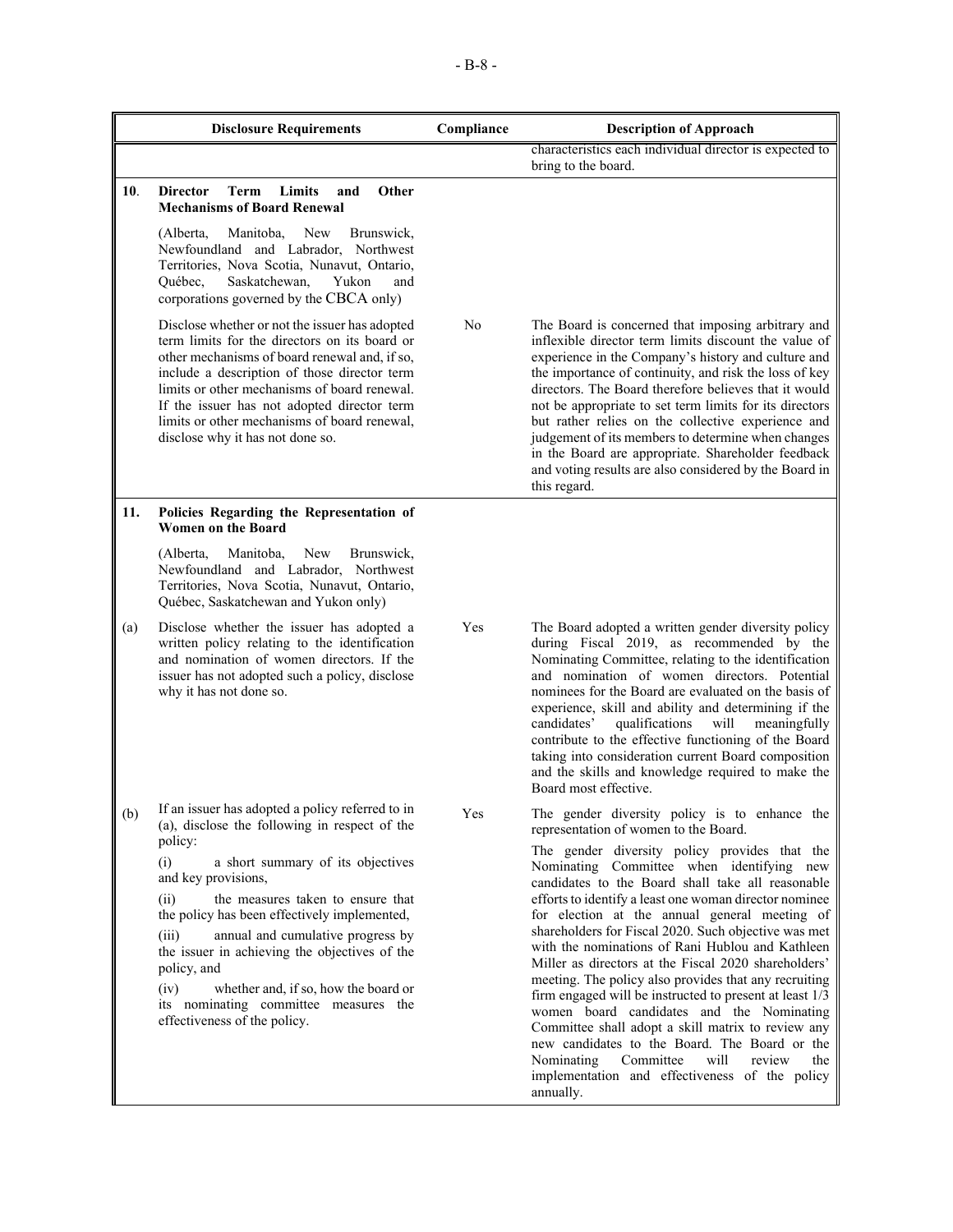|     | <b>Disclosure Requirements</b>                                                                                                                                                                                                                                                                                                                                                                                                                                    | Compliance | <b>Description of Approach</b>                                                                                                                                                                                                                                                                                                                                                                                                                                                                                                                                                                                                                                                                                 |
|-----|-------------------------------------------------------------------------------------------------------------------------------------------------------------------------------------------------------------------------------------------------------------------------------------------------------------------------------------------------------------------------------------------------------------------------------------------------------------------|------------|----------------------------------------------------------------------------------------------------------------------------------------------------------------------------------------------------------------------------------------------------------------------------------------------------------------------------------------------------------------------------------------------------------------------------------------------------------------------------------------------------------------------------------------------------------------------------------------------------------------------------------------------------------------------------------------------------------------|
| 12. | Consideration of the Representation of<br>Women in the Director Identification and<br><b>Selection Process</b>                                                                                                                                                                                                                                                                                                                                                    |            | See disclosure at items $11(a)$ and $11(b)$                                                                                                                                                                                                                                                                                                                                                                                                                                                                                                                                                                                                                                                                    |
|     | (Alberta,<br>Manitoba,<br>New<br>Brunswick,<br>Newfoundland and Labrador, Northwest<br>Territories, Nova Scotia, Nunavut, Ontario,<br>Québec, Saskatchewan and Yukon only)                                                                                                                                                                                                                                                                                        |            |                                                                                                                                                                                                                                                                                                                                                                                                                                                                                                                                                                                                                                                                                                                |
|     | Disclose whether and, if so, how the board or<br>nominating committee considers the level of<br>representation of women on the board in<br>identifying and nominating candidates for<br>election or re-election to the board. If the<br>issuer does not consider the level of<br>representation of women on the board in<br>identifying and nominating candidates for<br>election or re-election to the board, disclose<br>the issuer's reasons for not doing so. | Yes        |                                                                                                                                                                                                                                                                                                                                                                                                                                                                                                                                                                                                                                                                                                                |
| 13. | <b>Consideration Given to the Representation</b><br><b>Executive</b><br>of<br>Women<br>in<br><b>Officer</b><br><b>Appointments</b>                                                                                                                                                                                                                                                                                                                                |            |                                                                                                                                                                                                                                                                                                                                                                                                                                                                                                                                                                                                                                                                                                                |
|     | New<br>Manitoba,<br>Brunswick,<br>(Alberta,<br>Newfoundland and Labrador, Northwest<br>Territories, Nova Scotia, Nunavut, Ontario,<br>Québec, Saskatchewan and Yukon only)                                                                                                                                                                                                                                                                                        |            | While the Company is an equal opportunity employer<br>and does not have specific targets for the level of<br>representation of women when making executive<br>officer appointments, the Company recognizes the                                                                                                                                                                                                                                                                                                                                                                                                                                                                                                 |
|     | Disclose whether and, if so, how the issuer<br>considers the level of representation of<br>women in executive officer positions when<br>making executive officer appointments. If the<br>issuer does not consider the level of<br>representation of women in executive officer<br>positions when making executive officer<br>appointments, disclose the issuer's reasons for<br>not doing so.                                                                     | Yes        | value of gender diversity and three of the seven<br>executives reporting directly to the CEO are women,<br>namely the Chief Legal Officer, the Chief Marketing<br>Officer and the Vice-President Human Resources.<br>The Company does not, however, consider the level<br>of representation of women in executive officer<br>positions<br>when<br>officer<br>making<br>executive<br>appointments.<br>The<br>Company's<br>policies<br>are<br>committed to treating people fairly, with respect and<br>dignity, and to offer employment opportunities based<br>upon an individual's qualifications, character and<br>performance, not the particular gender or social group<br>that an individual may belong to. |
| 14. | Issuer's<br><b>Targets</b><br>Regarding<br>the<br>Representation of Women on the Board<br>and in Executive Officer Positions                                                                                                                                                                                                                                                                                                                                      |            |                                                                                                                                                                                                                                                                                                                                                                                                                                                                                                                                                                                                                                                                                                                |
|     | Manitoba,<br>New<br>Brunswick,<br>(Alberta,<br>Newfoundland and Labrador, Northwest<br>Territories, Nova Scotia, Nunavut, Ontario,<br>Québec, Saskatchewan and Yukon only)                                                                                                                                                                                                                                                                                        |            |                                                                                                                                                                                                                                                                                                                                                                                                                                                                                                                                                                                                                                                                                                                |
| (a) | For purposes of this Item, a "target" means a<br>number or percentage, or a range of numbers<br>or percentages, adopted by the issuer of<br>women on the issuer's board or in executive<br>officer positions of the issuer by a specific<br>date.                                                                                                                                                                                                                 | Yes        | By the adoption of the gender diversity policy, the<br>Board has committed to take all reasonable efforts to<br>identify at least one woman director nominee for<br>election at the annual general meeting of shareholders<br>for Fiscal 2020. Such objective was met with the<br>nominations of Rani Hublou and Kathleen Miller as<br>directors at the Fiscal 2020 shareholders' meeting.<br>The Board has not adopted a "target" relating to the<br>identification and nomination of women directors and                                                                                                                                                                                                     |

 $\overline{\phantom{a}}$ 

in executive officer positions. The Company is an equal opportunity employer and does not consider the level of representation of women when making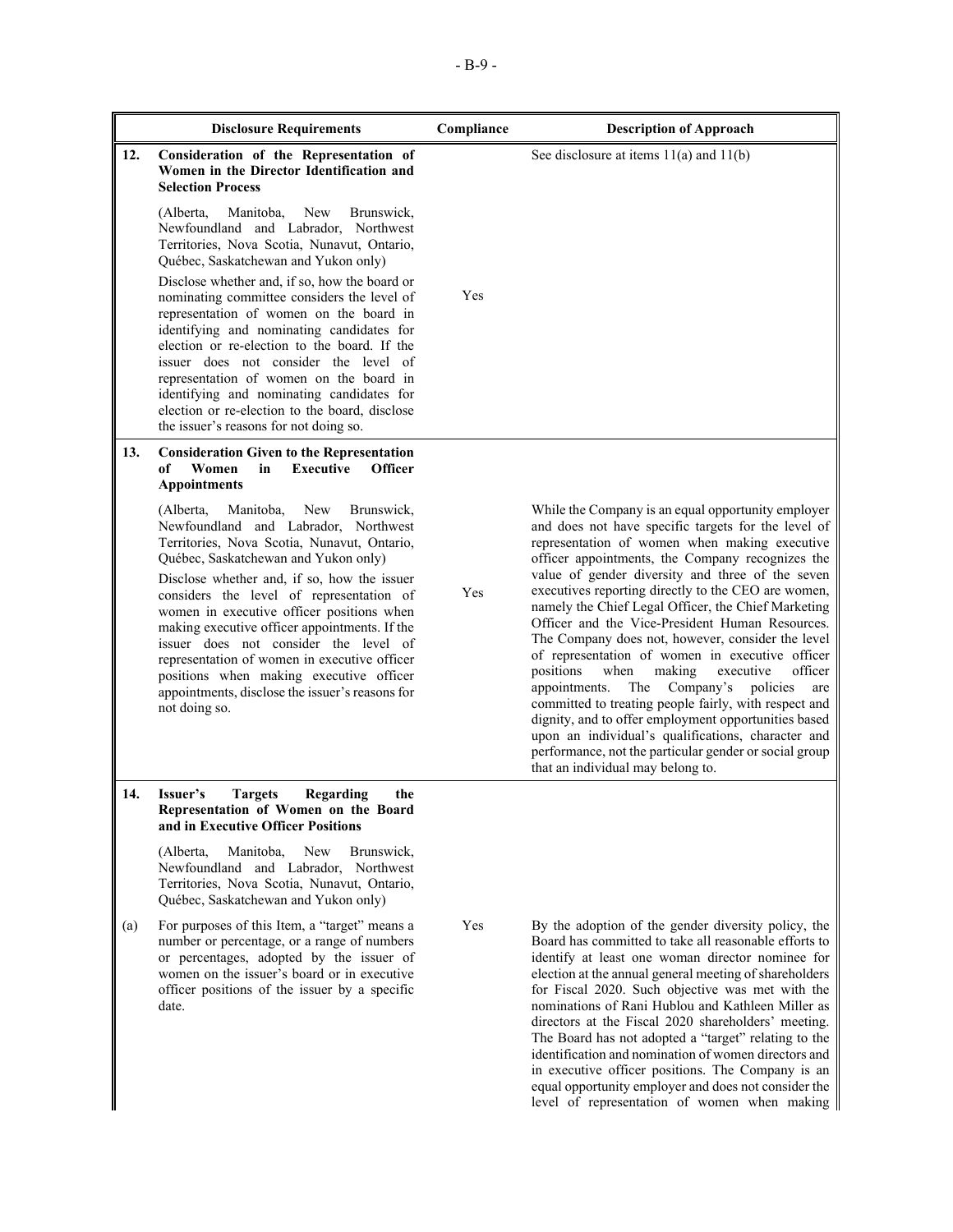|     | <b>Disclosure Requirements</b>                                                                                                                                                                                                                                                                                                                                                                                                            | Compliance | <b>Description of Approach</b>                                                                                                                                                                                                                                                                                                                                                                                                                                                                                                                                                                                                                                    |
|-----|-------------------------------------------------------------------------------------------------------------------------------------------------------------------------------------------------------------------------------------------------------------------------------------------------------------------------------------------------------------------------------------------------------------------------------------------|------------|-------------------------------------------------------------------------------------------------------------------------------------------------------------------------------------------------------------------------------------------------------------------------------------------------------------------------------------------------------------------------------------------------------------------------------------------------------------------------------------------------------------------------------------------------------------------------------------------------------------------------------------------------------------------|
|     |                                                                                                                                                                                                                                                                                                                                                                                                                                           |            | executive officer appointments. The Company's<br>policies are committed to treating people fairly, with<br>respect and dignity, and to offer employment<br>opportunities<br>based<br>individual's<br>upon<br>an<br>qualifications, character and performance, not the<br>particular gender or social group that an individual<br>may belong to.                                                                                                                                                                                                                                                                                                                   |
| (b) | Disclose whether the issuer has adopted a<br>target regarding women on the issuer's board.<br>If the issuer has not adopted a target, disclose<br>why it has not done so.                                                                                                                                                                                                                                                                 | Yes        | See disclosure at item 14(a)                                                                                                                                                                                                                                                                                                                                                                                                                                                                                                                                                                                                                                      |
| (c) | Disclose whether the issuer has adopted a<br>target regarding women in executive officer<br>positions of the issuer. If the issuer has not<br>adopted a target, disclose why it has not done<br>SO.                                                                                                                                                                                                                                       | No         | See disclosure at item 14(a)                                                                                                                                                                                                                                                                                                                                                                                                                                                                                                                                                                                                                                      |
| (d) | If the issuer has adopted a target referred to in<br>either (b) or (c), disclose:                                                                                                                                                                                                                                                                                                                                                         | Yes        | See disclosure at item 14(a)                                                                                                                                                                                                                                                                                                                                                                                                                                                                                                                                                                                                                                      |
|     | (i)<br>the target, and<br>(ii)<br>the annual and cumulative progress<br>of the issuer in achieving the target.                                                                                                                                                                                                                                                                                                                            |            |                                                                                                                                                                                                                                                                                                                                                                                                                                                                                                                                                                                                                                                                   |
| 15. | Number of Women on the Board and in<br><b>Executive Officer Positions</b>                                                                                                                                                                                                                                                                                                                                                                 |            |                                                                                                                                                                                                                                                                                                                                                                                                                                                                                                                                                                                                                                                                   |
|     | (Alberta,<br>Manitoba,<br>New<br>Brunswick,<br>Newfoundland and Labrador, Northwest<br>Territories, Nova Scotia, Nunavut, Ontario,<br>Québec, Saskatchewan and Yukon only)                                                                                                                                                                                                                                                                |            |                                                                                                                                                                                                                                                                                                                                                                                                                                                                                                                                                                                                                                                                   |
| (a) | Disclose the number and proportion (in<br>percentage terms) of directors on the issuer's<br>board who are women.                                                                                                                                                                                                                                                                                                                          | Nil        | No woman is currently a director of the Company.<br>The management of the Company is proposing Rani<br>Hublou and Kathleen Miller as director nominees for<br>election at the Meeting. With the election of Rani<br>Hublou and Kathleen Miller, there will be two woman<br>out of 10 directors representing 20% of the Board.                                                                                                                                                                                                                                                                                                                                     |
| (b) | Disclose the number and proportion (in<br>percentage terms) of executive officers of the<br>issuer, including all major subsidiaries of the<br>issuer, who are women.                                                                                                                                                                                                                                                                     | Nil        | See disclosure at item $14(a)$                                                                                                                                                                                                                                                                                                                                                                                                                                                                                                                                                                                                                                    |
| 16. | <b>Disclosure Relating to Diversity</b>                                                                                                                                                                                                                                                                                                                                                                                                   |            |                                                                                                                                                                                                                                                                                                                                                                                                                                                                                                                                                                                                                                                                   |
| (a) | Disclose whether or not the distributing<br>corporation has adopted a written policy<br>relating to the identification and nomination<br>of members of designated groups (such<br>groups including women, Aboriginal peoples,<br>members of visible minorities and persons<br>with disabilities) ("Designated Groups") for<br>directors and, if it has not adopted a written<br>policy, the reasons why it has not adopted the<br>policy. | No         | The Board adopted a written gender diversity policy<br>during Fiscal 2019, as recommended by the<br>Nominating Committee, relating to the identification<br>and nomination of women directors. The Board has<br>not adopted a similar written policy for other<br>Designated Groups. Potential nominees for the Board<br>are evaluated on the basis of experience, skill and<br>and<br>determining if the candidates'<br>ability<br>qualifications will meaningfully contribute to the<br>effective functioning of the Board taking into<br>consideration current Board composition and the<br>skills and knowledge required to make the Board<br>most effective. |
| (b) | If the distributing corporation has adopted a<br>policy referred to in (a), disclose the following<br>in respect of the policy:                                                                                                                                                                                                                                                                                                           | NA         | For women, see disclosure at item $11(b)$ . For other<br>Designated Groups, non applicable.                                                                                                                                                                                                                                                                                                                                                                                                                                                                                                                                                                       |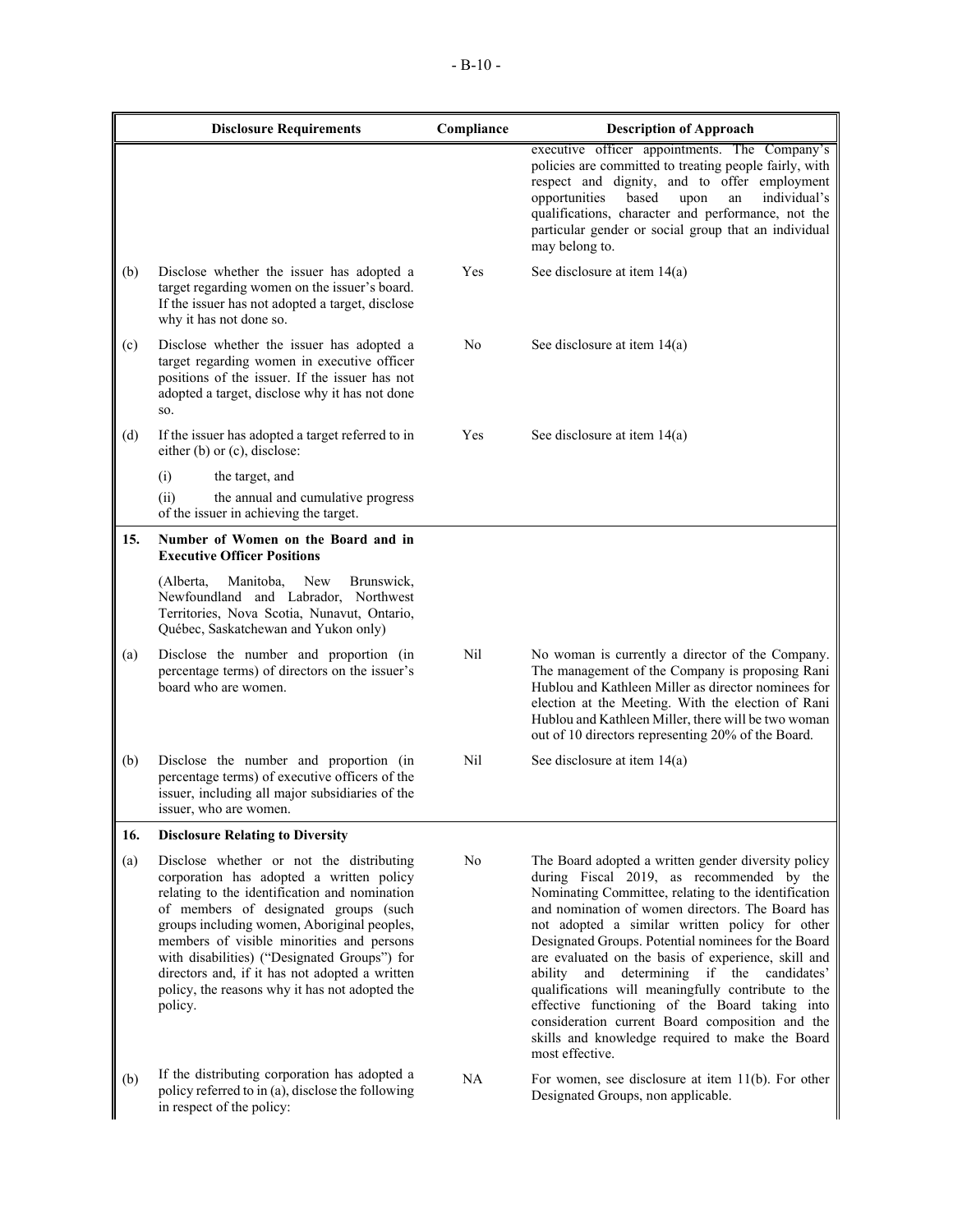| <b>Disclosure Requirements</b> |                                                                                                                                                                                                                                                                                                                                                                                                                                                                                                                                                                                                                                    | Compliance     | <b>Description of Approach</b>                                                                                                                                                                                                                                                                                                                                                                                                                                                                                                                                                                                                                                                                                                                                                                                                                                                                                             |
|--------------------------------|------------------------------------------------------------------------------------------------------------------------------------------------------------------------------------------------------------------------------------------------------------------------------------------------------------------------------------------------------------------------------------------------------------------------------------------------------------------------------------------------------------------------------------------------------------------------------------------------------------------------------------|----------------|----------------------------------------------------------------------------------------------------------------------------------------------------------------------------------------------------------------------------------------------------------------------------------------------------------------------------------------------------------------------------------------------------------------------------------------------------------------------------------------------------------------------------------------------------------------------------------------------------------------------------------------------------------------------------------------------------------------------------------------------------------------------------------------------------------------------------------------------------------------------------------------------------------------------------|
|                                | a short summary of its objectives<br>(i)<br>and key provisions,<br>(ii)<br>a description of the measures taken                                                                                                                                                                                                                                                                                                                                                                                                                                                                                                                     |                |                                                                                                                                                                                                                                                                                                                                                                                                                                                                                                                                                                                                                                                                                                                                                                                                                                                                                                                            |
|                                | to ensure that the policy has been effectively<br>implemented,<br>(iii)<br>a description of annual<br>and<br>cumulative progress by the issuer in achieving<br>the objectives of the policy, and                                                                                                                                                                                                                                                                                                                                                                                                                                   |                |                                                                                                                                                                                                                                                                                                                                                                                                                                                                                                                                                                                                                                                                                                                                                                                                                                                                                                                            |
|                                | whether and, if so, how the board or<br>(iv)<br>its nominating committee measures the<br>effectiveness of the policy and, if so, a<br>description of how it is measured.                                                                                                                                                                                                                                                                                                                                                                                                                                                           |                |                                                                                                                                                                                                                                                                                                                                                                                                                                                                                                                                                                                                                                                                                                                                                                                                                                                                                                                            |
| (c)                            | Disclose whether or not the board of directors<br>or its nominating committee considers the<br>level of the representation of Designated<br>Groups on the board in identifying and<br>nominating candidates for election or re-<br>election to the board and, as the case may be,<br>how that level is considered or the reasons<br>why it is not considered.                                                                                                                                                                                                                                                                      | No             | See disclosure at item $16(a)$ .                                                                                                                                                                                                                                                                                                                                                                                                                                                                                                                                                                                                                                                                                                                                                                                                                                                                                           |
| (d)                            | Disclose whether or not the distributing<br>corporation<br>considers<br>the<br>level<br>οf<br>representation of Designated Groups when<br>appointing members of senior management<br>and, as the case may be, how that level is<br>considered or the reasons why it is not<br>considered.                                                                                                                                                                                                                                                                                                                                          | N <sub>o</sub> | While the Company is an equal opportunity employer<br>and does not have specific targets for the level of<br>representation of Designated Groups when making<br>executive officer appointments, the Company<br>recognizes the value of diversity. Three of the seven<br>executives reporting directly to the CEO are women,<br>namely the Chief Legal Officer, the Chief Marketing<br>Officer and the Vice-President Human Resources.<br>The Company does not, however, consider the level<br>of representation of other Designated Groups in<br>executive positions when making executive officer<br>appointments.<br>The Company's policies<br>are<br>committed to treating people fairly, with respect and<br>dignity, and to offer employment opportunities based<br>upon an individual's qualifications, character and<br>performance, not the particular gender or social group<br>that an individual may belong to. |
| (e)                            | Disclose whether or not the distributing<br>corporation has, for each group referred to in<br>the definition Designated Groups, adopted a<br>target number or percentage, or a range of<br>target numbers or percentages, for members<br>of the group to hold positions on the board of<br>directors by a specific date and (i) for each<br>group for which a target has been adopted, the<br>target and the annual and cumulative progress<br>of the corporation in achieving that target, and<br>(ii) for each group for which a target has not<br>been adopted, the reasons why the corporation<br>has not adopted that target. | No             | For women, see disclosure at items $11(b)$ and $14(a)$ .<br>For other Designated Groups, the Board has not<br>adopted a "target" relating to the identification and<br>nomination of directors representing members of<br>those Designated Groups. The Board has determined<br>that, at this time, additional targets would not be the<br>most effective way of ensuring the Board is<br>comprised of individuals with diverse attributes and<br>backgrounds.                                                                                                                                                                                                                                                                                                                                                                                                                                                              |
| (f)                            | Disclose whether or not the distributing<br>corporation has, for each group referred to in<br>the definition Designated Groups, adopted a<br>target number or percentage, or a range of<br>target numbers or percentages, for members<br>of the group to be members of senior<br>management by a specific date and, (i) for                                                                                                                                                                                                                                                                                                        | No             | For women, see disclosure at item $14(a)$ . For other<br>Designated Groups, the Board has not adopted a<br>"target" relating to the identification and nomination<br>of executives representing members of those<br>Designated Groups. Three of the seven executives<br>reporting directly to the CEO are women, namely the<br>Chief Legal Officer, the Chief Marketing Officer and                                                                                                                                                                                                                                                                                                                                                                                                                                                                                                                                        |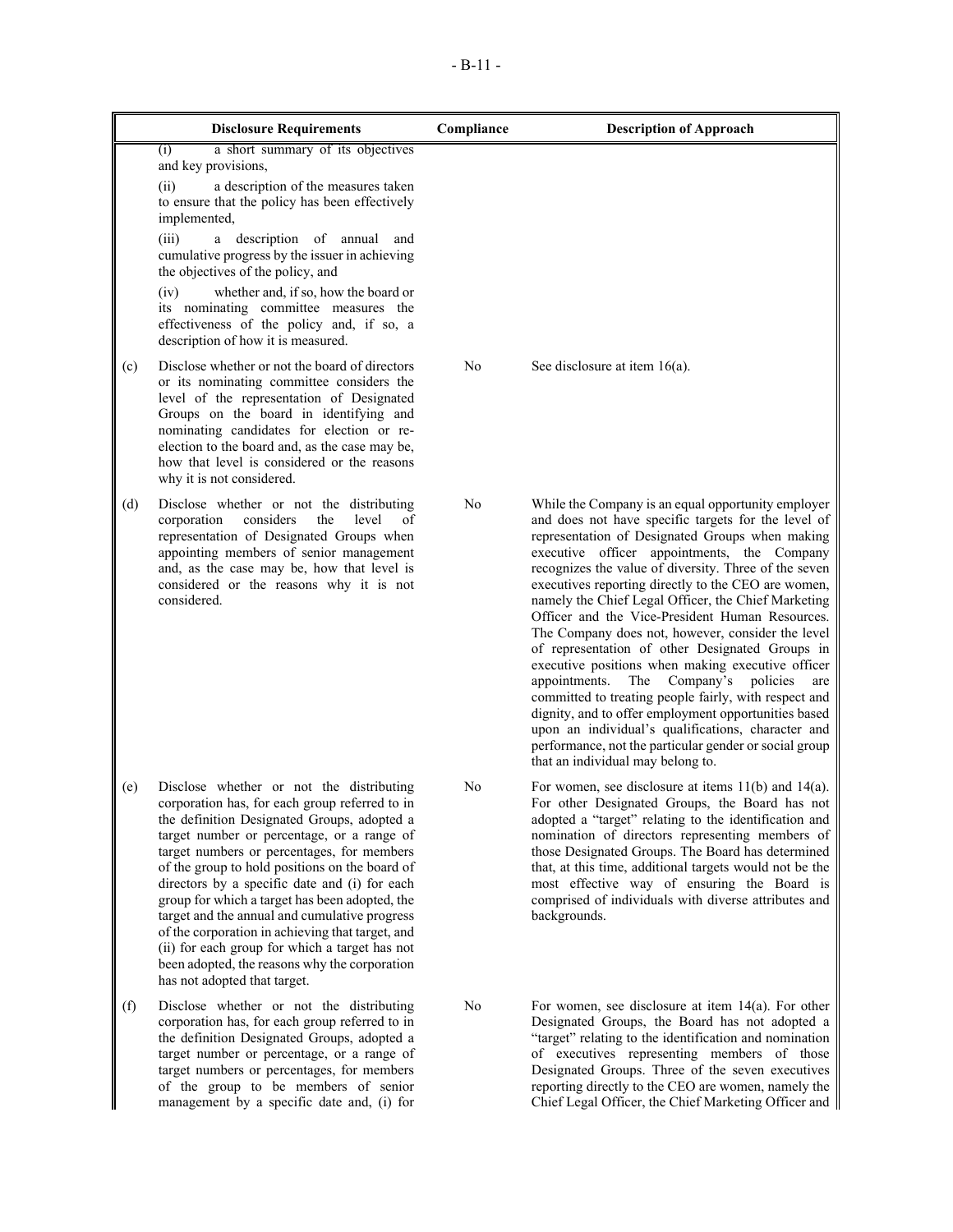|     | <b>Disclosure Requirements</b>                                                                                                                                                                                                                                                                 | Compliance      | <b>Description of Approach</b>                                                                                                                                                                                                                                                                                                                                                                                                                                                                                                                                                                                                                                                                                  |
|-----|------------------------------------------------------------------------------------------------------------------------------------------------------------------------------------------------------------------------------------------------------------------------------------------------|-----------------|-----------------------------------------------------------------------------------------------------------------------------------------------------------------------------------------------------------------------------------------------------------------------------------------------------------------------------------------------------------------------------------------------------------------------------------------------------------------------------------------------------------------------------------------------------------------------------------------------------------------------------------------------------------------------------------------------------------------|
|     | each group for which a target has been<br>adopted, the target and the annual and<br>cumulative progress of the corporation in<br>achieving that target, and (ii) for each group<br>for which a target has not been adopted, the<br>reasons why the corporation has not adopted<br>that target. |                 | Vice-President Human Resources.<br>The<br>the<br>Company's policies are committed to treating people<br>fairly, with respect and dignity, and to offer<br>employment opportunities based upon an individual's<br>qualifications, character and performance, not the<br>particular gender or diversity group that an individual<br>may belong to. However, with a view to fostering<br>diversity, the Company does not believe that targets<br>are the right approach. It believes it is more positive<br>to create an effective culture of diversity. The<br>Company's first criteria in selecting candidates to an<br>executive position is based on considerations such as<br>experience, skills and ability. |
| (g) | Disclose for each group referred to in the<br>definition Designated Groups, the number and<br>proportion, expressed as a percentage, of<br>members of each group who hold positions on<br>the board of directors.                                                                              | Nil             | For women, see disclosure at item $15(a)$ . No member<br>of the Designated Groups is currently a director of the<br>Company.                                                                                                                                                                                                                                                                                                                                                                                                                                                                                                                                                                                    |
| (h) | Disclose for each group referred to in the<br>definition Designated Groups, the number and<br>proportion, expressed as a percentage, of<br>members of each group who are members of<br>senior management of the distributing<br>corporation, including all of its major<br>subsidiaries.       | N <sub>il</sub> | Three of the seven executives (representing 43% of<br>the executives) reporting directly to the CEO are<br>women, namely the Chief Legal Officer, the Chief<br>Marketing Officer and the Vice-President Human<br>Resources.                                                                                                                                                                                                                                                                                                                                                                                                                                                                                     |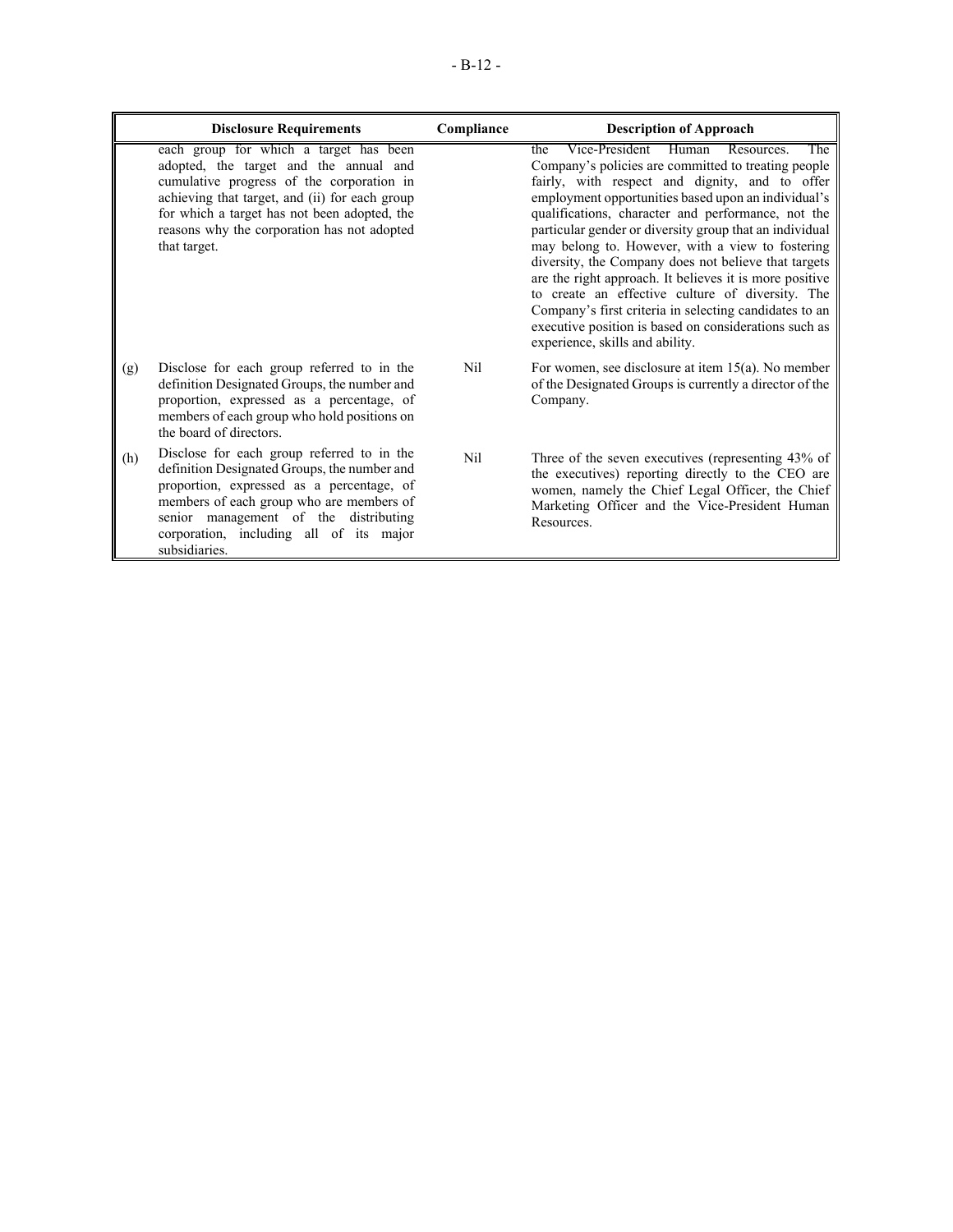

## **SCHEDULE C MANDATE FOR THE BOARD OF DIRECTORS**

#### $\mathbf{1}$ . **PURPOSE**

a) The members of the Board of Directors have the duty to supervise the management of the business and affairs of the Company. The Board, directly and through its committees and the Executive Chairman of the Board shall provide direction to senior management, generally through the Chief Executive Officer, to pursue the best interests of the Company.

#### $2.$ **MEMBERSHIP, ORGANIZATION AND MEETINGS**

- a) *General* The composition and organization of the Board, including: the number, qualifications and remuneration of directors; the number of Board meetings; residency requirements; quorum requirements; meeting procedures and notices of meetings are as established by the *Canada Business Corporations Act* and the by-laws of the Company.
- b) *Independence* The Board shall establish independence standards for the directors in accordance with Applicable Requirements (as defined below), and, at least annually, shall affirmatively determine the independence of each director in accordance with these standards. A majority of the directors shall be independent in accordance with these standards.
- c) *Access to Management and Outside Advisors* The Board shall have unrestricted access to the Company's management and employees. The Board shall have the authority to retain external legal counsel, consultants or other advisors to assist it in fulfilling its responsibilities and to set and pay the respective compensation of these advisors without consulting or obtaining the approval of any Company officer. The Company shall provide appropriate funding, as determined by the Board, for the services of these advisors.
- d) *Secretary and Minutes* The Corporate Secretary, his or her designate or any other person the Board requests shall act as secretary of Board meetings. Minutes of Board meetings shall be recorded and maintained by the Corporate Secretary and subsequently presented to the Board for approval.
- e) *Meetings Without Management* The Board shall, at least twice per year, hold unscheduled or regularly scheduled meetings, or portions of regularly scheduled meetings, at which management is not present.

#### $3.$ **FUNCTIONS AND RESPONSIBILITIES**

The Board shall have the functions and responsibilities set out below. In addition to these functions and responsibilities, the Board shall perform such duties as may be required by the binding requirements of any stock exchanges on which the Company's securities are listed and all other applicable laws (collectively, the "Applicable Requirements").

## a) **Strategic Planning**

- i. *Strategic Plans* At least annually, the Board shall review and, if advisable, approve the Company's strategic planning process and short-term and long-term strategic plan prepared by management. In discharging this responsibility, the Board shall review the plan in light of management's assessment of emerging trends and opportunities, the competitive environment, risk issues, and significant business practices and products.
- ii. *Business Plans* The Board shall review and, if advisable, approve the Company's annual business plans.
- iii. *Monitoring* At least annually, the Board shall review management's implementation of the Company's strategic and business plans. The Board shall review and, if advisable, approve any material amendments to, or variances from, these plans.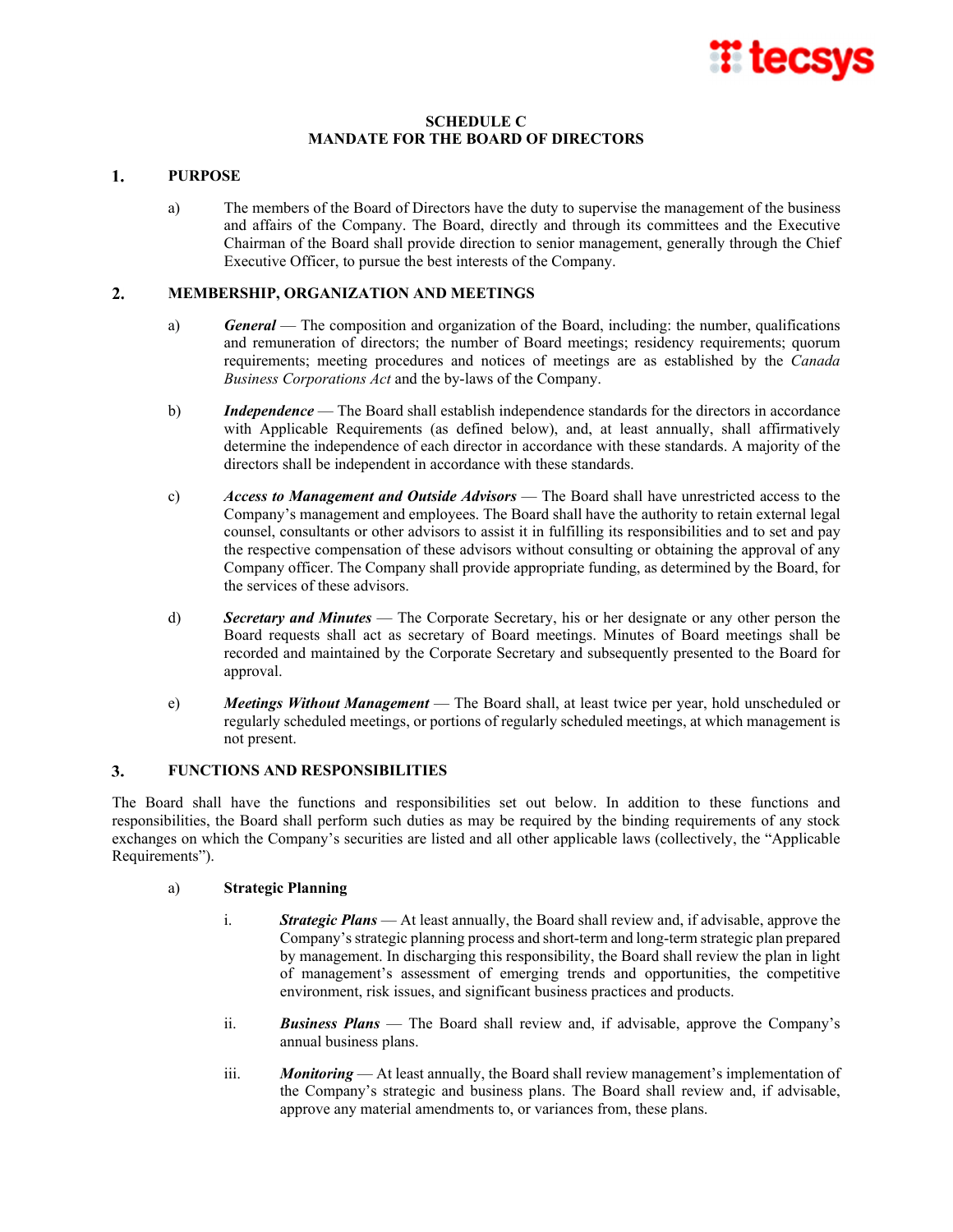## b) **Risk Management**

- i. *General* The Board shall, with the assistance of the Audit Committee, review the factors identified by management in its annual and interim disclosures as principal risks that may affect the Company's business including those that may impact future financial results and review the strategies identified by management to manage these factors.
- ii. *Review of Controls* The Board shall, with the assistance of the Audit Committee, review the internal, financial, non-financial and business control and information systems that have been established by management and review the standards of corporate conduct that management is applying to these controls.

## c) **Human Resource Management**

- i. *General* At least annually, the Board shall, with the assistance of the Compensation Committee, review the Company's approach to human resource management and executive compensation.
- ii. *Succession Review* At least annually, the Board shall review the Executive Chairman of the Board, the Chief Executive Officer and the senior management succession plans of the Company.
- iii. *Integrity of Senior Management* The Board shall, to the extent feasible, satisfy itself as to the integrity of the Chief Executive Officer and other senior management, and that these executive officers create a culture of integrity throughout the Company.

## d) **Corporate Governance**

- i. *General* On the recommendation of the Corporate Governance and Nominating Committee ("Nominating Committee"), the Board shall review the Company's approach to corporate governance.
- ii. *Governing Documents Review* At least annually, the Board shall review and assess the adequacy of the Company's organizing documents and by-laws, and on the recommendation of the Nominating Committee, the mandate, charters, and the role descriptions for the Board, each Board committee, the Chief Executive Officer and the Executive Chairman of the Board (the "Governing Documents") to determine if amendment is advisable, and if so, approve amendments to the Governing Documents.
- iii. *Performance Assessment* At least annually, the Board shall evaluate the performance of the Board, the individual directors, each Board committee and the Executive Chairman of the Board against their respective mandates and any other criteria the Board, on the recommendation of the Nominating Committee, considers appropriate.
- iv. *Director Independence* At least annually, the Board, with the assistance of the Nominating Committee, shall evaluate the director independence standards established by the Board and the Board's ability to act independently from management in fulfilling its duties.
- v. *Governance Disclosure* The Board, with the assistance of the Nominating Committee, shall prepare, in conjunction with management, corporate governance disclosure for the Company's annual reports and management information circulars.
- vi. *Ethics Reporting* At least annually, the Board, with the assistance of the Nominating Committee, shall review reports provided by management relating to compliance with, or material deficiencies of, the Company's Code of Business Conduct.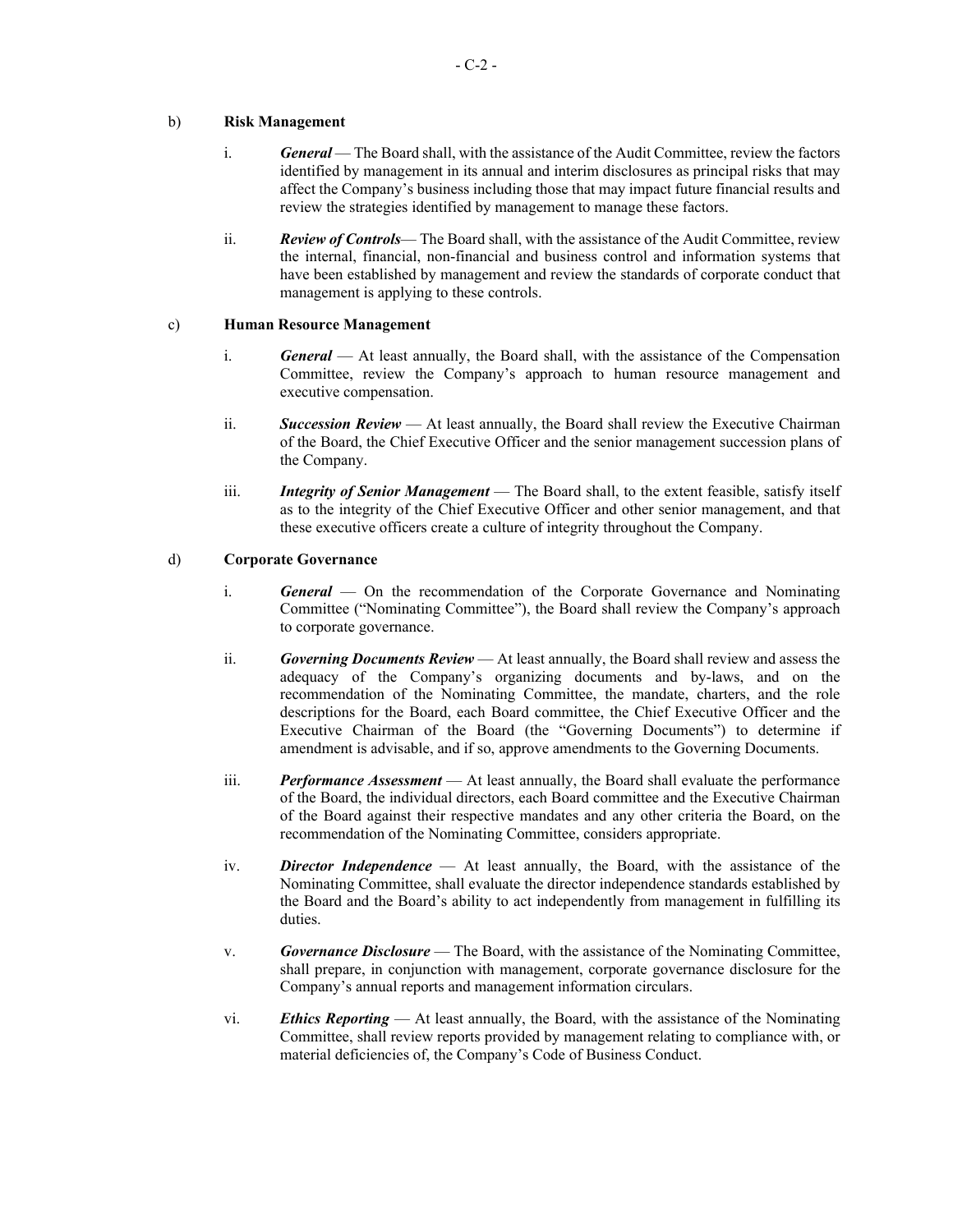## e) **Financial Information**

- i. *General* At least annually, the Board shall, with the assistance of the Audit Committee, review the Company's internal controls relating to financial information and reports provided by management on material deficiencies in, or material changes to, these controls.
- ii. *Integrity of Financial Information* The Board shall, with the assistance of the Audit Committee, review the integrity of the Company's financial information and systems, the effectiveness of internal controls and management's assertions on internal control and disclosure control procedures.

## f) **Communications**

- i. *General* At least annually, the Board in conjunction with the Chief Executive Officer shall review the Company's overall communications strategy, including measures for receiving feedback from the Company's shareholders.
- ii. *Disclosure* At least annually, the Board shall review management's compliance with the Company's disclosure policies and procedures and Internal Control over Financial Reporting. The Board shall, if advisable, approve material changes to the Company's disclosure policies and procedures.

# g) **Committees of the Board**

- i. *Board Committees* The Board has established the Compensation Committee, the Audit Committee and the Nominating Committee. Subject to applicable law, the Board may establish other Board committees or merge or dispose of any Board committee.
- ii. *Committee Mandates* The Board has approved mandates for each Board committee and shall approve mandates for each new Board committee. At least annually, each mandate shall be reviewed, and, based on recommendations of the Executive Chairman of the Board, approved by the Board.
- iii. *Delegation to Committees* The Board has delegated for approval or review the matters set out in each Board committee's mandate to that committee.
- iv. *Consideration of Committee Recommendations* As required, the Board shall consider for approval the specific matters delegated for review to Board committees.
- v. *Board/Committee Communication* To facilitate communication between the Board and each Board committee, each committee chair shall provide a report to the Board on material matters considered by the committee at the first Board meeting after each meeting of the committee.

#### 4. **DIRECTOR ORIENTATION AND EVALUATION**

- a) Each new director shall participate in the Company's initial and any ongoing orientation program and continuing education program.
- b) At least annually, the Board shall evaluate and review the performance of the Board, each of its committees, each of the directors and the adequacy of this mandate.

#### 5. **CURRENCY OF THE BOARD MANDATE**

This mandate was last revised and approved by the Board on July 8, 2020.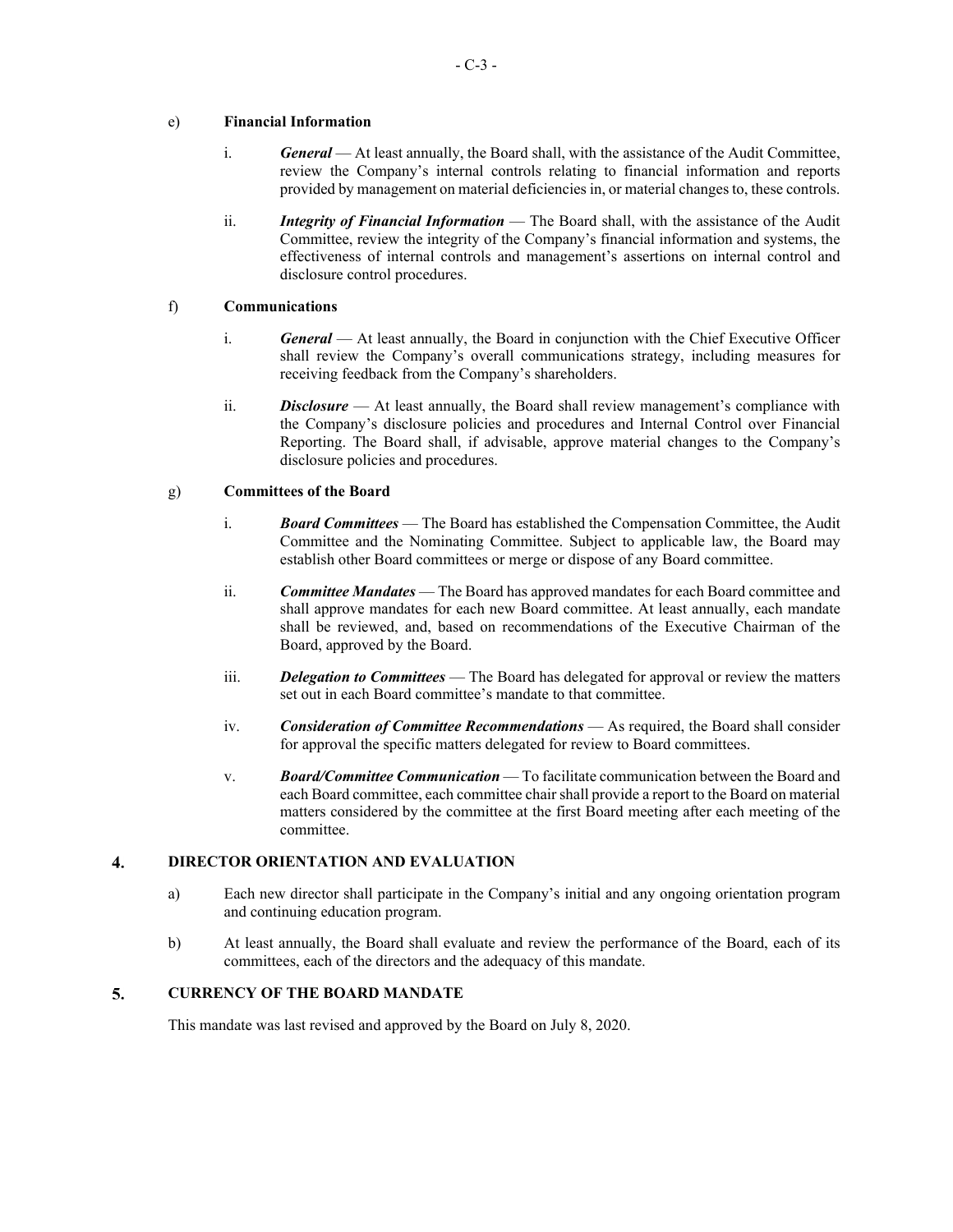

## **SCHEDULE D**

# **CHARTER FOR THE COMPENSATION COMMITTEE OF THE BOARD OF DIRECTORS**

## **1. PURPOSE**

a) The Compensation Committee is appointed by the Board of Directors to discharge the Board's duties and responsibilities relating to the compensation of the Company's Executive Chairman, Chief Executive Officer and senior management, as well as to review the human resource policies and practices that cover the Company's employees.

# **2. MEMBERSHIP AND ORGANIZATION**

a) Composition — The Compensation Committee shall consist of not less than three independent members of the Board. At the invitation of the Compensation Committee, members of the Company's senior management and others may attend Compensation Committee meetings as the Compensation Committee considers necessary or desirable.

b) Appointment and Removal of Compensation Committee Members — Each member of the Compensation Committee shall be appointed by the Board on an annual basis and shall serve at the pleasure of the Board, or until the earlier of (a) the close of the next annual meeting of the Company's shareholders at which the member's term of office expires, (b) the death of the member or (c) the resignation, disqualification or removal of the member from the Compensation Committee or from the Board. The Board may fill a vacancy in the membership of the Compensation Committee.

c) Chair — At the time of the annual appointment of the members of the Compensation Committee, the Board shall appoint a Chair of the Compensation Committee. The Chair shall: be a member of the Compensation Committee, preside over all Compensation Committee meetings, coordinate the Compensation Committee's compliance with this mandate, work with management to develop the Compensation Committee's annual work-plan and meeting agendas to ensure that all business requiring the Compensation Committee's approval is appropriately tabled, and provide reports of the Compensation Committee to the Board.

d) Independence — Each member of the Compensation Committee shall meet any requirements promulgated by any exchange upon which securities of the Company are traded, or any governmental or regulatory body exercising authority over the Company (collectively, "Applicable Requirements") relating to independence.

# **3. MEETINGS**

a) Meetings — The members of the Compensation Committee shall hold meetings as are required to carry out this mandate. The Chair, in consultation with the Executive Chairman, Chief Executive Officer, Chief Financial Officer and Corporate Secretary, determine the frequency, dates and locations of meetings of the Compensation Committee. The Chair shall preside over all Compensation Committee meetings, and in the absence of the Chair, the members of the Compensation Committee present may appoint a chair from their number for a meeting.

b) Corporate Secretary and Minutes — The Corporate Secretary, his or her designate or any other person the Compensation Committee requests, shall act as secretary at Compensation Committee meetings. Minutes of Compensation Committee meetings shall be recorded and maintained by the Corporate Secretary and subsequently presented to the Compensation Committee for approval.

c) Quorum — A majority of the members of the Compensation Committee shall constitute a quorum.

d) Access to Management and Outside Advisors — The Compensation Committee shall have unrestricted access to the Company's management and employees. The Compensation Committee shall have the authority to retain external legal counsel, consultants or other advisors to assist it in fulfilling its responsibilities and to set and pay the respective compensation of these advisors. This is in line with Corporate Governance Guidelines issued by the CSA. The Company shall provide appropriate funding, as determined by the Compensation Committee.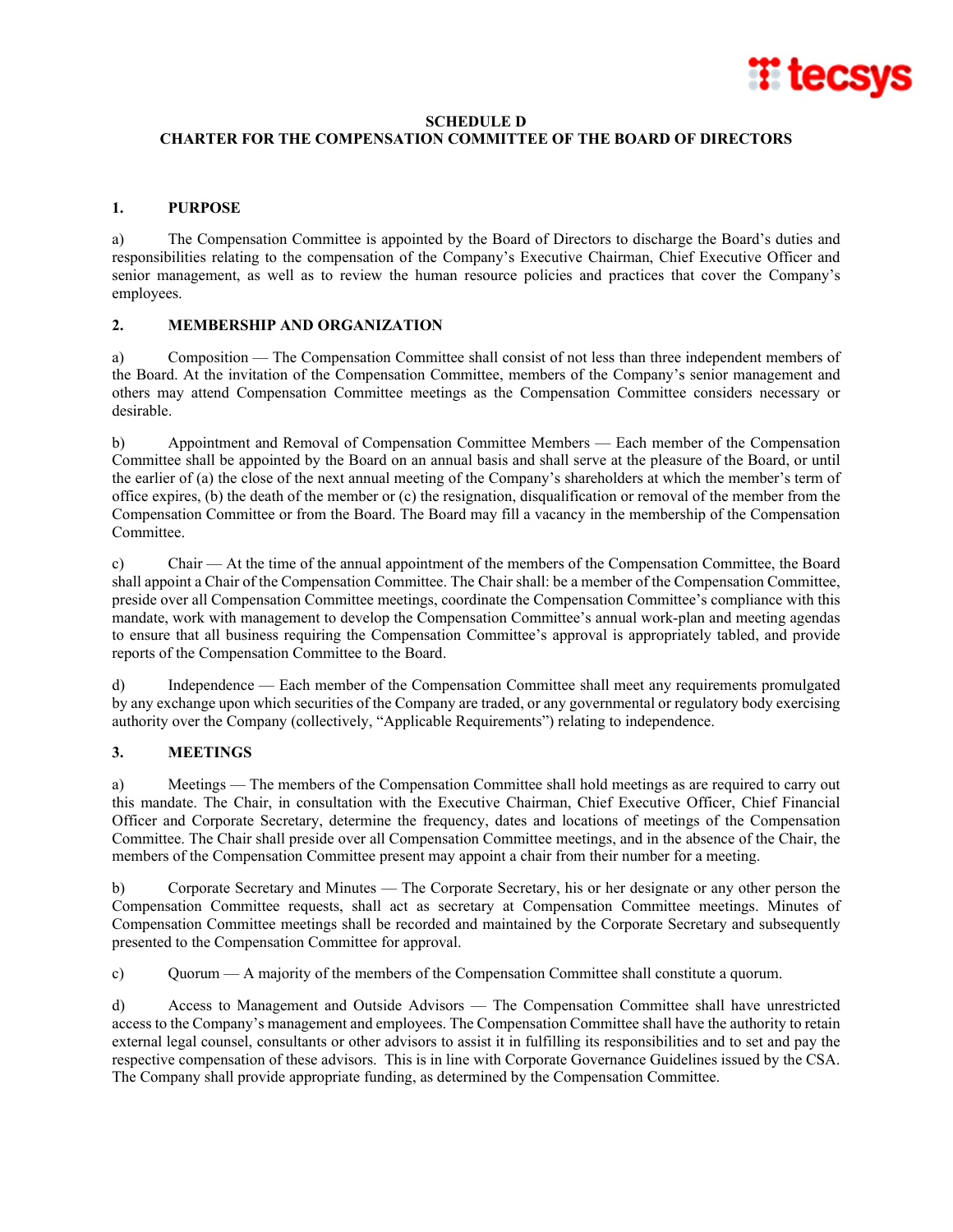# **4. FUNCTIONS AND RESPONSIBILITIES**

The Compensation Committee shall have the functions and responsibilities set out below as well as any other matters that are specifically delegated to the Compensation Committee by the Board. In addition to these functions and responsibilities, the Compensation Committee shall perform the duties required of a Compensation committee by Applicable Requirements.

a) Executive Chairman of the Board Performance, Evaluation and Compensation

i. Performance Goals — At least annually, the Compensation Committee shall review and, if advisable, approve and recommend for Board approval performance goals for the Executive Chairman of the Board.

ii. Evaluation — At least annually, the Compensation Committee shall evaluate the performance of the

iii. Executive Chairman of the Board in relation to his or her performance goals.

iv. Compensation — At least annually, the Compensation Committee shall review, and, if advisable, approve and recommend for Board approval the Executive Chairman of the Board's compensation package. The compensation package recommendation shall be based on the Executive Chairman of the Board's performance evaluation conducted pursuant to subsection 4(1)(b) of this mandate, as well as other factors and criteria as may be determined by the Compensation Committee from time to time.

b) Chief Executive Officer Performance, Evaluation and Compensation

i. Performance Goals — At least annually, the Compensation Committee shall review and, if advisable, approve and recommend for Board approval performance goals for the Chief Executive Officer.

ii. Evaluation — At least annually, the Compensation Committee shall evaluate the performance of the Chief Executive Officer in relation to his or her performance goals. The Chief Executive Officer's evaluation shall be conducted in conjunction with the Executive Chairman of the Board and shall be presented to the Board for its review.

iii. Compensation — At least annually, the Compensation Committee shall review, and, if advisable, approve and recommend for Board approval the Chief Executive Officer's compensation package. The compensation package recommendation shall be based on the Chief Executive Officer's performance evaluation conducted pursuant to subsection 4(2)(b) of this mandate, as well as other factors and criteria as may be determined by the Compensation Committee from time to time.

iv. Employment Arrangements — The Compensation Committee shall review, and, if advisable, approve and recommend for Board approval any arrangement with the Chief Executive Officer relating to employment terms, termination, severance, change in control or any similar arrangements. In undertaking this review, the Compensation Committee shall take into account the overall structure, costs and general implications of these arrangements.

c) Appointment and Compensation of Senior Management other than the Executive Chairman of the Board and the Chief Executive Officer

i. Senior Management — The Compensation Committee shall review and, if advisable, approve and recommend for Board approval the appointment, compensation and other terms of employment of the Chief Financial Officer, and all Named Executive Officers (NEO) reporting directly to the Chief Executive Officer and all other officers appointed by the Board of Directors.

ii. Senior Management Compensation Principles, Policies and Plans — At least annually, the Compensation Committee shall review, and, if advisable, approve and recommend for Board approval the Company's compensation principles, policies and plans for management, including the establishment of performance measures and evaluation processes. The Compensation Committee shall oversee the development and implementation of these principles, policies and plans.

iii. Employment Arrangements — The Compensation Committee shall review, and, if advisable, approve and recommend for Board approval arrangements with the Chief Financial Officer, and all Named Executive Officers (NEO) reporting directly to the Chief Executive Officer and such other key senior management positions as the